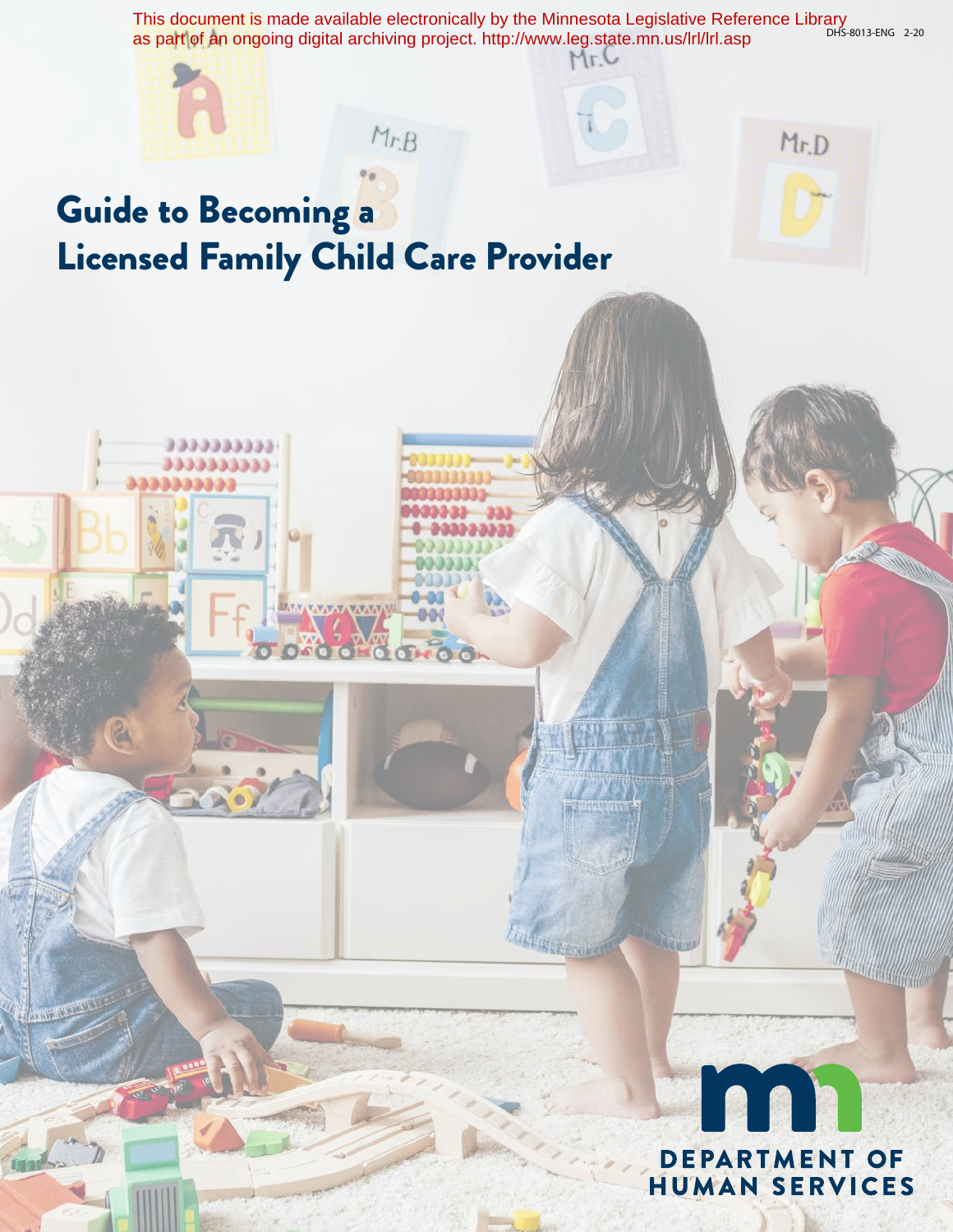## **651-421-6500**

Attention. If you need free help interpreting this document, call the above number.

ያስተውሉ፡ ካለምንም ክፍያ ይህንን ዶኩመንት የሚተረጉምሎ አስተርጓሚ ከፈለጉ ከላይ ወደተጻፈው የስልክ ቁጥር ይደውሉ።

ملاحظة: إذا أردت مساعدة مجانية لترجمة هذه الوثيقة، اتصل على الرقم أعلاه.

သတိ။ ဤစာရွက်စာတမ်းအားအခမဲ့ဘာသာပြန်ပေးခြင်း အကူအညီလိုအပ်ပါက၊ အထက်ပါဖုန်းနံပါတ်ကိုခေါ် ဆိုပါ။

កំណត់សំគាល់ ។ បើអ្នកត្រូវការជំនួយក្នុងការបកប្រែឯកសារនេះដោយឥតគិតថ្លៃ សូមហៅទូរស័ព្ទតាមលេខខាងលើ ។

## 請注意,如果您需要免費協助傳譯這份文件,請撥打上面的電話號碼。

Attention. Si vous avez besoin d'une aide gratuite pour interpréter le présent document, veuillez appeler au numéro ci-dessus.

Thoy ua twb zoo nyeem. Yog hais tias koj xay tau key pab txhais lus rau tsab ntaub ntawy no pub dawb, ces hu rau tus najnpawb xov tooj saum toj no.

ဟ်သူဉ်ဟ်သးဘဉ်တက့ၢ်. ဖဲနမ့ၢ်လိဉ်ဘဉ်တ၊်မၤစၢၤကလီလ၊တၢ်ကကျိးထံဝဲဒဉ်လံာ် တီလံာ်မိတခါအံၤန္နဉ်ႇကိးဘဉ်လီတဲစိနိၢ်ဂံ၊လ၊ထးအံၤန္ဉာ်တက္၊်. 알려드립니다. 이 문서에 대한 이해를 돕기 위해 무료로 제공되는 도움을 받으시려면 위의 전화번호로 연락하십시오.

ໂປຣດຊາບ. ຖ້າຫາກ ທ່ານຕ້ອງການການຊ່ວຍເຫືອໃນການແປເອກະສານນີ້ຟຣີ. ຈົ່ງໂທຣໄປທີ່ໝາຍເລກຂ້າງເທີງນີ້.

Hubachiisa. Dokumentiin kun tola akka siif hiikamu gargaarsa hoo feete, lakkoobsa gubbatti kenname bilbili.

Внимание: если вам нужна бесплатная помощь в устном переводе данного документа, позвоните по указанному выше телефону.

Digniin. Haddii aad u baahantahay caawimaad lacag-la'aan ah ee tarjumaadda qoraalkan, lambarka kore wac.

Atención. Si desea recibir asistencia gratuita para interpretar este documento, llame al número indicado arriba.

Chú ý. Nếu quý vị cần được giúp đỡ dịch tài liệu này miễn phí, xin gọi số bên trên.

ADA1 (2-1 8)



For accessible formats of this information or assistance with additional equal access to human services, write to dhs.info@state.mn.us, call 651-421-6500, or use your **dvisory** preferred relay service.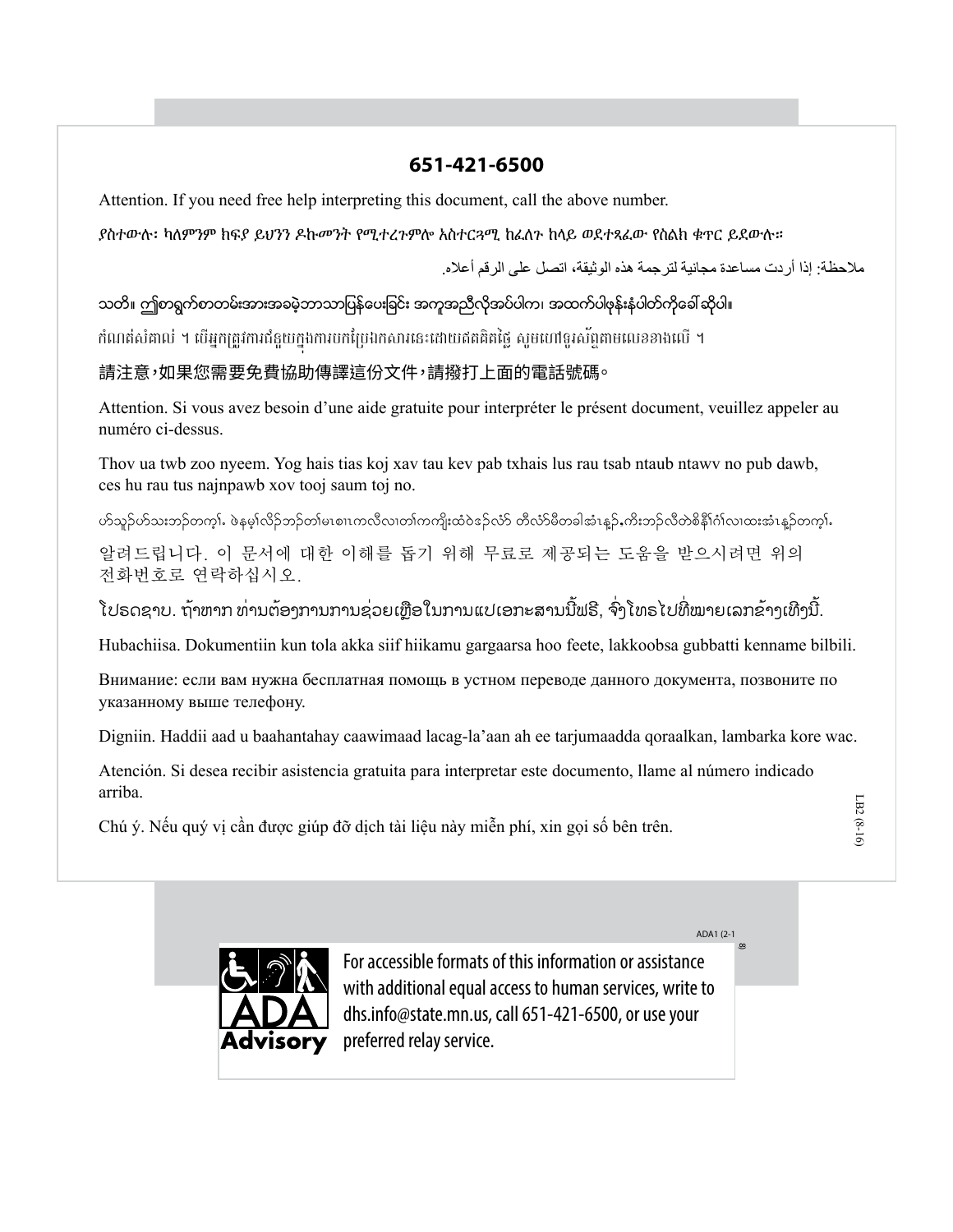# **Contents**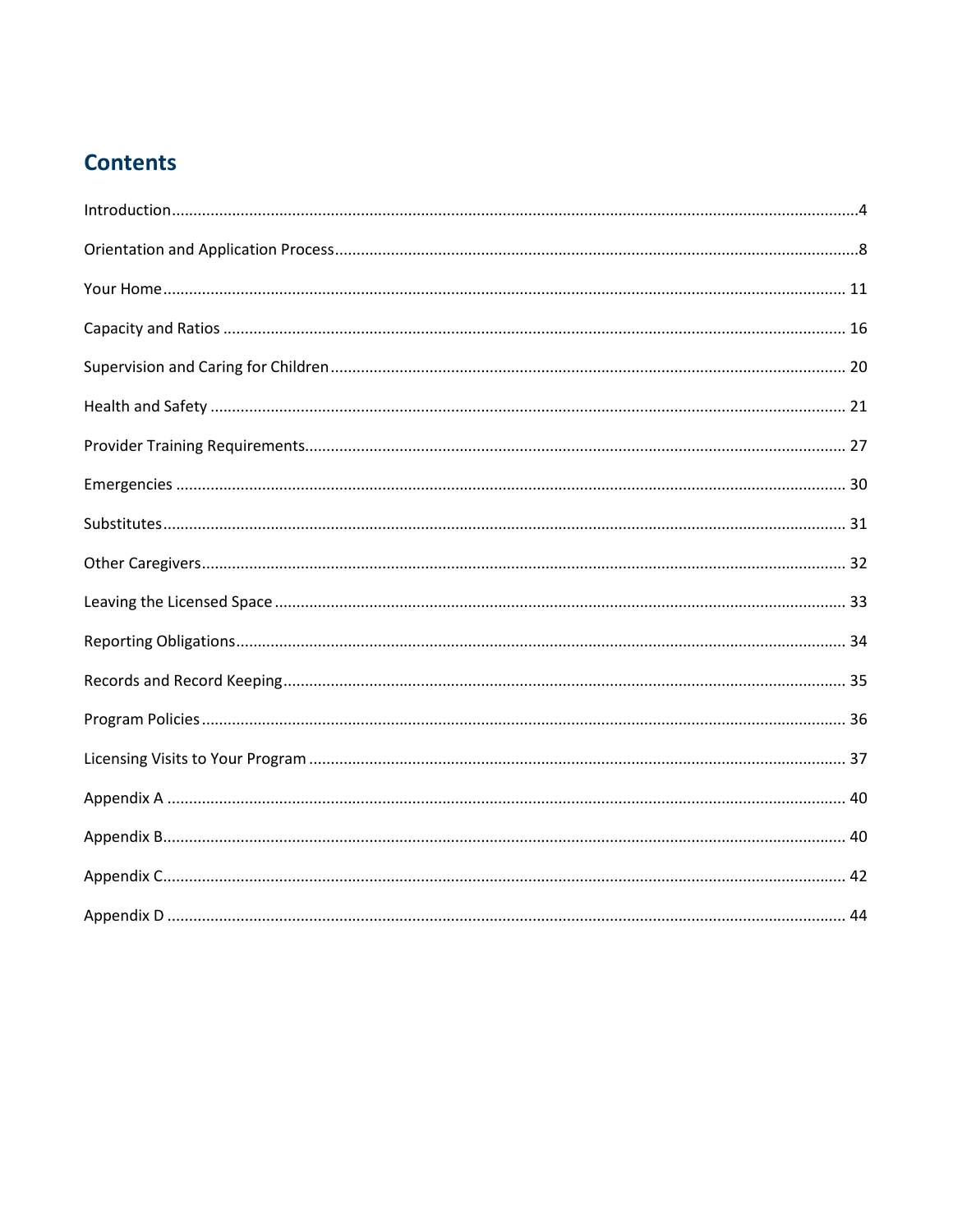# <span id="page-3-0"></span>**Introduction**

This handbook is designed to help you decide if opening a family child care business is the right decision for you, guide you through the process of applying for a license, and help you understand what is required of a licensed family child care program in the state of Minnesota. It is intended for those who want to be licensed to provide care in the home where they live.

If you are interested in being licensed in a setting other than the home where you live, there may be additional requirements for you to consider. You should contact your county for more information about being licensed in a setting other than your own home.

## **Do you need to be licensed?**

#### [Minnesota Statutes, section 245A.03 subdivisions 1 and 2](https://www.revisor.mn.gov/statutes/cite/245A.03)[1](#page-3-1)

The vast majority of people who provide child care in their home are legally required to have a license. Licensure helps ensure that child care providers meet minimum standards to protect the health and safety of the children in care.

State law allows only a few limited circumstances under which a person can operate a child care program in their own home without a license. These exceptions, which are known as providing legal non-licensed child care, are:

- When you are only caring for children who are related to you. "Related" means a relationship by marriage, blood, or adoption that includes a parent, grandparent, brother, sister, stepparent, stepsister, stepbrother, uncle, aunt, child, or niece. A legally appointed guardian is also considered a relative.
- When you care for children from only one unrelated family.
- When, in addition to caring for related children, you are caring for children from only one unrelated family.

Because there are strict limits on the children for whom legal non-licensed child care providers can provide care, state law prohibits them from advertising their child care program.

 $\overline{\phantom{a}}$ 

<span id="page-3-1"></span><sup>1</sup> https://www.revisor.mn.gov/statutes/cite/245A.03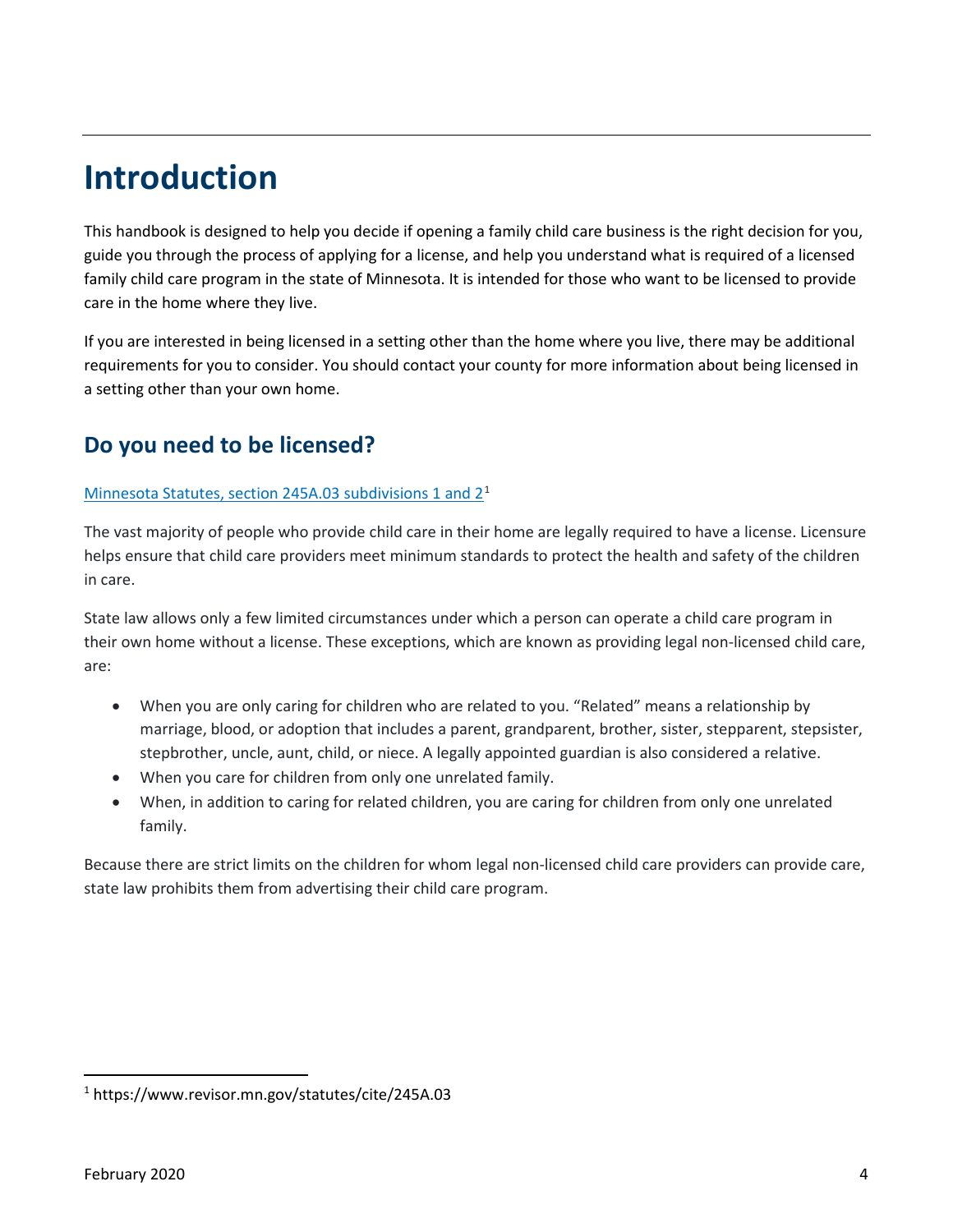# **Deciding if licensed family child care is right for you**

Family child care can be a very rewarding career for individuals interested in working with young children and their families. It allows you to be home with your own children while supporting your community by providing a valued service. While there are many benefits, there are a number of things for you to consider, including:

- Your family is willing to share their home with others.
- All adults in your household will have to be fingerprinted for their background studies to be completed.
- Children over the age of 13 living in your home will have a name-based background study completed on them. If they work for your family child care program, they will also be fingerprinted.
- You understand the importance of licensing visits and that unannounced visits will be conducted during hours of operation.
- You respect different parenting styles and are willing to work with parents.
- Your address and licensing record is available to the public on the DHS website.
- You understand that doing child care will increase wear and tear on your home and that items in your home will be damaged from time to time.
- You understand that a child care provider's work week is typically 50 hours or more.
- You can and will write policies to guide your program.
- You understand that you will have to supervise the children at all times during hours of operation.
- You may experience multiple babies and children crying at the same time.
- You will need to take training every year to maintain a license. These trainings may have a cost and will require time outside of business hours, often away from home.

## **Financial considerations**

It is important to have an understanding of your income and expenses to create a successful business. It can be helpful to work with experts such as tax consultants, financial advisors or mentors in family child care. You may find it beneficial to seek a professional with family child care experience.

## **Rules and statutes**

To become licensed, you will need to understand and comply with all of the state's regulations for family child care providers. This handbook will help you understand them; however, it does not take the place of or override the actual language of the rules and statutes governing licensed family child care in Minnesota.

Sometimes it is hard to find all the laws around a specific topic because they are written in different places. Sometimes topics are discussed in both rule and statute, so it is important to be familiar with both. Statutes are laws passed by the Legislature. Rules are adopted by the Department of Human Services (DHS). Typically rules are more detailed than statutes and spell out specific procedures or requirements that must be followed. When there are conflicts between a statute and a rule, the statute supersedes or overrides the rule.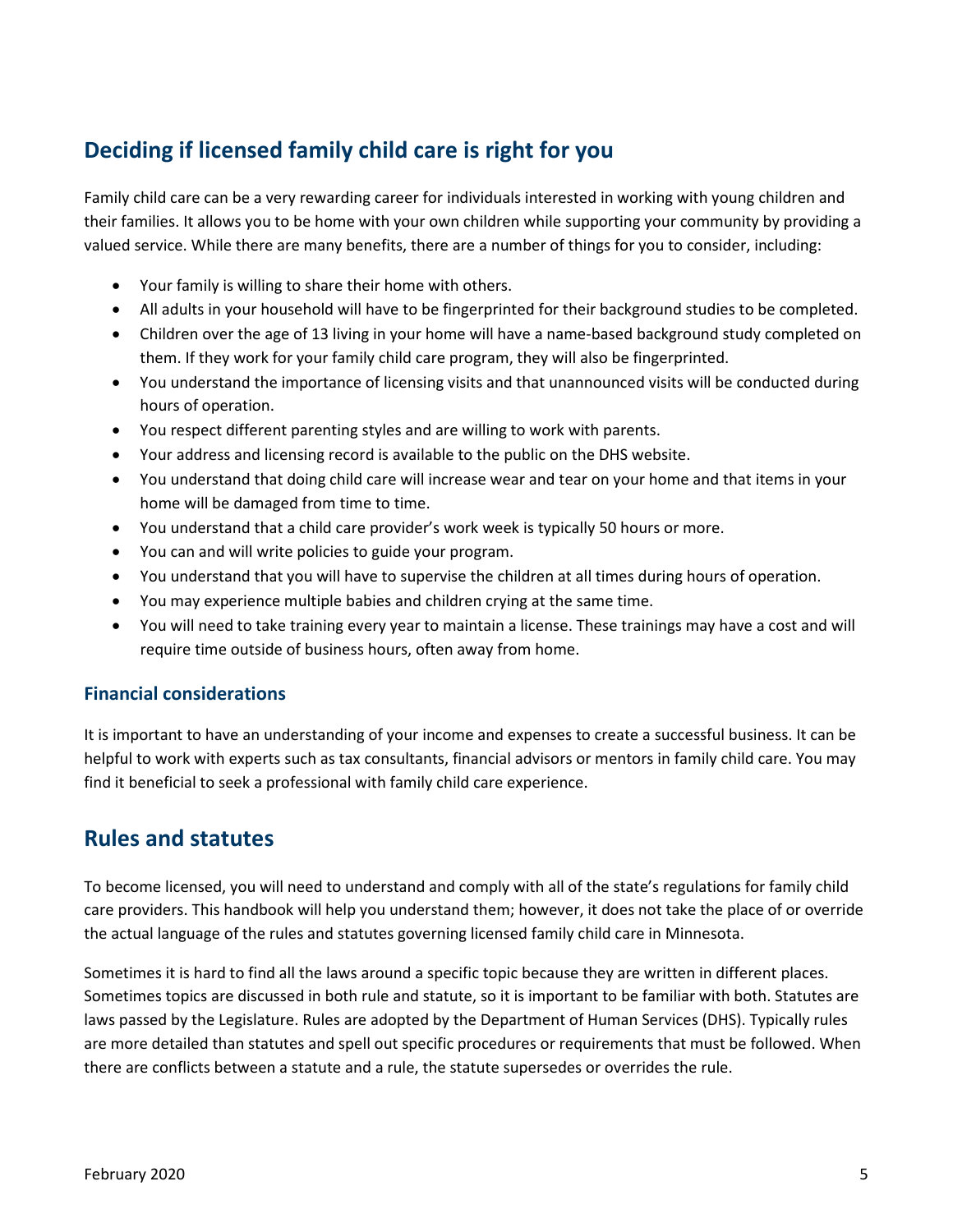There are two main parts of family child care regulations to understand. One is referred to as Minnesota Rules, Chapter 9502, also known as Rule 2, which is specific to family child care. The other is Minnesota Statutes, Chapter 245A which governs all programs licensed by DHS. As such, you will notice that not all sections of Minnesota Statutes, Chapter 245A apply to family child care programs. In addition, licensed family child care providers, like other DHS-licensed programs, also are regulated by Minnesota Statutes, Chapter 245C that governs background studies.

A list of the rules and statutes that you will need to become familiar with can be found in Appendix B.

It is important to remember that laws can change each year with the legislative session. You will need to be aware of those changes and how they will affect you. There are several sources you can use to keep updated. DHS publishes an implementation plan on its website each year to help guide you through the changes. The implementation plan shows the new law and describes what it means for family child care providers and for licensors. Your licensor will also help you understand new regulations.

## **Variances**

Under certain circumstances, a licensed provider or applicant can receive permission to not follow a licensing regulation, called a variance. This is only true of regulations that do not impact a child's health or safety. If you have questions about whether you can receive permission to not follow a specific regulation, please contact your licensor.

# **Understanding Minnesota's licensing system for family child care**

In Minnesota, counties partner with DHS to license family child care providers. This county-delegated system is required by state law. The county, through its county licensors, conducts the licensing monitoring activities and inspections. This is different from the licensing of child care centers, which are monitored by state licensors.

## **Role of counties**

Under this system, Minnesota's counties are responsible for providing information and orientation to individuals interested in applying for a family child care license, accepting and processing licensing applications, monitoring license holders for compliance, and making licensing recommendations to DHS.

County agencies conduct licensing work, including:

- Providing orientation meetings for individuals interested in applying for a family child care license
- Receiving and processing licensing applications
- Initiating background studies, and inspections by the fire marshal and building inspector, when required
- Monitoring licensed programs for compliance with licensing regulations, including annual, unannounced on-site inspections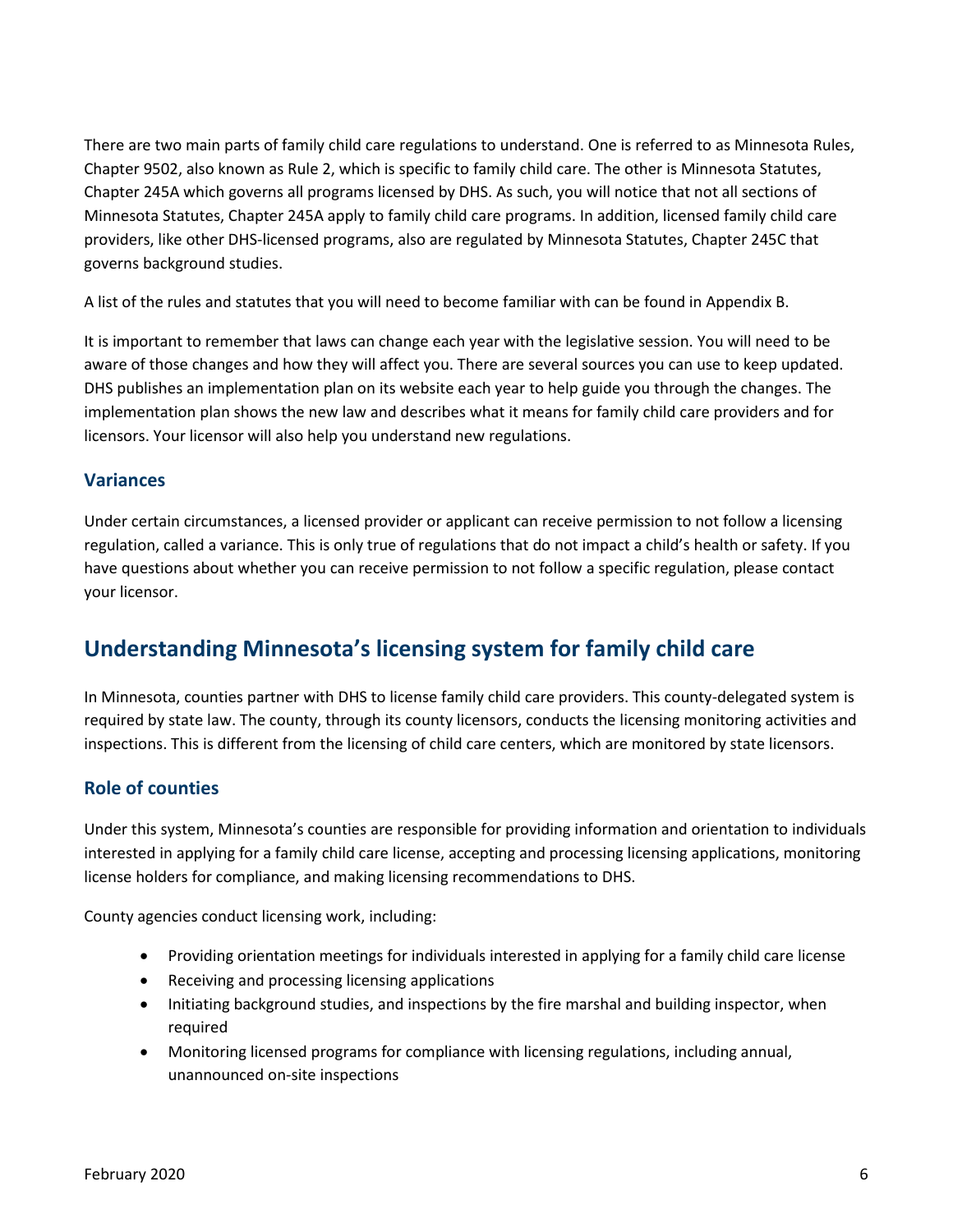- When a provider is found in violation of the licensing requirements, providing technical assistance, issuing correction orders and/or fix-it tickets, and recommending licensing actions to DHS, as appropriate
- Conducting investigations of alleged licensing violations
- Enforcing orders from DHS
- Processing requests for an exception to or variance from the rules.

## **Role of DHS**

DHS trains county licensors and provides them with technical assistance on applying licensing regulations.

DHS also maintains an online database of licensing information called [Licensing Information](https://licensinglookup.dhs.state.mn.us/) Lookup<sup>[2](#page-6-0)</sup> designed to assist the public with information on licensed providers and their programs. It states how long the provider has held a license, when the program was inspected, and whether there were any violations found. If so, there is a plain language summary of what was wrong and when it was corrected. The history of any violations is kept online for four years.

## **The DHS licensed family child care webpage**

DHS also provides information to licensed family child care providers and has a [webpage](https://mn.gov/dhs/partners-and-providers/licensing/child-care-and-early-education/family/)<sup>[3](#page-6-1)</sup> dedicated to licensed family child care. The page has information for providers on background studies, legislative changes, and other resources. There is also a section on understanding training requirements, required and optional forms, and informational documents. These forms will help you maintain records for your program and keep information organized for each child. The forms that are required must be completed either as part of your application or while you hold your license. The optional forms may help you to stay organized, and include information that you are required to document; however, you are not required to use these specific forms.

From the licensed family child care webpage, you can sign up for DHS's listserv to receive emails with important information from DHS Licensing. You will have the option of setting subscriber preferences where you can choose the topic delivered to you.

<span id="page-6-0"></span><sup>2</sup> https://licensinglookup.dhs.state.mn.us/

<span id="page-6-1"></span><sup>&</sup>lt;sup>3</sup> https://mn.gov/dhs/partners-and-providers/licensing/child-care-and-early-education/family/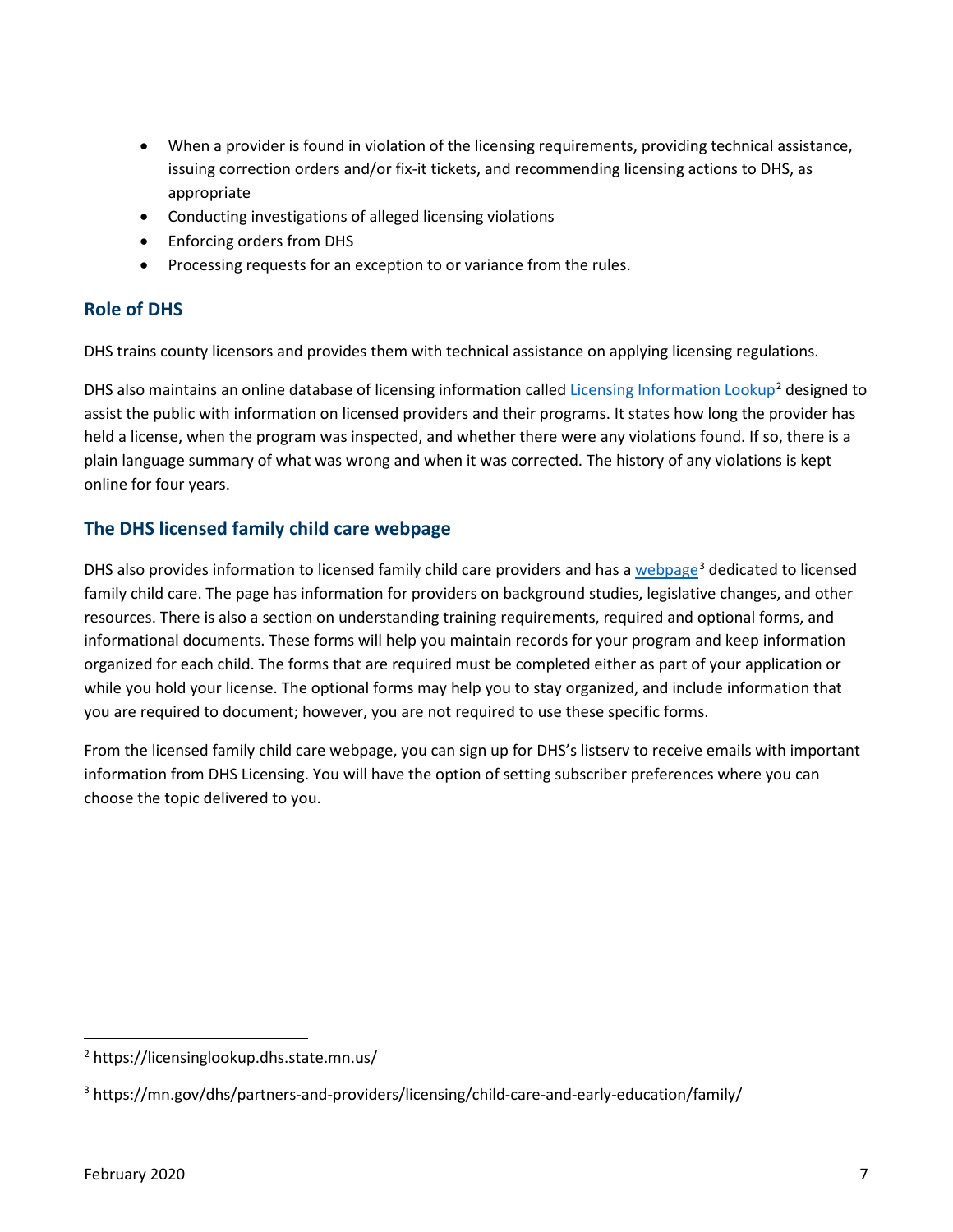# <span id="page-7-0"></span>**Orientation and Application Process**

Below is a flow chart of the typical application process. These steps are described in the following sections of the handbook. This is an example of the steps to apply for a license, but some steps can occur before others once you have submitted your application.



Your county licensor is your first resource for all licensing questions. You can fin[d contact information for your](https://mn.gov/dhs/assets/county-contact-document_tcm1053-361611.pdf)  [county](https://mn.gov/dhs/assets/county-contact-document_tcm1053-361611.pdf)<sup>[4](#page-7-1)</sup> on the DHS licensed family child care webpage. Your county is your first and on-going point of contact to help you through the application process and for any questions you have regarding licensing regulations throughout your family child care career. It is important to develop a strong line of communication with your licensor. They can help you be successful.

 $\overline{\phantom{a}}$ 

<span id="page-7-1"></span><sup>4</sup> https://mn.gov/dhs/assets/county-contact-document\_tcm1053-361611.pdf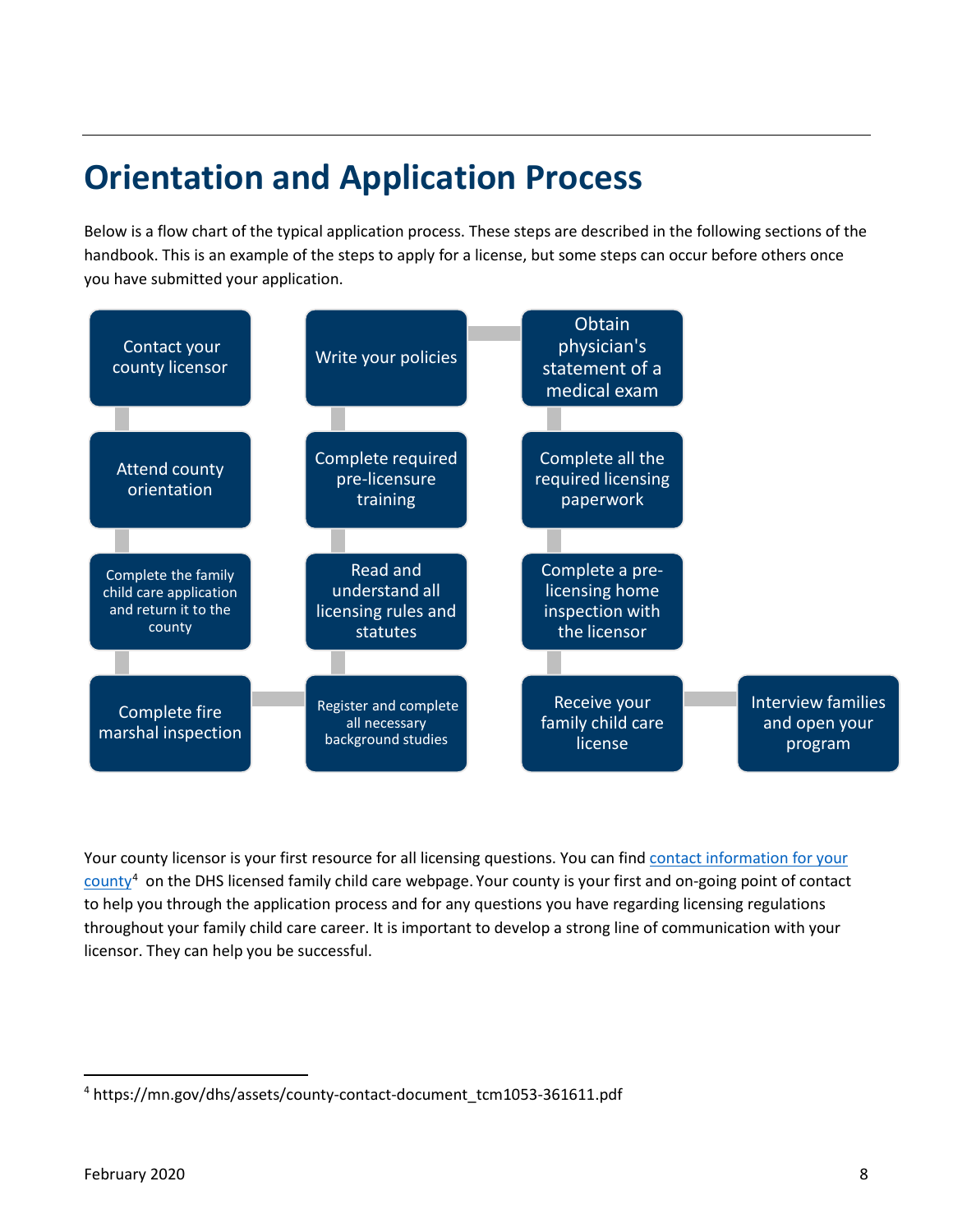## **Orientation**

Counties may require individuals who are interested in becoming licensed to attend an orientation or informational meeting before receiving a license application. The orientation meeting will give you a broad overview of the licensing process, licensing regulations, and next steps if you decide to apply for a license. Orientation may be offered in person, online or over the phone with your county's licensors. You should bring any questions you have about licensure to this meeting. You will receive application materials after you have participated in an orientation meeting.

## **Application**

Applications are submitted and processed directly with the county where your program will operate. Contacting your county family child care licensing unit is the first step in this process. Many counties have application information on their websites. Counties can charge a licensing fee of up to \$50 per licensing year.

Family child care applicants must use a DHS application form to submit an application to the county where the child care will be provided. Items requested on the application include the type and class of license you are applying for, if you have held a license before, your identifying information, tax identification information, address and type of dwelling you will be providing care in, people living in the home and working in the program, workers' compensation insurance verification, hours of operation of your program, references, and identifying if you plan to participate in any publicly funded program, such as a food program or the Minnesota Child Care Assistance Program.

Minnesota has a family child care license, called special family child care, for individuals who want to provide care somewhere other than their own home. If you are interested in providing care outside of your home, please contact your county for more information.

An application for a family child care license can be denied if minimum licensing requirements are not met. A few examples of why an application would get denied could be an incomplete application, knowingly withholding relevant information, giving false information, an individual in the home does not pass a background study, or a history of not following the laws or rules.

## **Background studies**

State law requires people who provide services to vulnerable populations to have a background study completed by DHS before they are allowed to receive a license and/or to provide licensed services. State law also requires most people living in the home where a family child care program will be located to have a background study conducted. The background study determines whether the person committed an act that would legally prohibit or "disqualify" them from providing the service or having the service provided in a place where they live. DHS background studies include a review of criminal history information maintained by the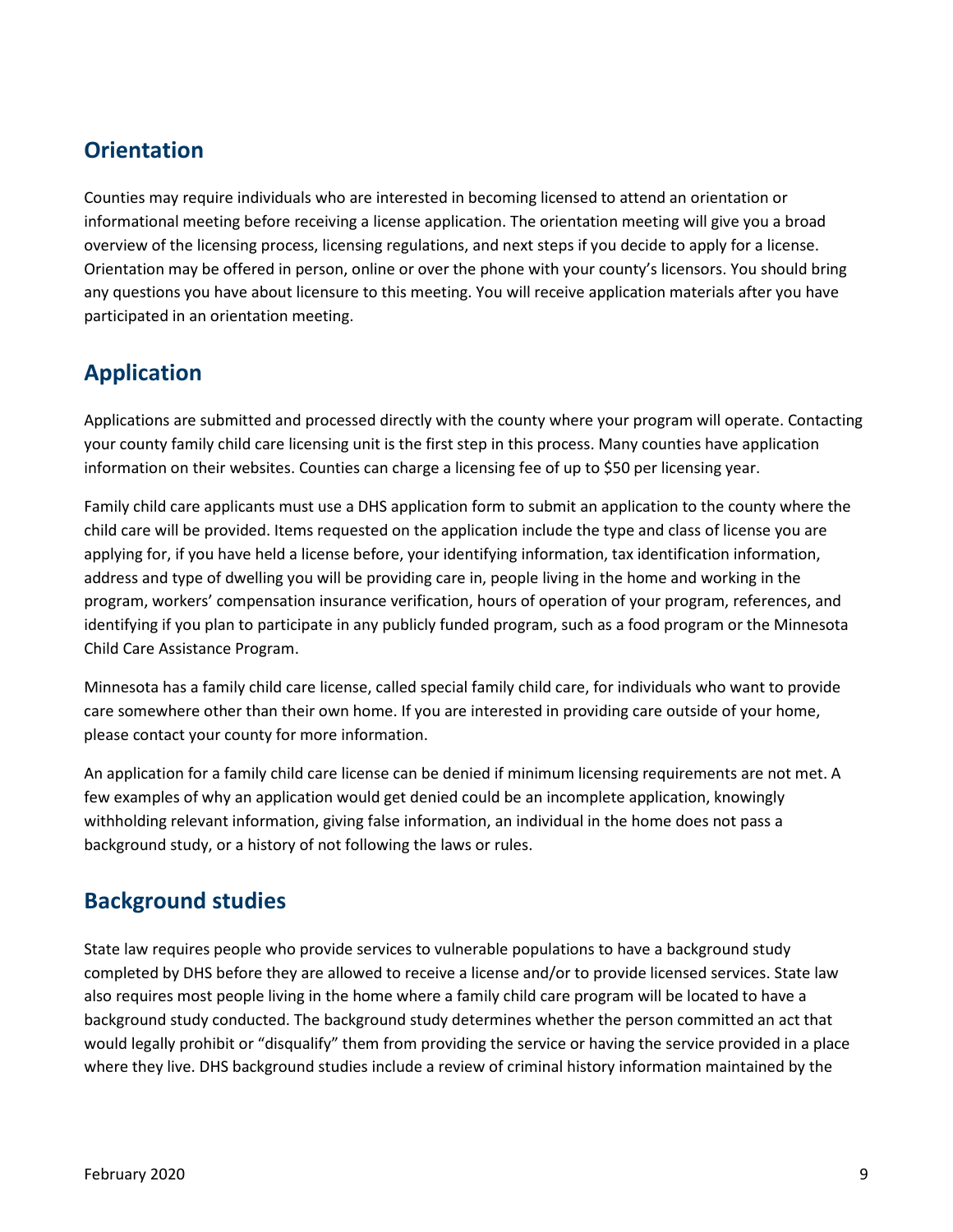Minnesota Bureau of Criminal Apprehension, records of substantiated maltreatment of children and vulnerable adults, an FBI record check, and reviews of other applicable records.

## **Who needs a background study?**

Background studies will need to be completed on you and many of the people living in your home before you receive your license. They will also need to be conducted on anyone you will have working for your child care program before they begin providing care.

There are two different sets of requirements, depending upon the person's age and their role.

You, all of the adults (18 and older) living in your home, and anyone who will work for you — even if they are under 18 — are required to have a fingerprint-based background study. People in this group will have their fingerprints taken and they will be run through specified databases. People with fingerprint-based background studies will also have their picture taken to confirm that they are the person named on the documents.

Children who live in your home who are at least 13, but under 18, also need to have background studies conducted, but generally do not have to have their fingerprints taken (unless they also work for the child care program). Their background studies are simply based on their name and other information provided on the form.

Background studies need to be repeated every five years. In addition, background studies will need to be completed if anyone moves into your home, begins working for you, or if children living in the home turn 13 or 18.

Since background studies are a requirement to receive a family child care license, your application will be denied if anyone living in your home who is legally required to have one refuses to do so. However, you could reapply in the future if that individual moves out of the home or decides to complete a background study.

If you have questions, refer to the worksheet titled Family Child Care Background Study Worksheet: Is a [background study required?](https://edocs.dhs.state.mn.us/lfserver/Public/DHS-7733-ENG)<sup>[5](#page-9-0)</sup> on DHS' website to determine who needs a study.

## **What would disqualify someone?**

Not every criminal offense will result in a disqualification[. Minnesota Statutes, section 245C.15](https://www.revisor.mn.gov/statutes/cite/245C.15)<sup>[6](#page-9-1)</sup> lists the crimes or events that could prevent you from passing a background study.

<span id="page-9-0"></span><sup>5</sup> https://edocs.dhs.state.mn.us/lfserver/Public/DHS-7733-ENG

<span id="page-9-1"></span><sup>6</sup> https://www.revisor.mn.gov/statutes/cite/245C.15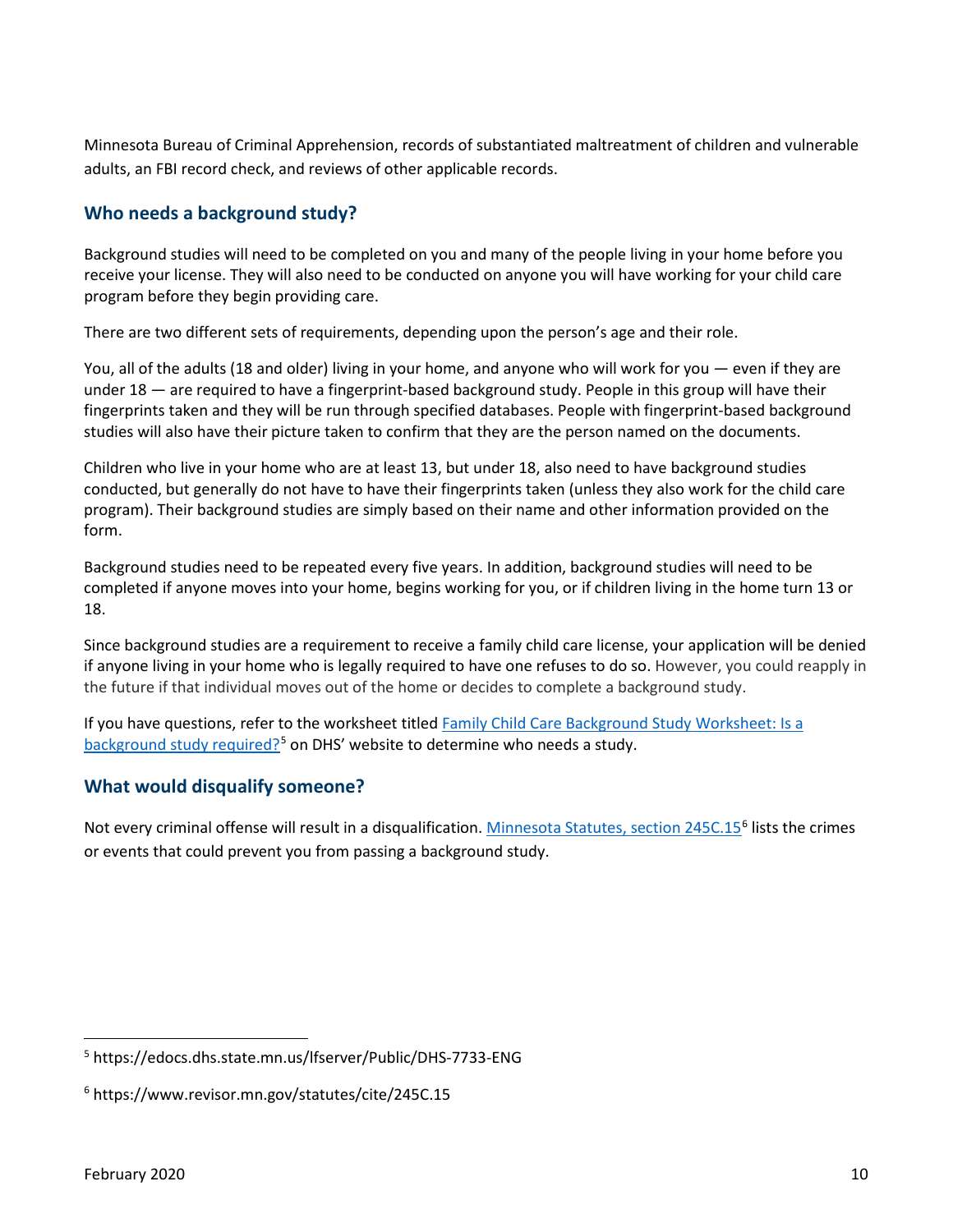## **What if I or someone in my home is disqualified?**

If you or someone in your home is disqualified, you may still be able to provide licensed services. The disqualified person can submit a request for reconsideration. They will receive a letter that explains the process, the steps they need to take and the timeframe in which the steps need to be taken.

## **What is the process for getting a background study?**

Once you submit your application to the county, your licensor will contact you with information about how and when to begin the background study process.

Each person required to have fingerprint-based background study will need to bring a form to one of the authorized fingerprint locations. A list of the public fingerprinting sites located across Minnesota can be found at [https://www.aps.gemalto.com/mn/Maps/MNFingerprintLocations.htm.](https://www.aps.gemalto.com/mn/Maps/MNFingerprintLocations.htm)

Fingerprint-based background studies cost \$49.10 (\$40 for the background study, plus a fingerprint and photo fee of \$9.10). Non-fingerprint-based background studies (those conducted on children who live in the home and are based upon their name and date-of-birth) cost \$20.

Once the background study has been completed, each person will receive the results by U.S. mail.

# <span id="page-10-0"></span>**Your Home**

## **Fire marshal inspection**

You may be required to have a state or local fire marshal inspect your home. You will need a fire marshal inspection if you:

- Would like to be licensed to care more than 10 children
- Plan to use your basement for child care
- Plan to provide care in a mobile home
- Have a freestanding solid-fuel heating appliance, or
- Plan to provide care in a building with multiple residences.

Your licensor will help you determine if you need a fire marshal inspection. Fire marshal inspections cost \$50. If you rent your home, you will need your landlord's permission for a fire marshal inspection before it can be completed.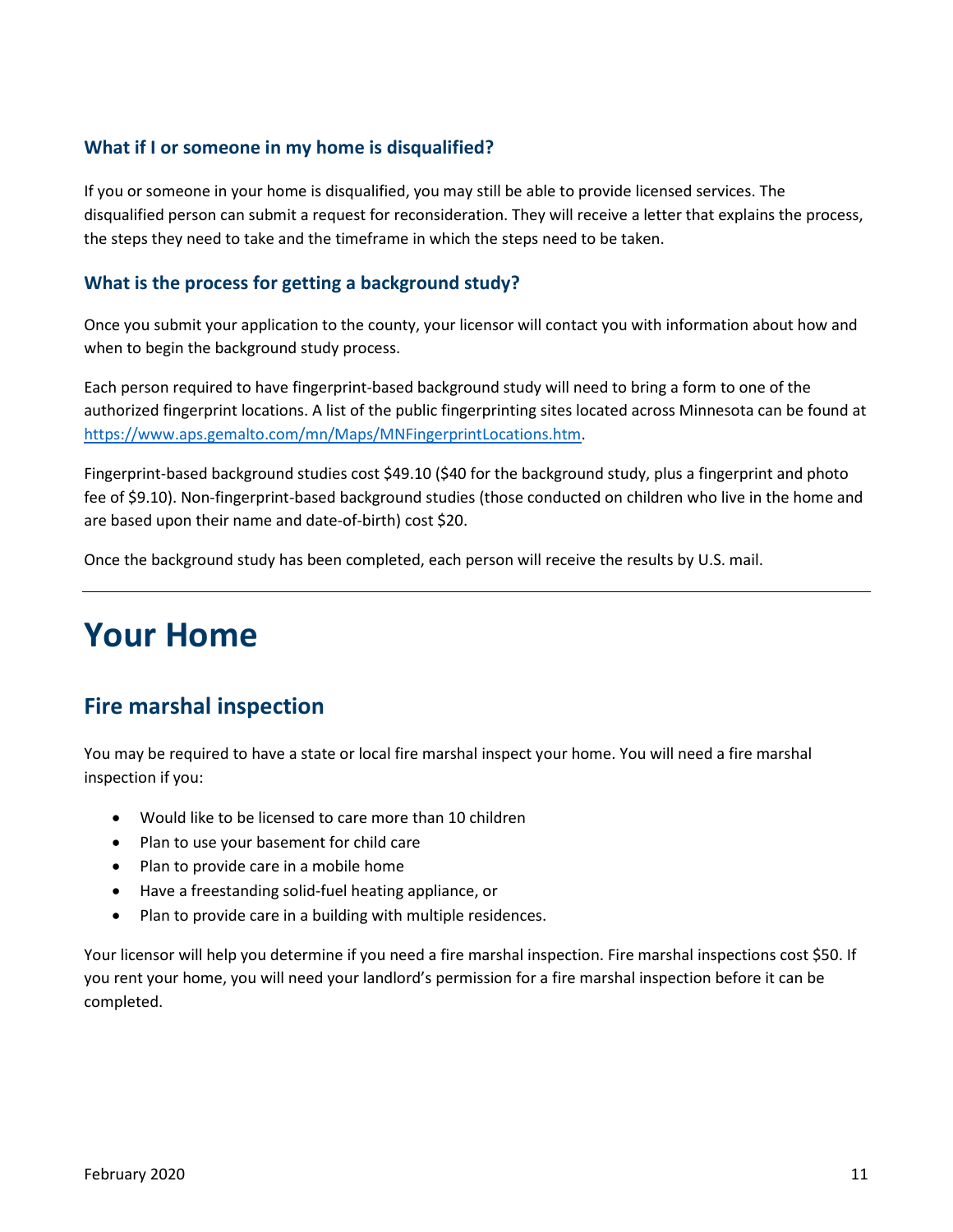# **Pre-licensure inspection**

#### Minnesota Rules, part [9502.0425](https://www.revisor.mn.gov/rules/9502.0425/)<sup>[7](#page-11-0)</sup> and [Minnesota Statutes, section](https://www.revisor.mn.gov/statutes/cite/245A.52) 245A.52<sup>[8](#page-11-1)</sup>

During your pre-licensure and post licensure inspections, your licensor will be inspecting your indoor and outdoor environment for compliance.

You may need to make changes to your home to come into compliance before being licensed, if, for example, you need to replace doors, or an egress window to create a safe environment. Your county licensor or the fire marshal will help you with determining what, if any, changes need to be made.

## **Physical space**

Your home must meet the following requirements:

- You must have a minimum of 35 square feet of usable indoor space for each child.
- The indoor air temperature must be at least 62 degrees Fahrenheit.
- There must be an allowance for air circulation to the furnace.
- The basement must be free of hazards.
- The residence must be free from accumulations of dirt, rubbish, or peeling paint.
- Effective measures must be taken to protect the home against mice and insects (vermin). Chemicals for insect and rodent control must not be applied in areas accessible to children while children are present.
- Indoor and outdoor garbage and rubbish containers must not be accessible to infants and toddlers.

## **Locks on doors**

Children must be able to open closet doors from the inside of the closet. The bathroom door must be able to be unlocked from the outside. The key or other device used to unlock the bathroom door must be readily accessible to all caregivers. You cannot have an exit door that requires keys to open it from both the inside and outside.

## **Stairways**

All stairways, both indoors and outdoors, with three or more steps must have handrails. They must also be enclosed by railings with narrow spacing that meets the State Building Code. Your licensor will help you determine if your home meets the code. The back of the stair risers must be enclosed. You will need to use a gate or barrier on your stairways when children between 6- and 18-months-old are in care. Stairways must be well lit, in good repair, and free of clutter or obstruction.

<span id="page-11-0"></span><sup>7</sup> https://www.revisor.mn.gov/rules/9502.0425/

<span id="page-11-1"></span><sup>8</sup> https://www.revisor.mn.gov/statutes/cite/245A.52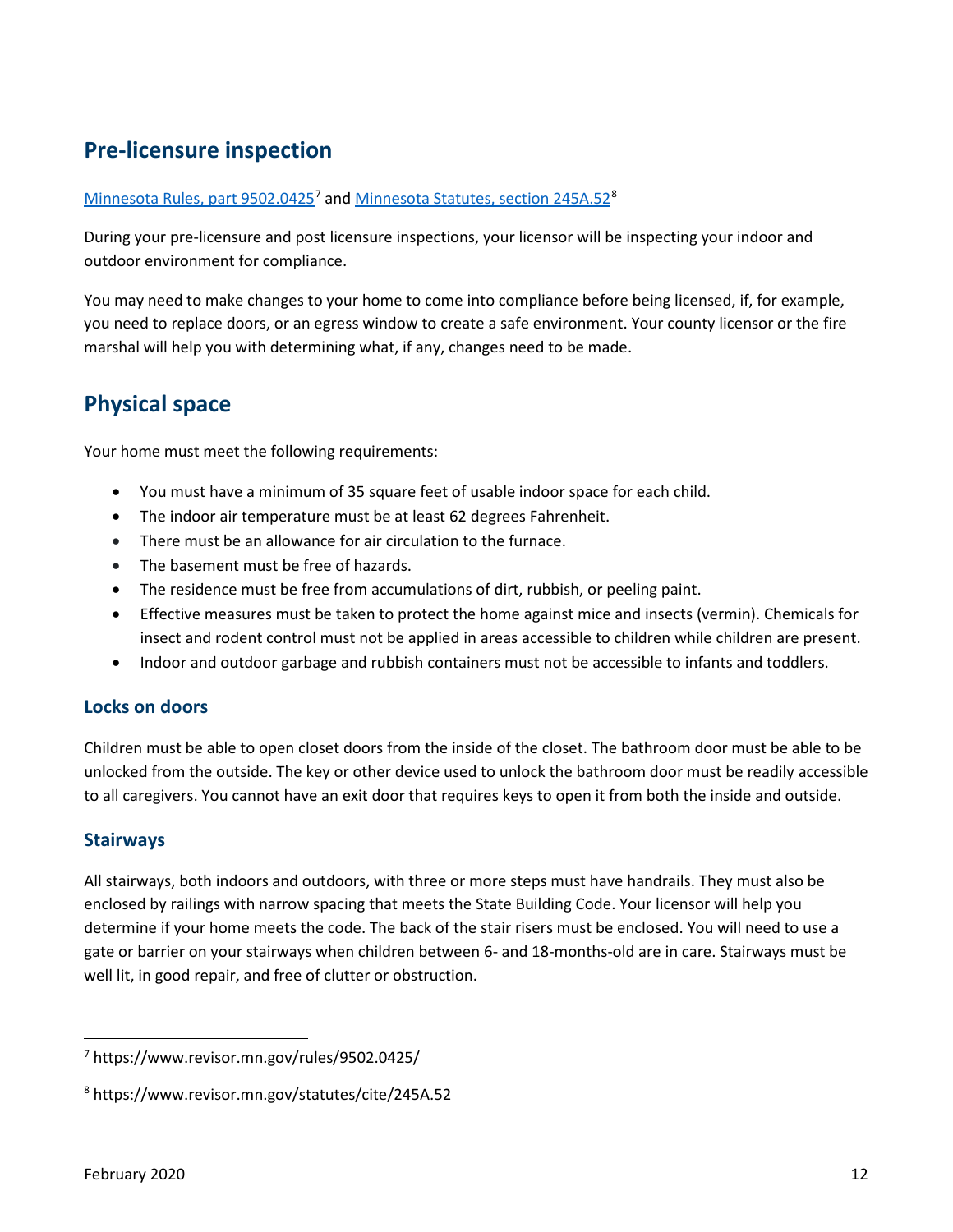## **Toilets**

Licensed homes must have toilet facilities and sewage disposal systems that conform to the State Building Code or local septic system ordinances. The toilets must flush thoroughly. Outdoor toilets are permissible when local ordinances allow.

## **Outdoor play space**

There must be at least 50 square feet per child of outdoor play space. If your yard is too small, you can use a park, playground or play space if it is within 1,500 feet of your home.

Your licensor may require you to have a fence to provide protection from rail, traffic, water, or machinery.

The outdoor play space you use must be kept free of any litter, rubbish, toxic materials, water hazards, machinery, unlocked vehicles, human or animal waste, and sewage contaminants at all times during child care hours.

### **Decks**

Decks, balconies, or lofts that are more than 30 inches above the ground must have a guard rail that is at least three feet tall to comply with State Building Code. Wood decks must be free of splinters and coated with wood preservative or paint, or constructed with treated wood.

## **Swimming pools or other bodies of water**

#### [Minnesota Statutes, section 245A.14, subdivision 11](https://www.revisor.mn.gov/statutes/cite/245A.14)<sup>[9](#page-12-0)</sup> and [Minnesota Rules, part 9502.0425, subpart 3](https://www.revisor.mn.gov/rules/9502.0425/)<sup>[10](#page-12-1)</sup>

Swimming and wading pools, beaches, or other bodies of water on or next to the site of the residence must be inaccessible to children except during periods of supervised use. Wading pools must be kept clean. When children use a swimming pool or a beach, you or another adult caregiver who is trained in first aid and cardiopulmonary resuscitation (CPR) must be present.

- If children use a swimming pool at your family child care program, you must develop an annual contract with their parent acknowledging the use of a swimming pool.
- If children in your child care program use a wading or swimming pool, you must complete forms, which can be found on the **DHS Licensed family child care webpage**.<sup>[11](#page-12-2)</sup>

<span id="page-12-0"></span><sup>9</sup> https://www.revisor.mn.gov/statutes/cite/245A.14

<span id="page-12-1"></span><sup>10</sup> https://www.revisor.mn.gov/rules/9502.0425/

<span id="page-12-2"></span><sup>11</sup> https://mn.gov/dhs/partners-and-providers/licensing/child-care-and-early-education/family/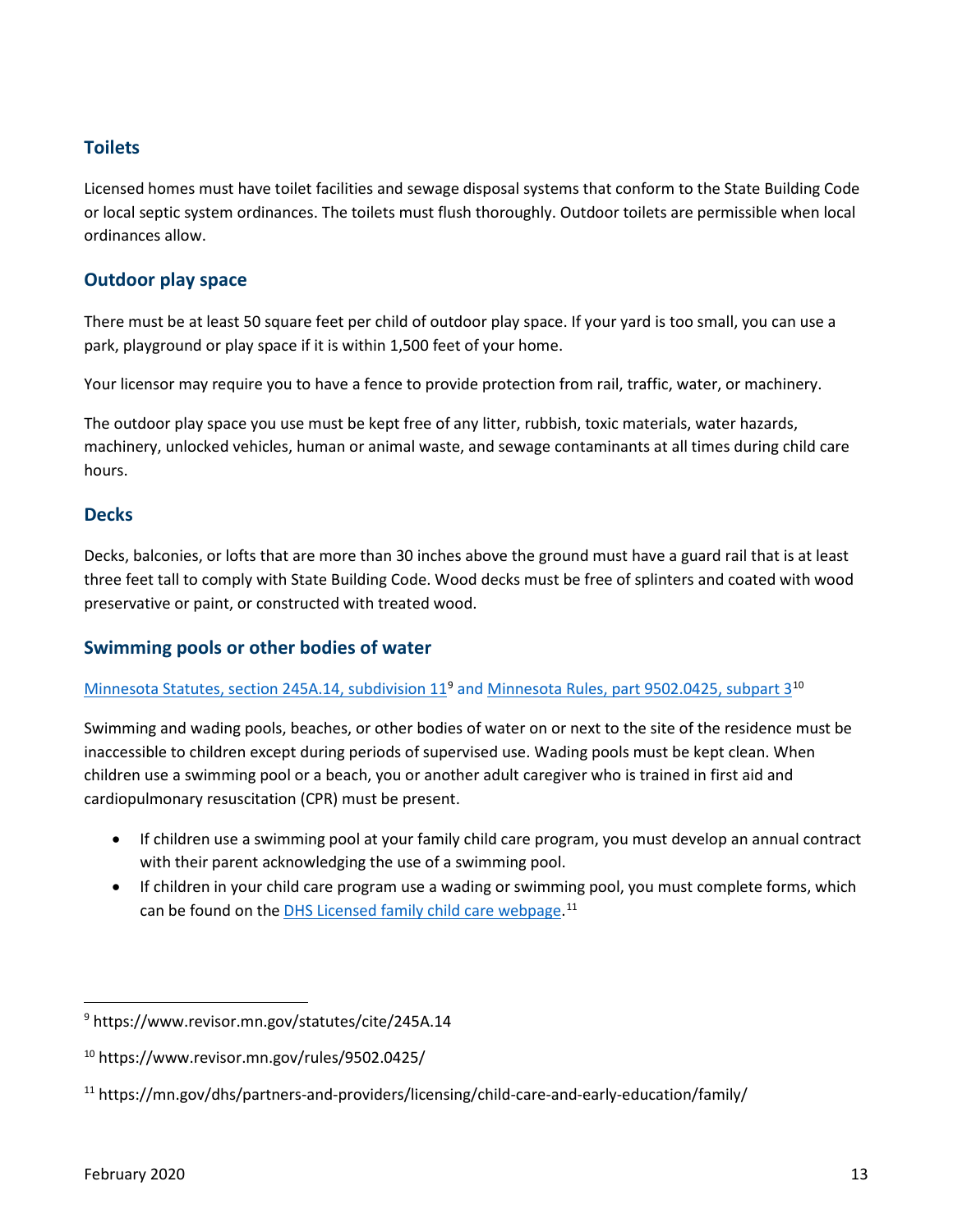## **Fire code**

### **Exits, doors, and windows**

Each room where children sleep and basements used for care must have two escape routes. One exit must be a stairway or door that leads to a floor of discharge. For example, if you are in the basement, one exit must be a stairway that leads to a floor in the home that leads outdoors. The second exit must be a door or window that leads directly outside.

The law has specific requirements for the window size and distance from the floor, which your licensor will cover with you.

When there is an attached garage, the door from the garage to the home must:

- have a fire protection rating of 20 minutes or greater, or
- be at least 1 3/8 inches thick and be made of solid bonded wood or steel insulated.

## **Preventing fires and burns**

The law requires items that could catch fire to be a specific distance away from heat sources. Your licensor will cover the specifics with you.

When in use, fireplaces, wood-burning stoves, solid fuel appliances, space heaters, steam radiators, and other potentially hot surfaces, such as steam pipes, must be protected by guards to prevent burns.

The furnace, water heater and any workshop must be inaccessible to children.

## **Safety equipment**

A fire extinguisher with a minimum rating of 2 A 10 BC must be located in or near the kitchen and cooking areas. Fire extinguishers must be serviced annually by a qualified inspector and tagged. All caregivers need to know how to properly use the fire extinguisher.

You must have smoke alarms that are no more than 10 years old. They must be properly installed and maintained on all levels, including basements, and in hallways outside rooms used for sleeping children. In homes with construction that began on or after May 2, 2016, smoke alarms must also be properly installed inside each room used for sleeping children.

An approved and operational carbon monoxide alarm must be within 10 feet of each room used for sleeping children.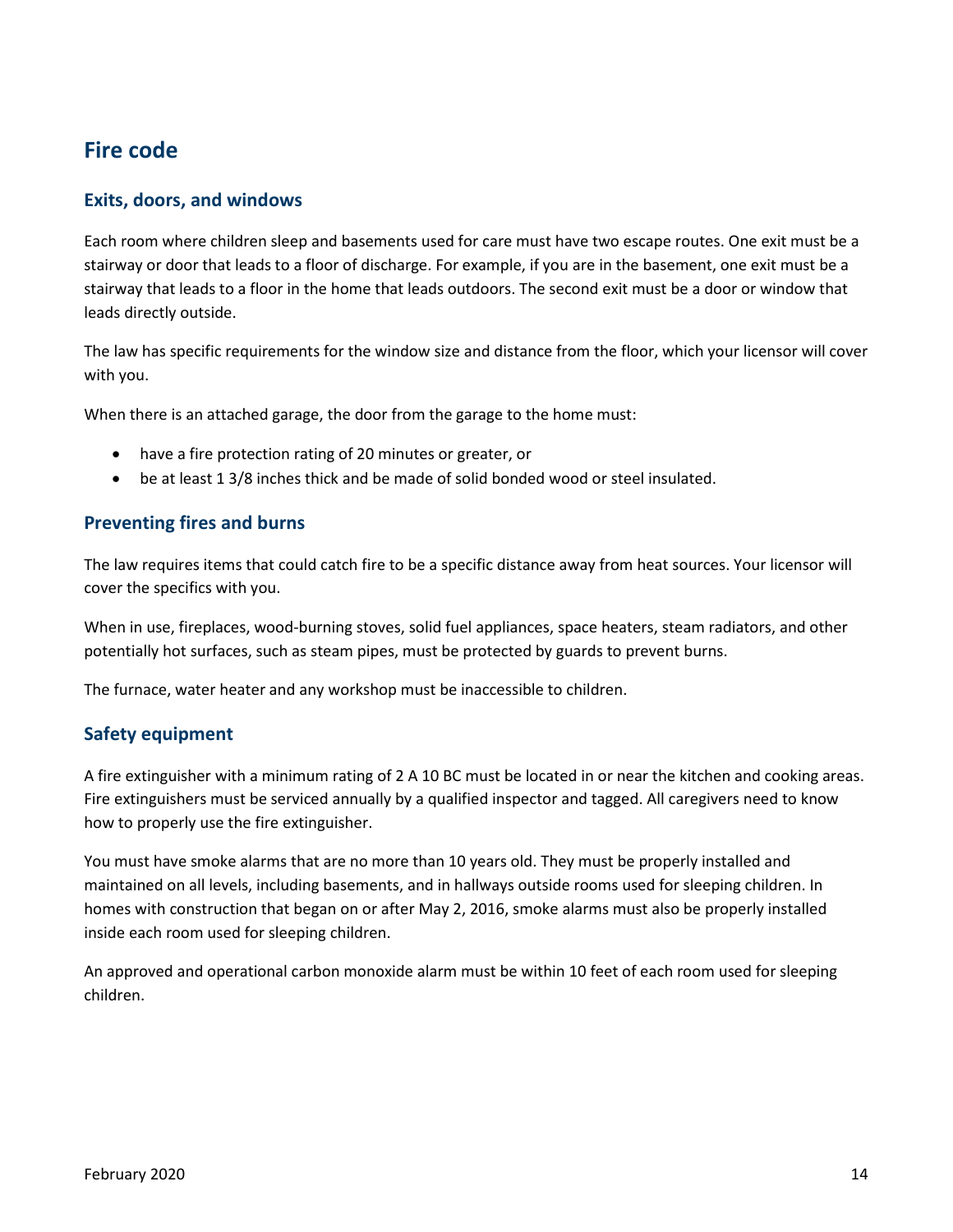# **Electrical guidelines**

The following electrical guidelines must be met:

- All electrical outlets accessible to children who are not yet in first grade need to be tamper-proof or shielded when not in use. A tamper-resistant outlet meets this requirement.
- All major electrical appliances must be properly installed, grounded in accordance with the state electric code, and in good working order.
- Extension cords can only be used on a temporary basis. For example, they may be used to plug in a holiday decoration for the season. Extension cords and flexible cords cannot be affixed to structures, extended through walls, ceilings, floors, under doors or floor coverings, nor can they be subject to environmental damage or physical impact.
- Electrical wiring must be sized to provide for the load and must be in good repair.

# **Equipment**

#### [Minnesota Rules, part 9502.0415](https://www.revisor.mn.gov/rules/9502.0415/)<sup>[12](#page-14-0)</sup>

The equipment you use in your program can be new, used, commercial, or homemade as long as it is appropriate for the children and activities. Equipment must be safe and in good repair.

- You must provide an infant seat or high chair and a crib, portable crib, or playpen with a waterproof mattress or pad for each infant in care. The equipment must be of safe and sturdy construction.
- You must provide a mat, crib, bed, cot, sofa, or sleeping bag for each toddler child in care.
- You must provide a mat, bed, cot, sofa, or sleeping bag for each preschooler in care.

## **Safety inspections of equipment**

Cribs, portable cribs, mesh-sided or fabric-sided play yards, pack and plays, and playpens that are used by or are accessible to any child must also be compliant with federal crib standards. You must maintain documentation of each crib's brand name and model numbers.

Before you are licensed and then again each year from the date printed your license, you must check the U.S. Consumer Product Safety Commission (USCPSC) website to be sure that your crib is safe and has not been recalled. In addition, before you are licensed and on a monthly basis, you will need to perform and document a comprehensive safety check.

 $\overline{\phantom{a}}$ 

<span id="page-14-0"></span><sup>12</sup> https://www.revisor.mn.gov/rules/9502.0415/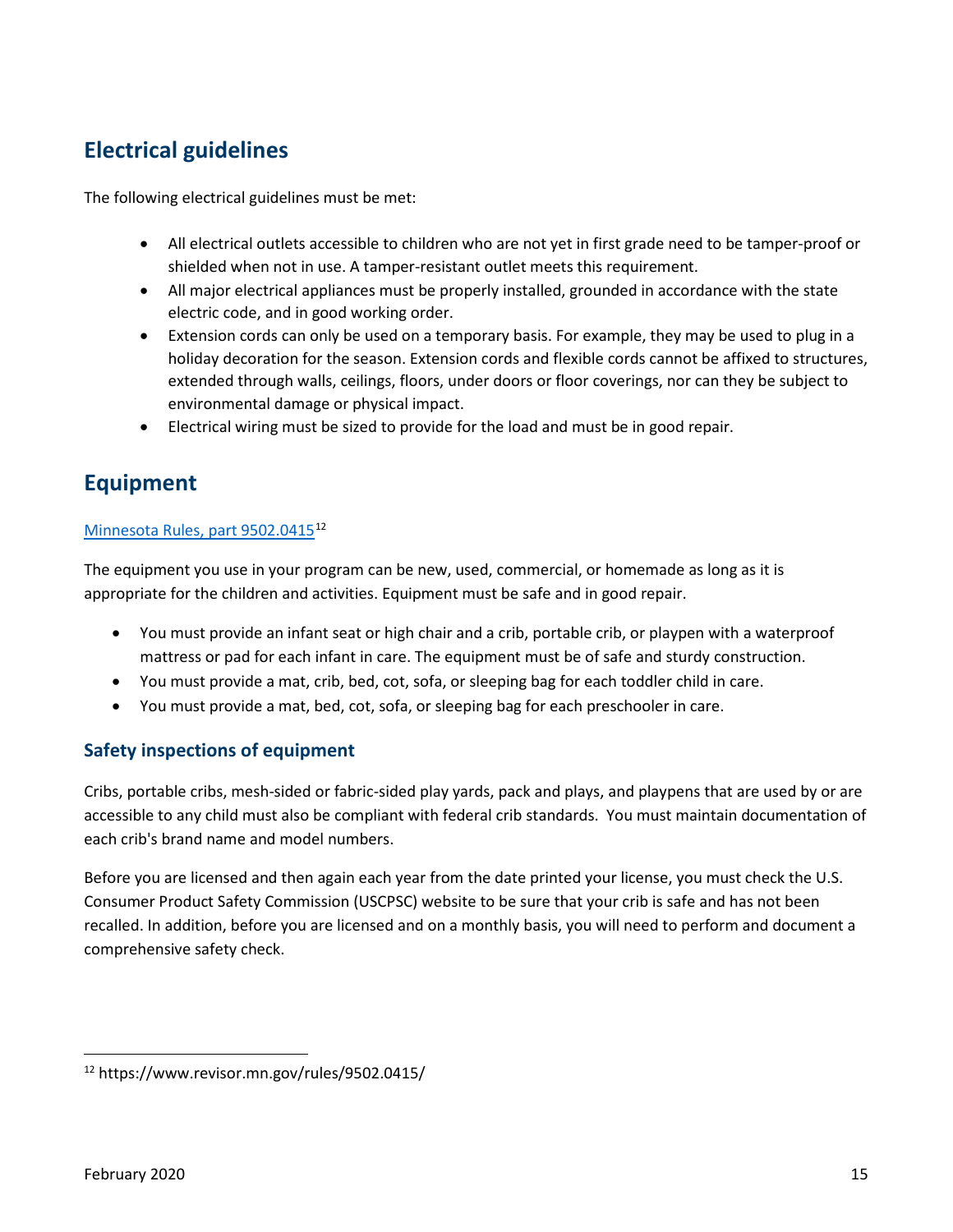DHS has created an optional form, titled [Monthly Crib Safety Inspection Form](https://edocs.dhs.state.mn.us/lfserver/Public/DHS-7743-ENG)<sup>[13](#page-15-1)</sup> that you can use to fulfill this requirement or you can create your own. You must keep this documentation onsite and make it available to parents and your licensor.

## **Other supplies you will need**

- There must be a working telephone (either a landline or a cell phone) within the residence at all times you are providing care. You may meet this requirement by having a charged cell phone that is available for use.
- Each child must use a separate towel, wash cloth, drinking cup, comb, and other personal articles. Each child may use their towel or wash cloth throughout the day, but it cannot be shared with other children. Each child must be provided with clean and separate bedding and, for infants, this is limited to a fitted sheet appropriate to the mattress size.
- You must have supplies to get rid of bodily fluids, including disposable gloves, disposable bags and eye protection.
- If there is a child in care that uses needles for medication, the license holder must have a sharps container. The sharps container must be stored out of reach of a child. The sharps container cannot be home-made. It can be purchased at any pharmacy.

# <span id="page-15-0"></span>**Capacity and Ratios**

## [Minnesota Rules, parts 9502.0365,](https://www.revisor.mn.gov/rules/9502.0365/)<sup>[14](#page-15-2)</sup> [9502.0367,](https://www.revisor.mn.gov/rules/9502.0367/)<sup>[15](#page-15-3)</sup> and [9502.0315](https://www.revisor.mn.gov/rules/9502.0315/)<sup>16</sup>

You must follow the limits on the number of children you may have in care. These limits are based on the type of license you have, the children's ages and the type and number of caregivers present.

There is an overall limit on the total number of children you are allowed to care for—this is your licensed capacity. Your own children younger than age 11 count towards your capacity.

There are also limits on the number of children you can care for in each age group—these limits are called ratios.

 $\overline{a}$ 

<span id="page-15-1"></span><sup>13</sup> https://edocs.dhs.state.mn.us/lfserver/Public/DHS-7743-ENG

<span id="page-15-2"></span><sup>14</sup> https://www.revisor.mn.gov/rules/9502.0365/

<span id="page-15-3"></span><sup>15</sup> https://www.revisor.mn.gov/rules/9502.0367/

<span id="page-15-4"></span><sup>16</sup> https://www.revisor.mn.gov/rules/9502.0315/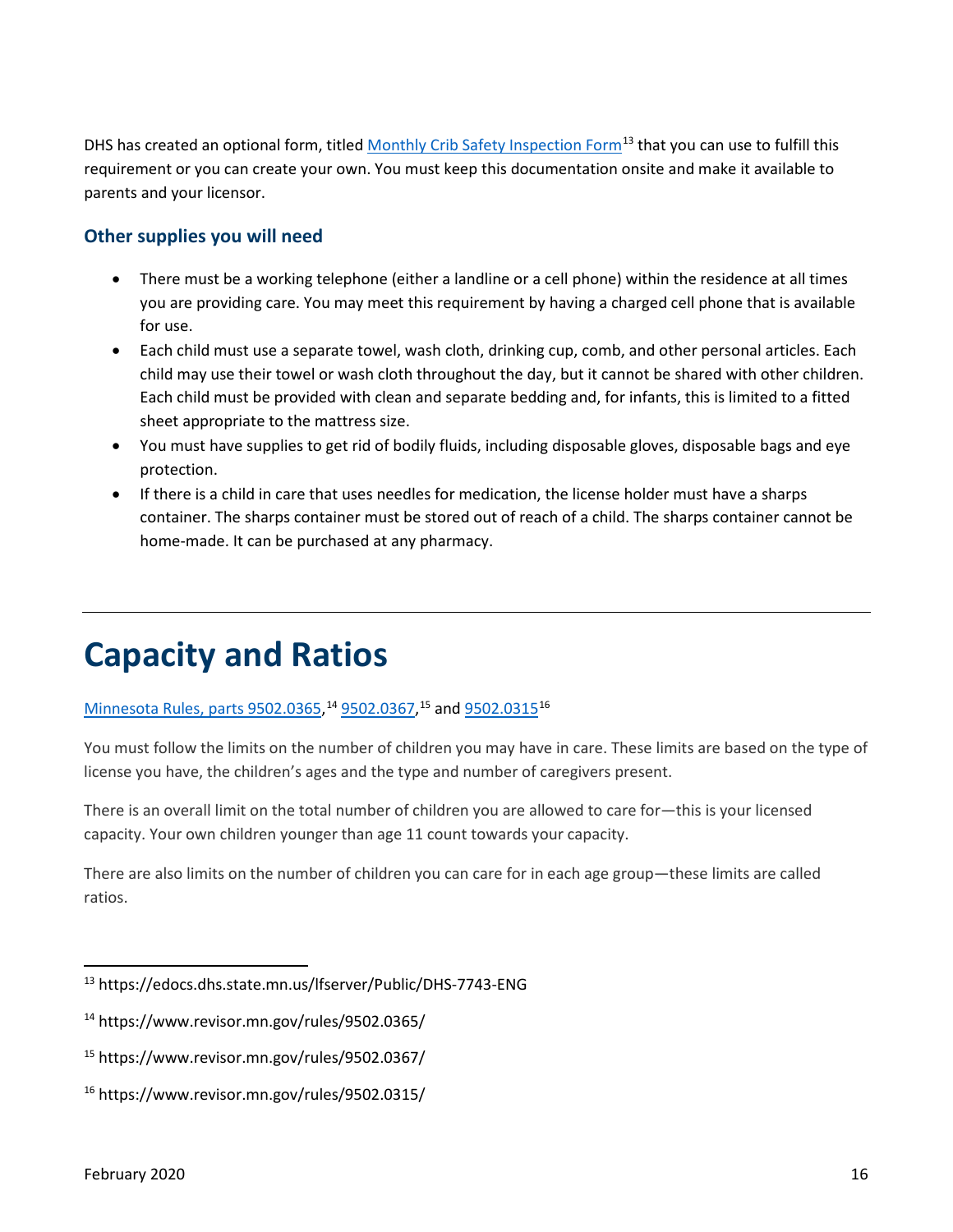Here are the legal definitions for each of the age groups for children in family child care:

- **Newborn** means a child between birth and six weeks old.
- **Infant** means a child who is at least six weeks old, but less than 12 months old.
- **Toddler** means a child who is at least 12 months old, but less than 24 months old, for the majority of family child care licenses. For specialized infant and toddler licenses and group family child care licenses, toddler means a child who is at least 12 months old, but less than 30 months old.
- **Preschooler** means a child who is at least 24 months old up to school age.
- **School age** means a child who is at least five years old, but is younger than 11 years old.

#### **Class A license**

1 Adult

**Capacity:** 10 children under 11 years old

There are limits on the number of children you can have in each age group. Nevertheless, there are still many combinations of the different age groups allowed within these limits.

**School age:** all 10 of the children can be school age

**Under school age:** of the 10 children, you can have **up to 6** who are under school age (which then reduces the number of school age children you can have)

• **Preschool:** all 6 of the children under school age can be preschoolers

Of the 6 under school age, you can have up to a **total of 3 infants and toddlers**.

- **Toddlers:** up to 3 can be toddlers
- **Infants:** up to 2 can be infants

#### A few combinations that would fit with these allowed ratios would be:

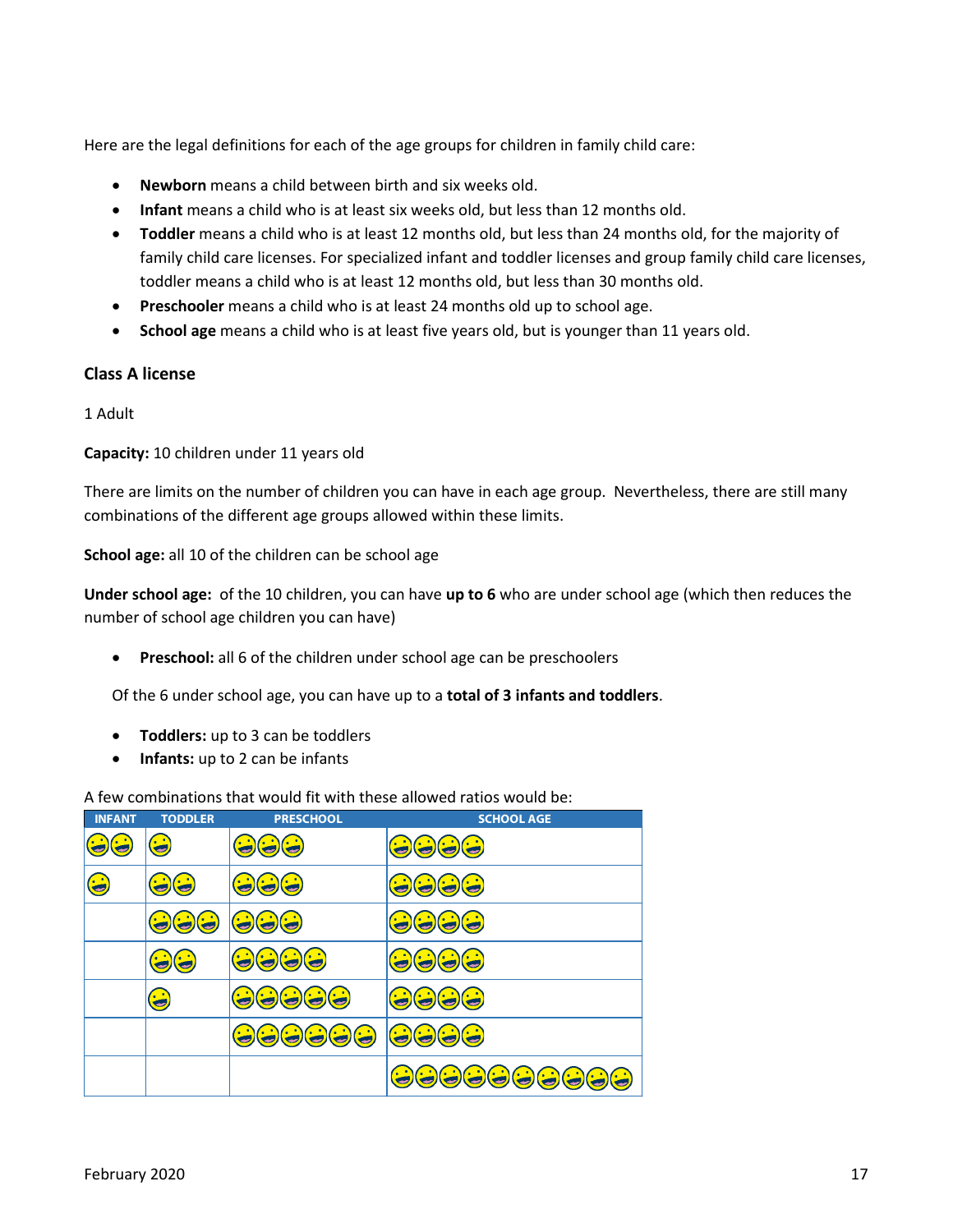## Class B(1) license: Specialized infant and toddler family day care

1 Adult

**Capacity:** 5 children under 11 years old

There are limits on the number of children you can have in each age group.

**School age:** all 5 of the children can be school age

**Under school age:** of the 5 children, you can have **up to a total of 3 preschoolers, toddlers and infants**, in any combination (which then reduces the number of school age children you can have).

A few combinations that would fit with these allowed ratios would be:

| <b>INFANT</b> | <b>TODDLER</b> | <b>PRESCHOOL</b> | <b>SCHOOL AGE</b>                                         |
|---------------|----------------|------------------|-----------------------------------------------------------|
|               |                |                  | $\mathbf{G}$                                              |
|               | G              |                  |                                                           |
|               |                |                  |                                                           |
|               | $\cdot$ :      |                  |                                                           |
|               |                | $\bigodot$       | G                                                         |
|               |                |                  | $\ddot{\odot}$ $\odot$<br>$\cdot$ $\cdot$<br>$\mathbf{G}$ |

#### **Class B(2) license: Specialized infant and toddler family day care**

1 Adult

**Capacity:** 6 children under 11 years old

There are limits on the number of children you can have in each age group.

**School age:** all 6 of the children can be school age

**Under school age:** of the 6 children, you can have **up to 4** who are under school age (which then reduces the number of school age children you can have)

- **Preschool and toddlers:** all 4 of the children under school age can be preschoolers or toddlers
- **Infants:** you can have up to 2 infants (which then reduces the number of preschoolers and toddlers you can have)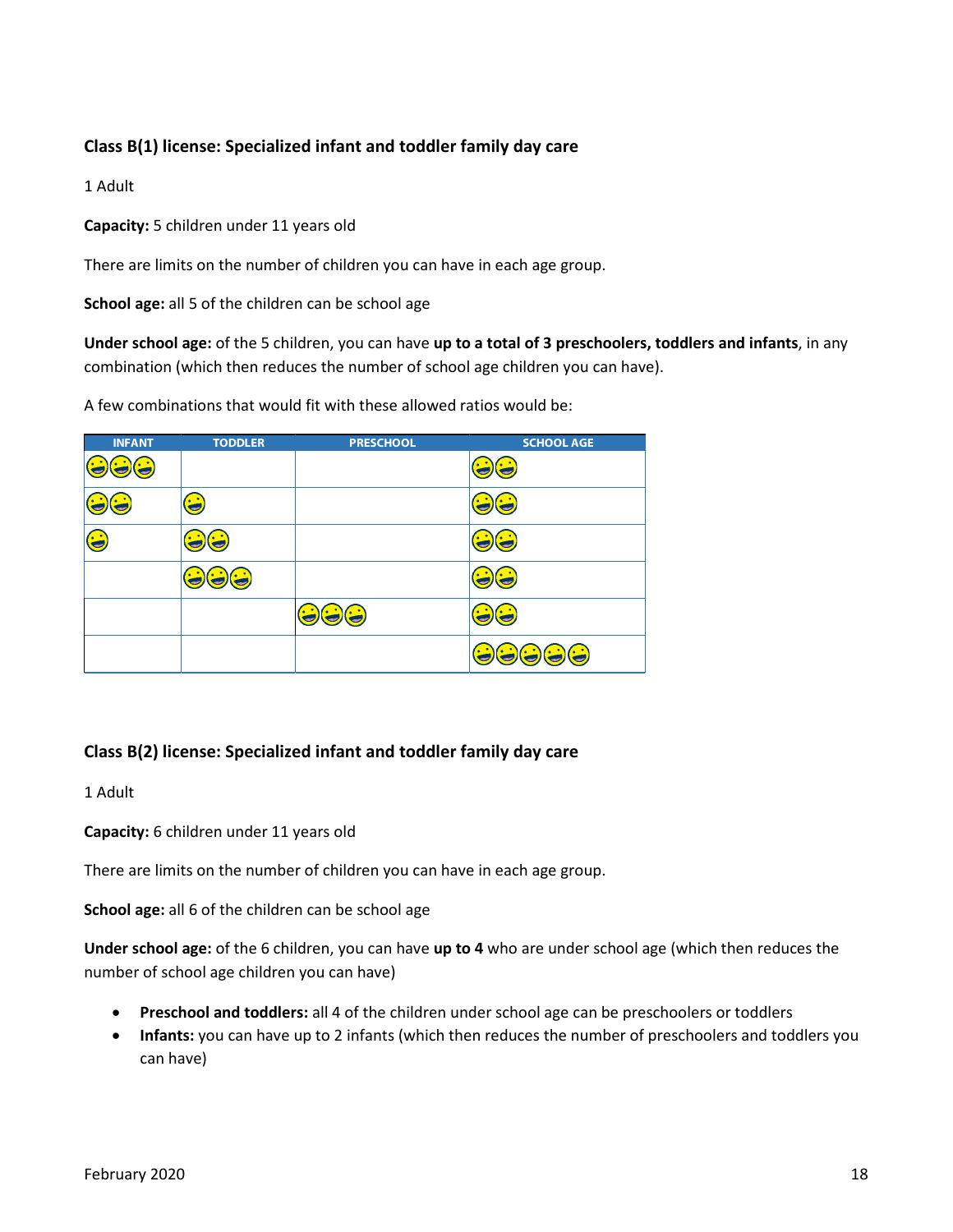| <b>INFANT</b>                                      | <b>TODDLER</b>                    | <b>PRESCHOOL</b>                      | <b>SCHOOL AGE</b>                                         |
|----------------------------------------------------|-----------------------------------|---------------------------------------|-----------------------------------------------------------|
| $\left( \begin{matrix} \cdot \end{matrix} \right)$ | $\ddot{\bullet}$                  |                                       |                                                           |
| S                                                  | $\ddot{\bullet}$ $\ddot{\bullet}$ |                                       | $\ddot{\bullet}$                                          |
|                                                    | $\Theta$ $\Theta$<br>3            |                                       | S                                                         |
|                                                    |                                   | $\ddot{\mathbf{c}}$                   | 3                                                         |
|                                                    |                                   | $\bigodot \bigodot \bigodot \bigodot$ | $\ddot{\boldsymbol{\Theta}}$ $\ddot{\boldsymbol{\Theta}}$ |
|                                                    |                                   |                                       | $\bigodot \bigodot \bigodot \bigodot \bigodot \bigodot$   |

A few combinations that would fit with these allowed ratios would be:

Minnesota has other types of family child care licenses as well. You can refer t[o Age Group Definitions Family](https://edocs.dhs.state.mn.us/lfserver/Public/DHS-7734-ENG)  [Child Care DHS-7734 \(PDF\)](https://edocs.dhs.state.mn.us/lfserver/Public/DHS-7734-ENG)<sup>[17](#page-18-1)</sup> to learn about license types that are available. Ask your licensor for more information.

## **Newborn care and how it affects your capacity**

#### [Minnesota Rules, part 9502.0365, subpart 3](https://www.revisor.mn.gov/rules/9502.0365/)[18](#page-18-2)

If you care for your own newborn (birth to six weeks old), the newborn is counted as an infant in the ratios. If you are also licensed to provide foster care and a newborn is placed in your home as a foster child, the newborn (foster child) is considered your own child for the purposes of capacity and ratios.

<span id="page-18-0"></span>If you are caring for a newborn who is not your own child and there is not another adult caregiver, you cannot care for any additional infants and can only care for up to two other children.

<span id="page-18-1"></span><sup>&</sup>lt;sup>17</sup> https://edocs.dhs.state.mn.us/lfserver/Public/DHS-7734-ENG

<span id="page-18-2"></span><sup>18</sup> https://www.revisor.mn.gov/rules/9502.0365/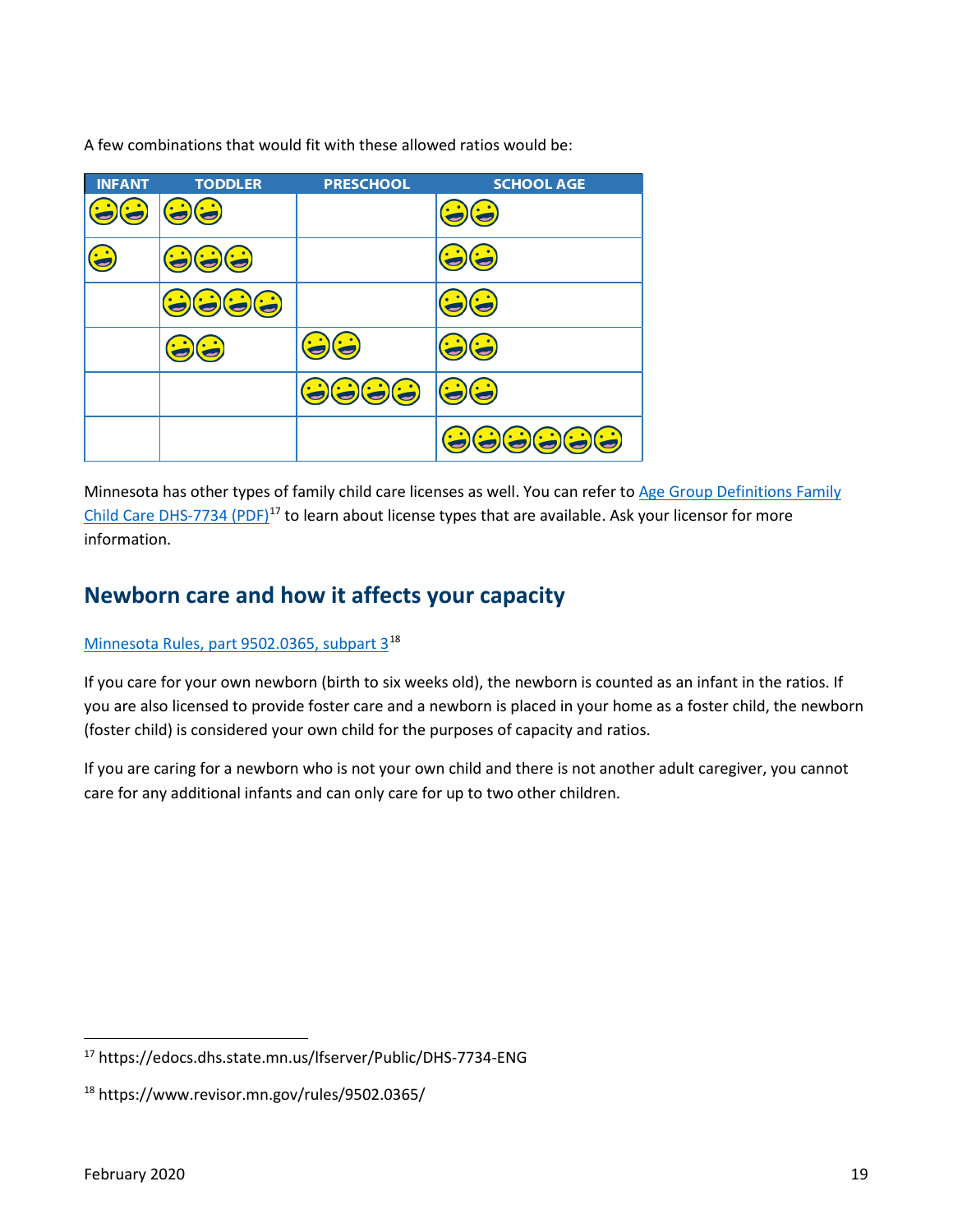# **Supervision and Caring for Children**

# **Supervision**

Children must be supervised by a family child care provider or adult caregiver at all times. You cannot leave children unsupervised. An adult will always need to be able to intervene to protect the children's health and safety. This means you will need to always be within sight or hearing of infants, toddlers, and preschoolers. For school age children, it means being available for assistance and care.

# **Activities**

### [Minnesota Rules, part 9502.041519](https://www.revisor.mn.gov/rules/9502.0415/)

There are activity requirements for each age group, because engaging children in activities can help their physical, intellectual, emotional, and social development. Speaking to and interacting with children will help with their language development. Children learn new words and ideas when you read books to them and talk to them. You will need to offer activities that help develop small muscles and large muscles that develop manipulative skills and that stimulate the senses. Weather permitting, these activities should be offered outdoors as well.

Infants and newborns must be allowed freedom of movement during most of the time they are awake. They should not be left in infant play equipment for long periods of time. They can be placed on the floor while they are awake, if safe to do so, to allow them to move around. Infants and newborns must be offered a variety of activities and objects that stimulate development.

# **Behavior guidance**

## [Minnesota Rules, part 9502.0395](https://www.revisor.mn.gov/rules/9502.0395/)<sup>[20](#page-19-1)</sup>

You must discuss methods of behavior guidance with a parent at the time of admission and consider the parent's input when guiding each child's behavior.

You must work with a parent to develop a plan for the timing and method of toilet training, if applicable. Children must be offered opportunities to use a toilet and cannot be punished for toileting accidents.

<span id="page-19-0"></span><sup>19</sup> https://www.revisor.mn.gov/rules/9502.0415/

<span id="page-19-1"></span><sup>20</sup> https://www.revisor.mn.gov/rules/9502.0395/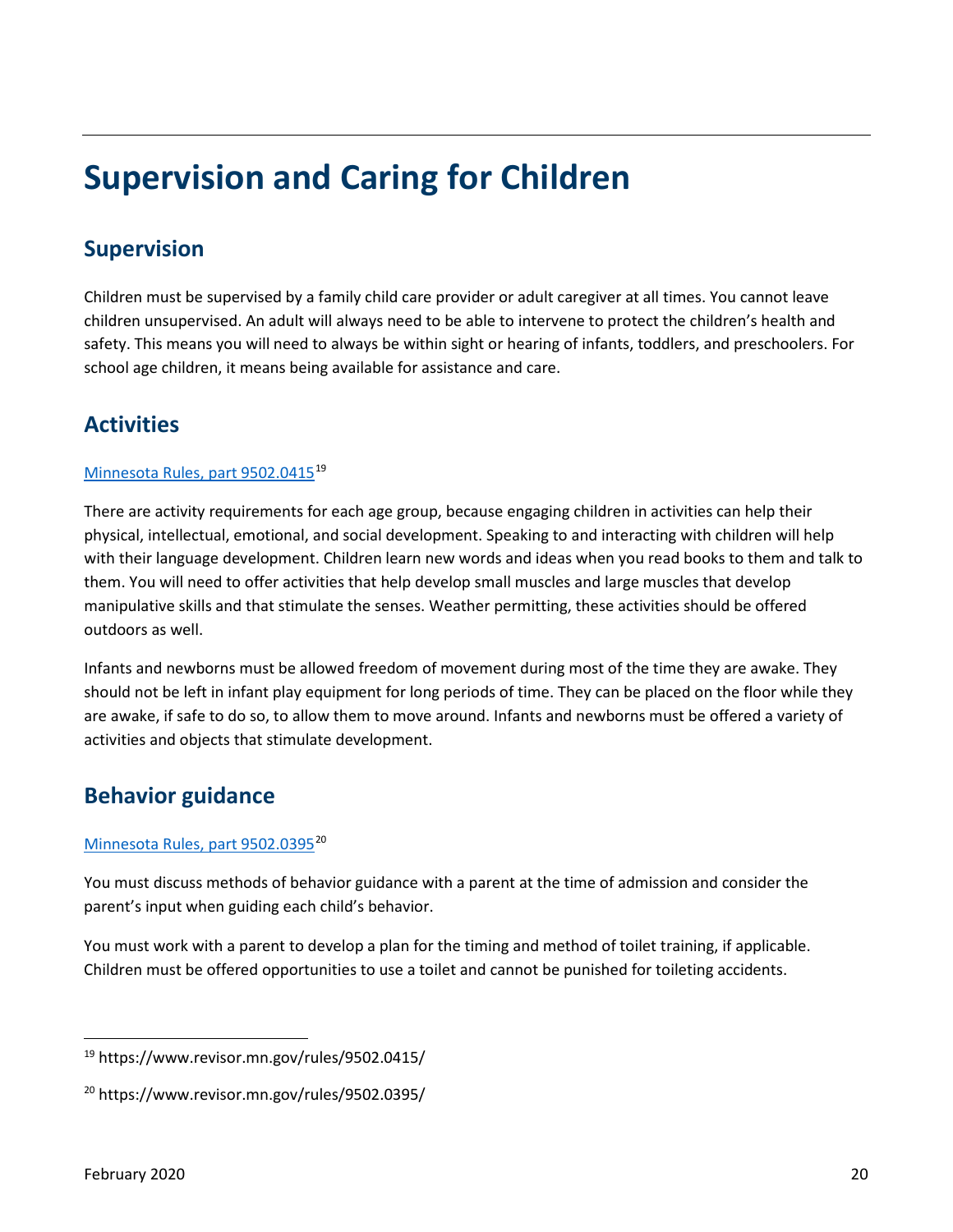An adult must guide children's behavior; children cannot discipline or punish another child. You cannot punish a child physically or with emotional abuse, such as spanking, hitting, name-calling, or by withholding food, light, warmth, clothing, or medical care.

You can only separate a child from a group to guide behavior under the following conditions:

- The child is not an infant.
- The separation is limited to 10 minutes or less.
- The child is placed in an area or separate room that is unlocked, well-lit, free from hazards, ventilated, and within view of the caregiver.

# <span id="page-20-0"></span>**Health and Safety**

[Minnesota Statutes, section 245A.51](https://www.revisor.mn.gov/statutes/cite/245A.51)<sup>[21](#page-20-1)</sup> and [Minnesota Rules, part 9502.0425](https://www.revisor.mn.gov/rules/9502.0425/)<sup>[22](#page-20-2)</sup>

## **Infant safe sleep practices**

When placing an infant to sleep, the infant must be placed on their back, unless there is documentation from the infant's physician directing an alternative sleeping position for the infant. The physician must complete DHS' [Physician Directive for Alternative Infant Sleep Position](https://edocs.dhs.state.mn.us/lfserver/Public/DHS-7216-ENG) form,<sup>[23](#page-20-3)</sup> which you must keep in the child's record.

An infant who is under six months old who independently rolls onto its stomach after being placed to sleep on their back may be allowed to remain sleeping on its stomach if the license holder has a signed statement from the parent indicating that the infant regularly rolls over at home. If a parent does not sign a form, you need to ensure that the infant remains on their back. An optional form titled [Infant Rolling over Parent Statement for](https://edocs.dhs.state.mn.us/lfserver/Public/DHS-7219-ENG)  [Infant Less Than Six Months Old](https://edocs.dhs.state.mn.us/lfserver/Public/DHS-7219-ENG)<sup>[24](#page-20-4)</sup> is available to help you meet this requirement or you can create your own form. The statement must be in the child's record.

Once an infant is over six months old, a signed form is no longer required and if the infant independently rolls onto their stomach after being placed to sleep on their back, they may be allowed to remain sleeping on their stomach.

<span id="page-20-1"></span><sup>21</sup> https://www.revisor.mn.gov/statutes/cite/245A.51

<span id="page-20-2"></span><sup>22</sup> https://www.revisor.mn.gov/rules/9502.0425/

<span id="page-20-3"></span><sup>23</sup> https://edocs.dhs.state.mn.us/lfserver/Public/DHS-7216-ENG

<span id="page-20-4"></span><sup>24</sup> https://edocs.dhs.state.mn.us/lfserver/Public/DHS-7219-ENG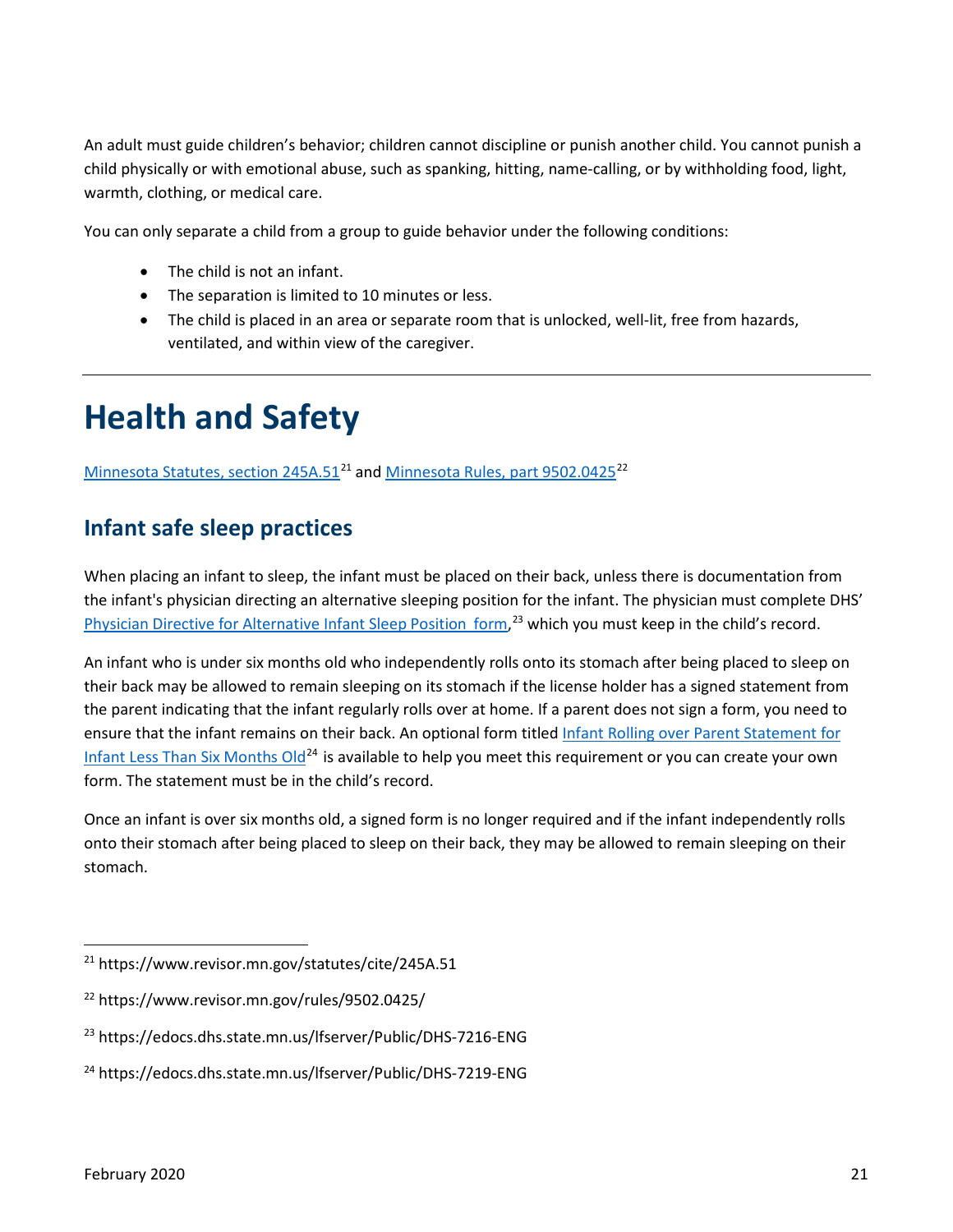Placing a swaddled infant down to sleep is not recommended and is not allowed for any infant who has begun to roll over on their own. However, a license holder may swaddle an infant with written consent of the parent if the infant is in a one-piece sleeper equipped with an attached system that fastens securely only across the upper torso, with no constriction of the hips or legs. The DHS-required form [Swaddling Consent for an Infant](https://edocs.dhs.state.mn.us/lfserver/Public/DHS-7218-ENG)<sup>[25](#page-21-0)</sup> must be completed and signed by a parent and kept in the child's record. No other type of swaddle is allowed. Once an infant has begun to roll over on their own, the infant must be placed down to sleep on their back without being swaddled.

If an infant falls asleep before being placed in a crib, you must move the infant to a crib as soon as you are able. You must keep the sleeping infant within sight until the infant is placed in a crib.

As mentioned in the Equipment section, you must sleep an infant in a crib, portable crib, or playpen. It must have a firm mattress with a fitted sheet that is appropriate to the mattress size. The sheet must fit tightly on the mattress and wrap around to the bottom of the mattress so it does not come off when pulling on the corner of the sheet with reasonable effort. The only item that can be placed in the crib with an infant is the infant's pacifier.

*The next few statements are recommendations to increase the safety of infants in your program and help reduce the risk of sudden unexpected infant death (SUID). These are not requirements and you cannot be cited for not following them*. *These are considered best practices*.

- You are *encouraged* to monitor sleeping infants by checking in on each sleeping infant every 30 minutes.
- During the first four months of care, you are *encouraged* to conduct in-person checks on a sleeping infant every 15 minutes.
- When an infant has an upper respiratory infection, you are *encouraged* to conduct in-person checks on the sleeping infant every 15 minutes.
- In addition to conducting in-person checks, if you are caring for infants, you are *encouraged* to use an audio or visual monitoring device to monitor each sleeping infant.

# **Disinfecting surfaces**

You must clean and disinfect surfaces that come in contact with potentially infectious bodily fluids, including blood and vomit, using specified products and procedures.

 $\overline{\phantom{a}}$ 

<span id="page-21-0"></span><sup>25</sup> https://edocs.dhs.state.mn.us/lfserver/Public/DHS-7218-ENG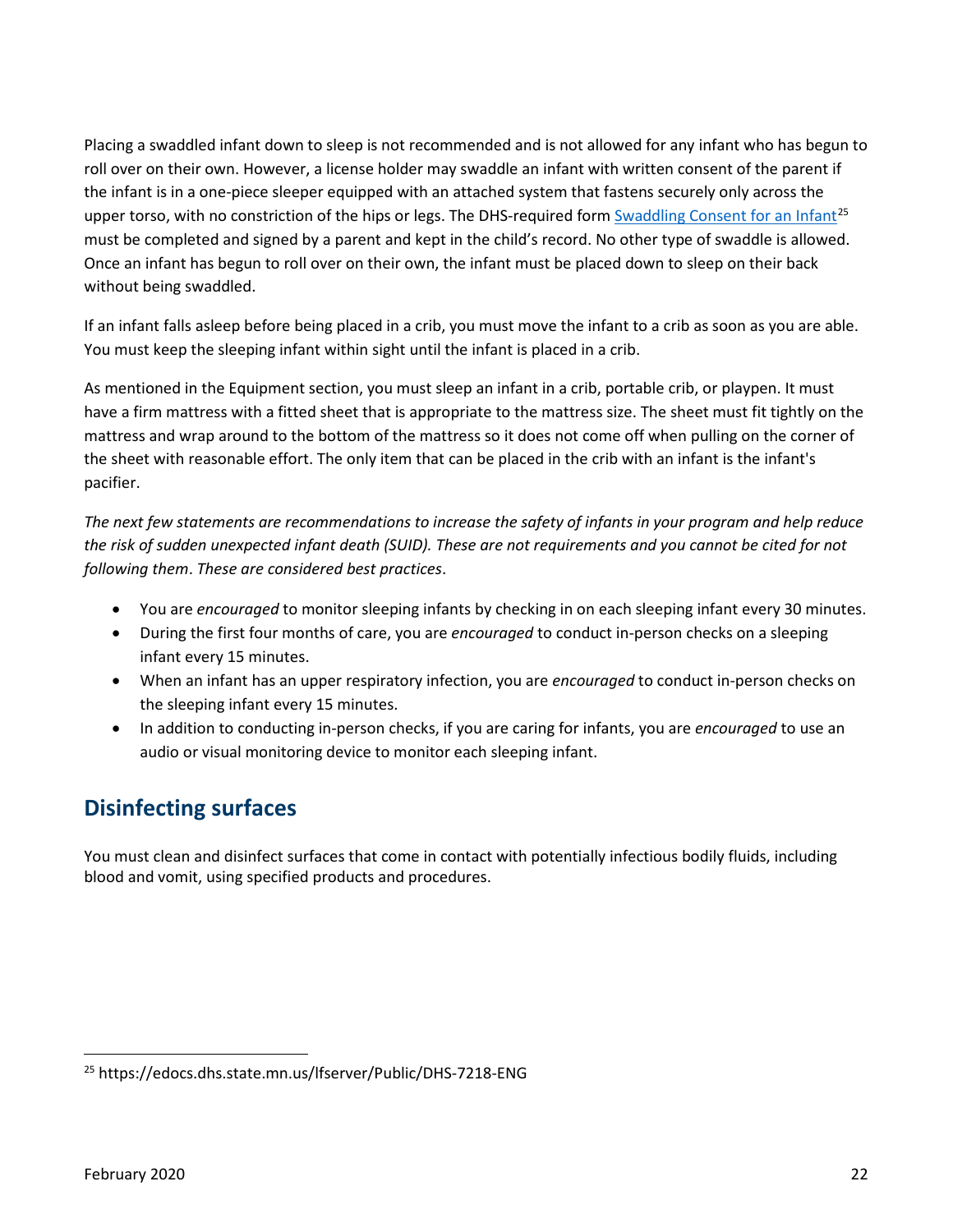## **Water temperature**

#### [Minnesota Rules, part 9502.0435](https://www.revisor.mn.gov/rules/9502.0435/)<sup>[26](#page-22-0)</sup>

In sinks and tubs that are accessible to children, you must be sure that the water is not so hot that it could burn the children. The maximum allowed water temperature is 120 degrees Fahrenheit. There is no minimum temperature. To be sure you measure the temperature the same way as your licensor, you should run the water that children use for three minutes before measuring its temperature. You may want to consider using the same thermometer as licensors, which is called DeltaTrak Model #11050. Once licensed, you are encouraged to check the hot water temperature on a regular basis to ensure it is not more than 120 degrees when you are operating your program.

## **Illness and medications**

#### [Minnesota Rules, part](https://www.revisor.mn.gov/rules/9502.0435/) 9502.0435<sup>[27](#page-22-1)</sup>

#### **Illness**

You must immediately notify the parent(s) when their child:

- Develops a fever of 101 degrees Fahrenheit or over
- Begins vomiting
- Has diarrhea, or
- Develops a rash, other than mild diaper or heat-related rash.

In addition, you must require a parent to notify you within 24 hours of their child being diagnosed with a serious contagious disease or parasitic infestation as listed i[n Minnesota Rules, part 4605.7040](https://www.revisor.mn.gov/rules/4605.7040/)<sup>[28](#page-22-2)</sup> so you can notify other families in your care.

## **Medication**

 $\overline{a}$ 

You must obtain written permission from a child's parent(s) prior to administering medicine, diapering products, sunscreen lotions, and insect repellents. DHS has an optional form on its website that you may decide to use to meet these requirements; however, you may also create your own form. The optional form is called Prescription [and Non-Prescription Medication Administration Permission Family Child Care DHS-7746 \(PDF\).](https://edocs.dhs.state.mn.us/lfserver/Public/DHS-7746-ENG)<sup>29</sup>

<span id="page-22-0"></span><sup>26</sup> https://www.revisor.mn.gov/rules/9502.0435/

<span id="page-22-1"></span><sup>27</sup> https://www.revisor.mn.gov/rules/9502.0435/

<span id="page-22-2"></span><sup>28</sup> https://www.revisor.mn.gov/rules/4605.7040/

<span id="page-22-3"></span><sup>29</sup> https://edocs.dhs.state.mn.us/lfserver/Public/DHS-7746-ENG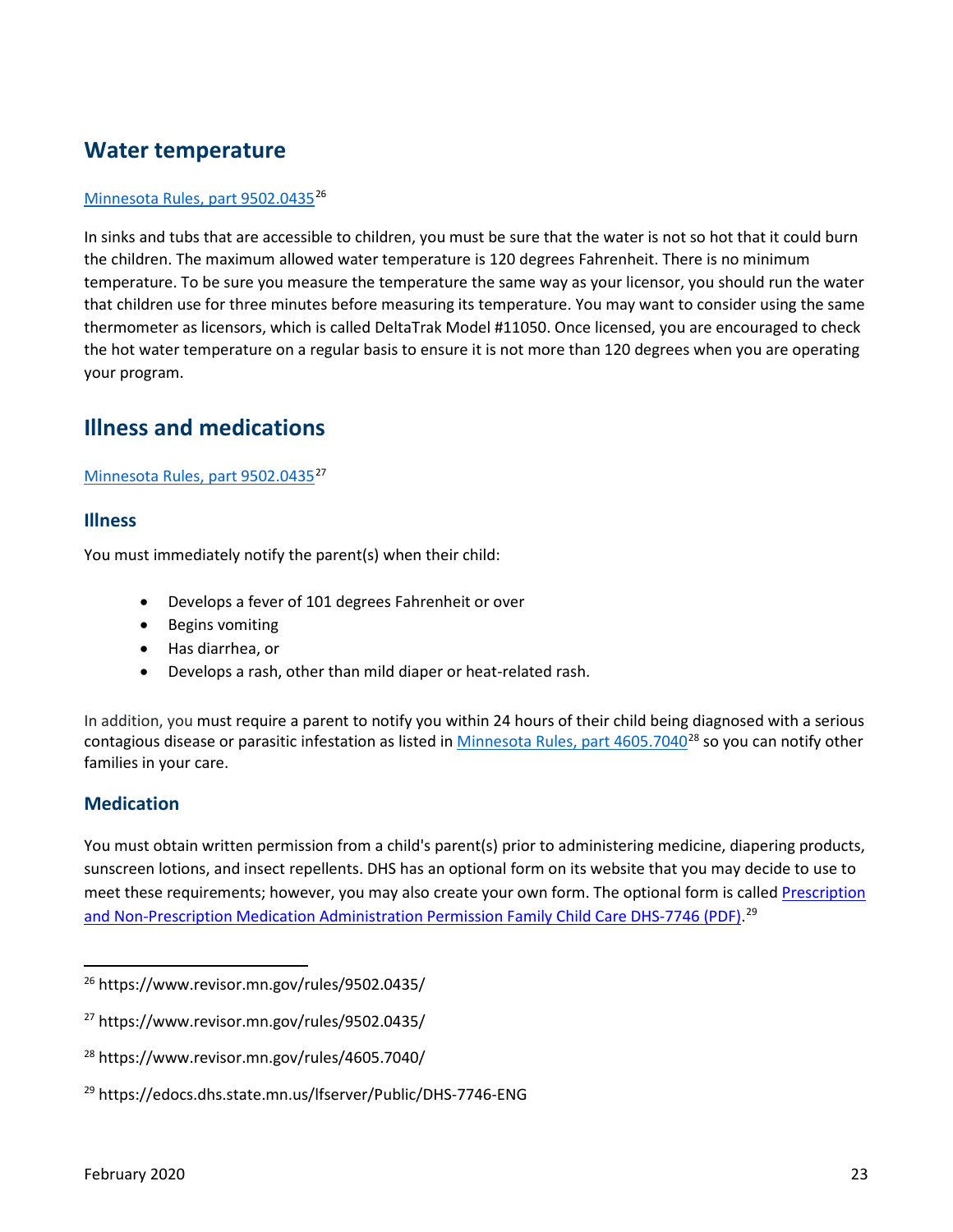You must administer non-prescription medicines, diapering products, sunscreen lotions, and insect repellents in accordance with manufacturer's instructions, unless written instructions are provided by a child's physician or a dentist, in which case you must follow these. For prescription medications, you must follow the written instructions on the label.

# **Allergies**

### [Minnesota Statutes, section 245A.51](https://www.revisor.mn.gov/statutes/cite/245A.51)<sup>[30](#page-23-0)</sup>

Before admitting a child, you must obtain information about any allergies a child has. If the child does have an allergy the child's parent must complete the [Family Child Care Allergy Information Form,](https://edocs.dhs.state.mn.us/lfserver/Public/DHS-7736-ENG)<sup>[31](#page-23-1)</sup> which you must keep in the child's records. This information must be readily available to all caregivers and reviewed annually by the license holder and each caregiver. If the parent has documented on th[e Admission and Arrangements](https://edocs.dhs.state.mn.us/lfserver/Public/DHS-7776-ENG)<sup>[32](#page-23-2)</sup> form that the child does not have allergies, the Family Child Care Allergy Information Form should not be completed.

## **Smoking and vaping**

### [Minnesota Statutes, section 144.414, subdivision 2](https://www.revisor.mn.gov/statutes/cite/144.414)<sup>[33](#page-23-3)</sup>

Smoking and vaping is prohibited in a home with a licensed family child care program during hours of operation. If smoking or vaping is permitted in your home during non-business hours, you must inform parents of that by posting your Smoking Policy in a conspicuous place in your home and must tell them orally.

## **Diapering**

 $\overline{\phantom{a}}$ 

#### [Minnesota Rules, part](https://www.revisor.mn.gov/rules/9502.0435/) 9502.0435[34](#page-23-4)

Diapers must be stored in a clean place that is inaccessible to children. You must follow specific requirements when disposing of diapers, cleaning children during diaper changes, cleaning the diapering area, as well as if a child uses cloth diapers. Diapering must not take place in a food preparation area.

<span id="page-23-0"></span><sup>30</sup> https://www.revisor.mn.gov/statutes/cite/245A.51

<span id="page-23-1"></span><sup>31</sup> https://edocs.dhs.state.mn.us/lfserver/Public/DHS-7736-ENG

<span id="page-23-2"></span><sup>32</sup> https://edocs.dhs.state.mn.us/lfserver/Public/DHS-7776-ENG

<span id="page-23-3"></span><sup>33</sup> https://www.revisor.mn.gov/statutes/cite/144.414

<span id="page-23-4"></span><sup>34</sup> https://www.revisor.mn.gov/rules/9502.0435/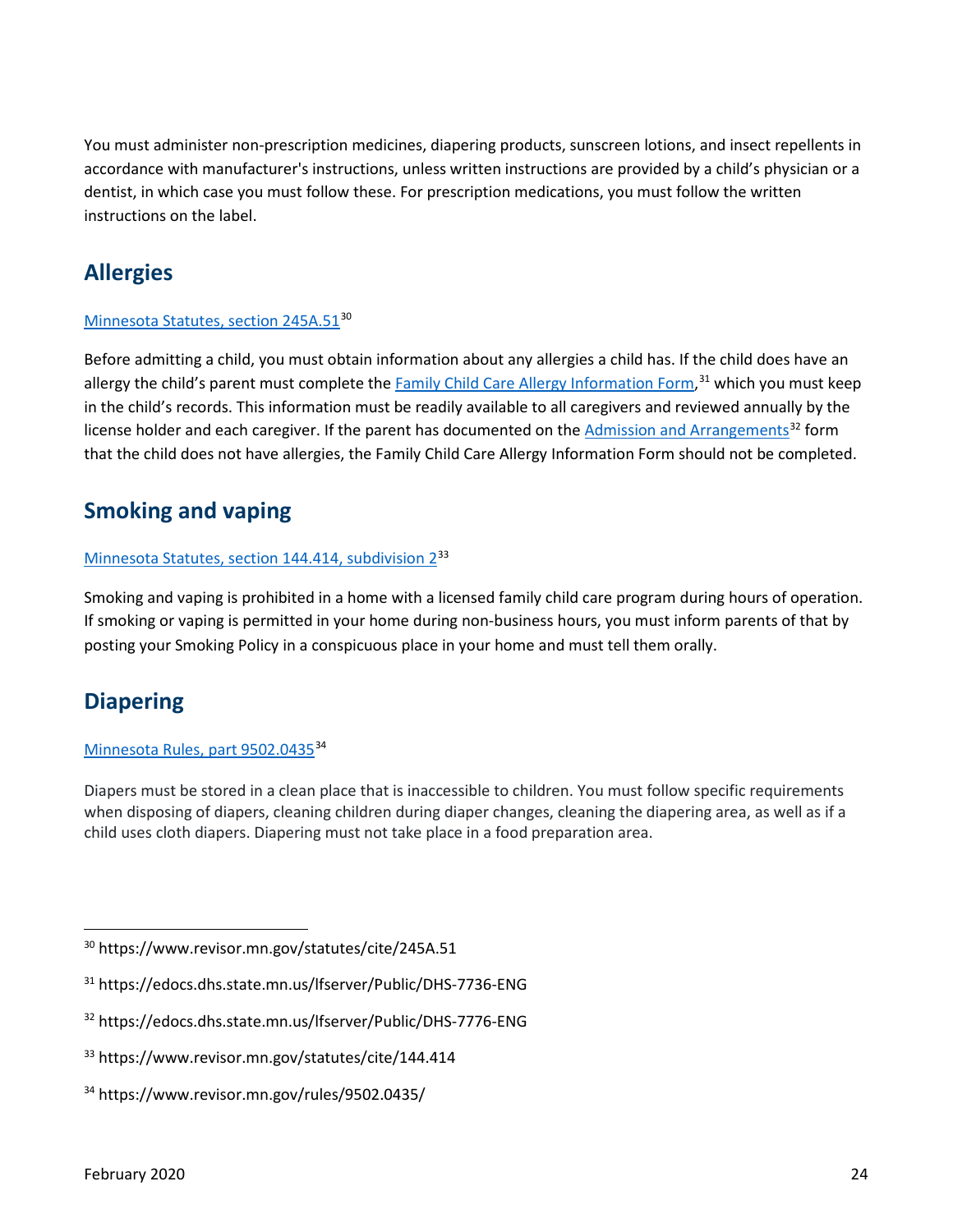# **Firearms and hazardous items**

#### [Minnesota Rules, part 9502.0435](https://www.revisor.mn.gov/rules/9502.0435/)<sup>[35](#page-24-0)</sup>

All firearms must be unloaded and inaccessible to children. Ammunition and firearms must be stored in separate locked areas.

Hazardous materials, including but not limited to sharp knives, matches, lighters, plastic bags/wraps, scissors, household chemicals, and tools, must be kept out of the reach of infants, toddlers, and preschoolers. If children use potentially hazardous items like scissors, the activity must be supervised.

## **Handwashing**

#### Minnesota Rules, part [9502.0435](https://www.revisor.mn.gov/rules/9502.0435/)<sup>[36](#page-24-1)</sup>

The children's hands must be washed with soap and water when dirty, after using a toilet or toilet training chair, and before eating a meal or snack. Children must be given their own towel that can either be single use or can be used throughout the day. A single use towel may be a disposable paper towel or a cloth towel as long as it is only used once and then washed before reuse.

You will need to wash your hands with soap and water after each diaper change, after assisting a child on the toilet, after washing the diapering surface, and before food preparation. You must dry your hands with a singleuse towel. You can use a disposable paper towel or a cloth towel as long as it is only used once and then washed before reuse.

## **Food and nutrition**

#### [Minnesota Rules, part 9502.0445](https://www.revisor.mn.gov/rules/9502.0445/)[37](#page-24-2)

#### **Menu**

 $\overline{a}$ 

Food served during the day must include each of the basic [food](https://education.mn.gov/MDE/dse/FNS/prog/CACFPFam/) groups. You have the option of joining a food [program,](https://education.mn.gov/MDE/dse/FNS/prog/CACFPFam/)<sup>[38](#page-24-3)</sup> which offers assistance, education and financial reimbursement.

<span id="page-24-0"></span><sup>35</sup> https://www.revisor.mn.gov/rules/9502.0435/

<span id="page-24-1"></span><sup>36</sup> https://www.revisor.mn.gov/rules/9502.0435/

<span id="page-24-2"></span><sup>37</sup> https://www.revisor.mn.gov/rules/9502.0445/

<span id="page-24-3"></span><sup>38</sup> https://education.mn.gov/MDE/dse/FNS/prog/CACFPFam/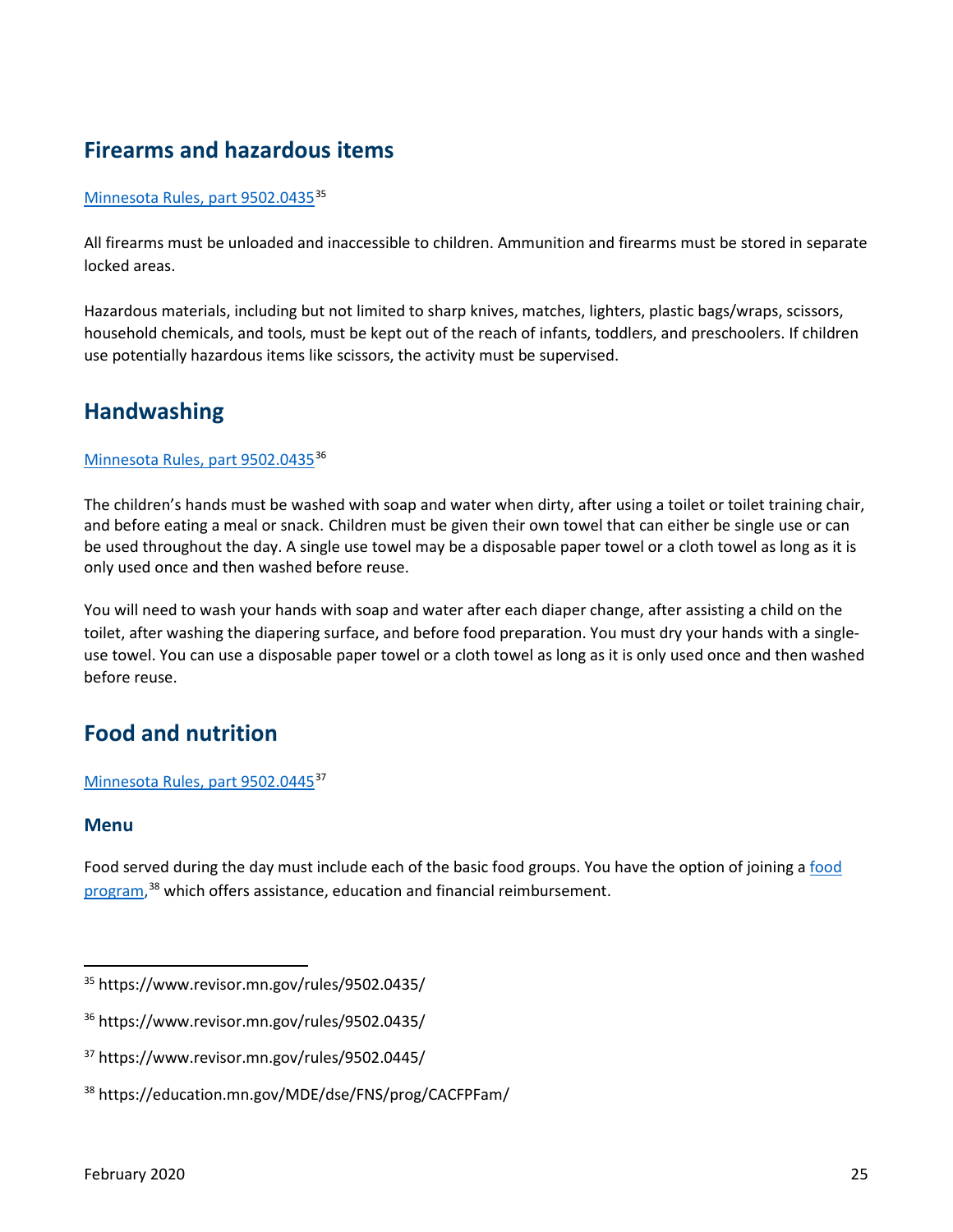You must follow a parent's written instructions on each child's special diet or food needs. You must ask a parent about their child's special food preferences.

## **Safe food practices**

You will need to comply with the following safe food practices:

- Children must be provided with their own drinking cups or bottles.
- Food, lunches, and bottles brought from home must be labeled with the child's name and refrigerated when necessary. Bottles must be washed after use. You can send them home to be washed or wash them yourself. If you provide the bottles, you will not be required to label them, but must be able to identify which child is using which bottle.
- All food and cooking utensils must be stored to protect them from contamination.
- The internal temperature of your refrigerator must be 40 degrees Fahrenheit or less.
- There must be a safe water supply in the residence. In order to use water from a privately owned well, it must be tested annually by a Minnesota Department of Health-certified laboratory to verify its safety.

You will need to follow additional food safety requirements about food temperature and what food and beverages can be served when you have your license.

## **Feeding practices**

While meal times are typically scheduled, flexible feeding schedules must be provided for infants and toddlers. Their usual diet should also be followed.

You must hold the infant or newborn during bottle feedings until the child is able to hold the bottle themselves. Propping bottles during feedings is not allowed.

## **Pets**

#### [Minnesota Rules, part 9502.0435 subpart](https://www.revisor.mn.gov/rules/9502.0435/) 12<sup>[39](#page-25-0)</sup>

The rule states that pets are limited to dogs, cats, fish, guinea pigs, gerbils, rabbits, hamsters, rats, mice, and birds. However, if you have a pet not listed, you should have a discussion with your licensor while you are applying for your license. You may be able to request a variance which would allow you to keep your pet while you have your family child care license.

You will need to notify parents prior to enrolling their children if you have pets in your home. Pet cages must be located and cleaned away from any food preparation, food storage, or serving areas. Play areas must be free of animal waste.

 $\overline{\phantom{a}}$ 

<span id="page-25-0"></span><sup>39</sup> https://www.revisor.mn.gov/rules/9502.0435/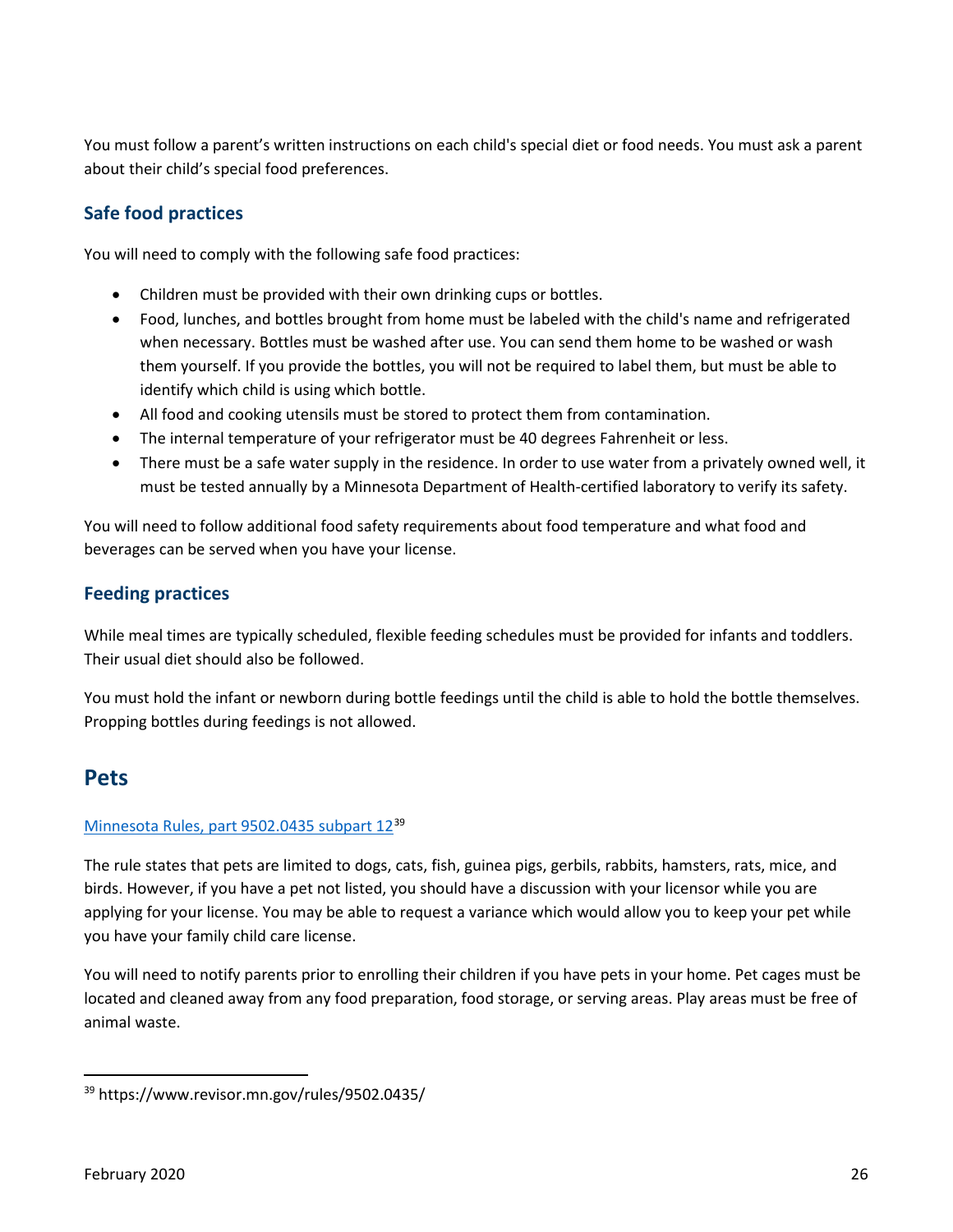Pets within the home must be in good health. Rabies shots and tags must be current for all dogs and cats and vet records must be available for review by the licensor. Birds must be clear of *chlamydia-psittaci*. You must provide documentation that they have been tested for this disease.

Children must be supervised while handling animals. If a child's skin becomes broken due to a bite or scratch of an animal, the child's parent must be notified on the same day the injury occurred. You must notify your local public health agency immediately after a child in care is bitten by an animal.

# <span id="page-26-0"></span>**Provider Training Requirements**

### [Minnesota Statutes, section](https://www.revisor.mn.gov/statutes/cite/245A.50) 245A.50<sup>[40](#page-26-1)</sup>

DHS developed a chart titled [Training Requirements for Licensed Family Child Care Providers](https://edocs.dhs.state.mn.us/lfserver/Public/DHS-7672-ENG)<sup>[41](#page-26-2)</sup> which may help you understand what training is required of you and other caregivers. Licensors are a great resource if you need help understanding training requirements.

You must document that you met training requirements and provide that documentation to your licensor. If you have any questions about meeting training requirements contact your licensor for help. You can use the online tool, [Develop](http://www.developtoolmn.org/)<sup>[42](#page-26-3)</sup> to find and register for trainings. Develop also allows you to track any trainings that you take, which you may find helpful. You may also find training opportunities through other sources.

## **Initial training**

Pre-licensing or initial training requirements must be met prior to becoming licensed. You will be required to complete the following training:

- the course Supervising for Safety for Family Child Care (six-hours in-person or eight-hours online)
- four hours on child development and learning and behavior guidance
- First Aid
- CPR
- abusive head trauma (AHT)
- sudden unexpected infant death (SUID), if applicable, and
- child passenger restraint, if applicable.

<span id="page-26-1"></span><sup>40</sup> https://www.revisor.mn.gov/statutes/cite/245A.50

<span id="page-26-2"></span><sup>41</sup> https://edocs.dhs.state.mn.us/lfserver/Public/DHS-7672-ENG

<span id="page-26-3"></span><sup>42</sup> http://www.developtoolmn.org/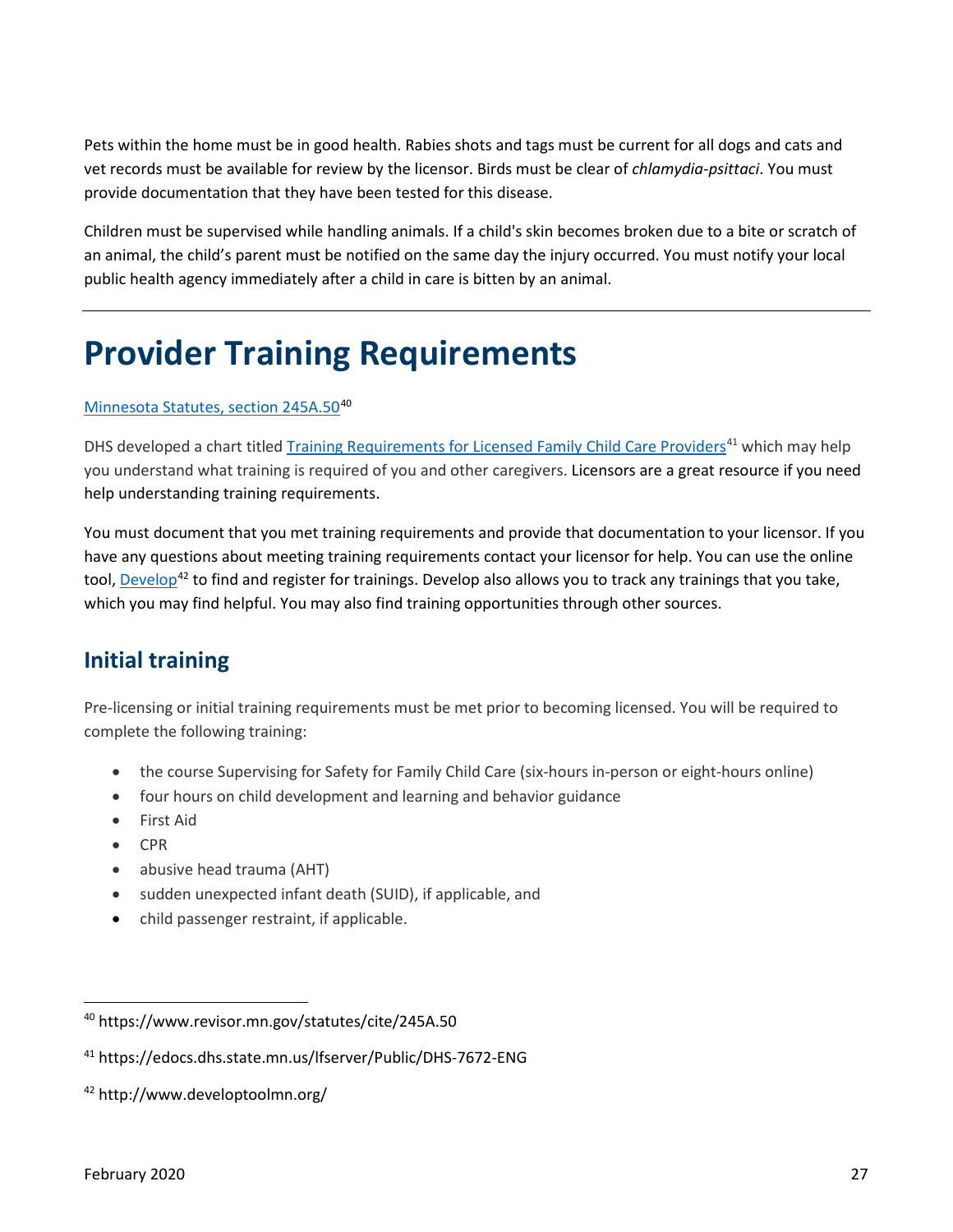# **Ongoing training**

As a licensed provider, you are required to complete 16 hours of training each licensing year. Your licensing year will run from the issue date listed on your license through the day prior to issue date of the next year. For example, if your license was issued on 5/1/2019 your licensing year will be 5/1/2019 through 4/30/2020. Your next license will be issued 5/1/2020 through 4/30/2022.

**Child development and learning or behavior guidance** is required each licensing year. You can choose one of the following to meet this requirement: Knowledge & Competency Framework (KCF) I or Knowledge and Competency Framework (KCF) II.C.

**Sudden unexpected infant death (SUID) training** is required for all license holders, staff persons, caregivers, and helpers who assist in the care of infants. While you may find SUID classes from other organizations, you must take the class developed by DHS. If you care for infants, you must take a face-to-face classroom or online training one year, and the next year you have the option of watching a series of videos or taking a face-to-face classroom, or online class.

All three videos must be viewed to meet the SUID prevention training requirement.

- [Safe Sleep](https://www.youtube.com/watch?v=JNWBSZZm3no&list=UUJDcgrMl0B2Og4ZdeOOrnFA&feature=c4-overview)<sup>[43](#page-27-0)</sup> (produced by Hennepin County, 4:17 minutes)
- **[Safe Sleep Practices](https://vimeo.com/51317716)**<sup>[44](#page-27-1)</sup> (Produced by Eastern Virginia Medical School, 5:50 minutes)
- [Sleep On It Preventing Unsafe Sleep Practices](https://www.youtube.com/watch?v=X0YshwsmZUc)<sup>[45](#page-27-2)</sup> (Produced by Dakota County, 6:28 minutes)

Please note: The videos above include portrayals of infant sleep environments in private, non-licensed homes that are not subject to the requirements of Minnesota Statutes, section 245A.1435. You must comply with safe sleep requirements provided in statute.

**Abusive head trauma (AHT) training** is required for all license holders, caregivers, and helpers who assist in the care of children under school age. You must take a face-to-face classroom, or online training one year, and the next year you have the option of watching a series of videos or taking a face-to-face classroom or online class to meet the training requirement. All videos must be viewed to meet the AHT prevention training requirement.

[Never Shake: Preventing Shaken Baby Syndrome](https://www.youtube.com/watch?v=M3xytsg6oDo)<sup>[46](#page-27-3)</sup> (Produced by the Missouri Children's Trust Fund, 7:48 minutes)

<span id="page-27-0"></span><sup>43</sup> https://www.youtube.com/watch?v=JNWBSZZm3no&list=UUJDcgrMl0B2Og4ZdeOOrnFA&feature=c4 overview

<span id="page-27-1"></span><sup>44</sup> https://vimeo.com/51317716

<span id="page-27-2"></span><sup>45</sup> https://www.youtube.com/watch?v=X0YshwsmZUc

<span id="page-27-3"></span><sup>46</sup> https://www.youtube.com/watch?v=M3xytsg6oDo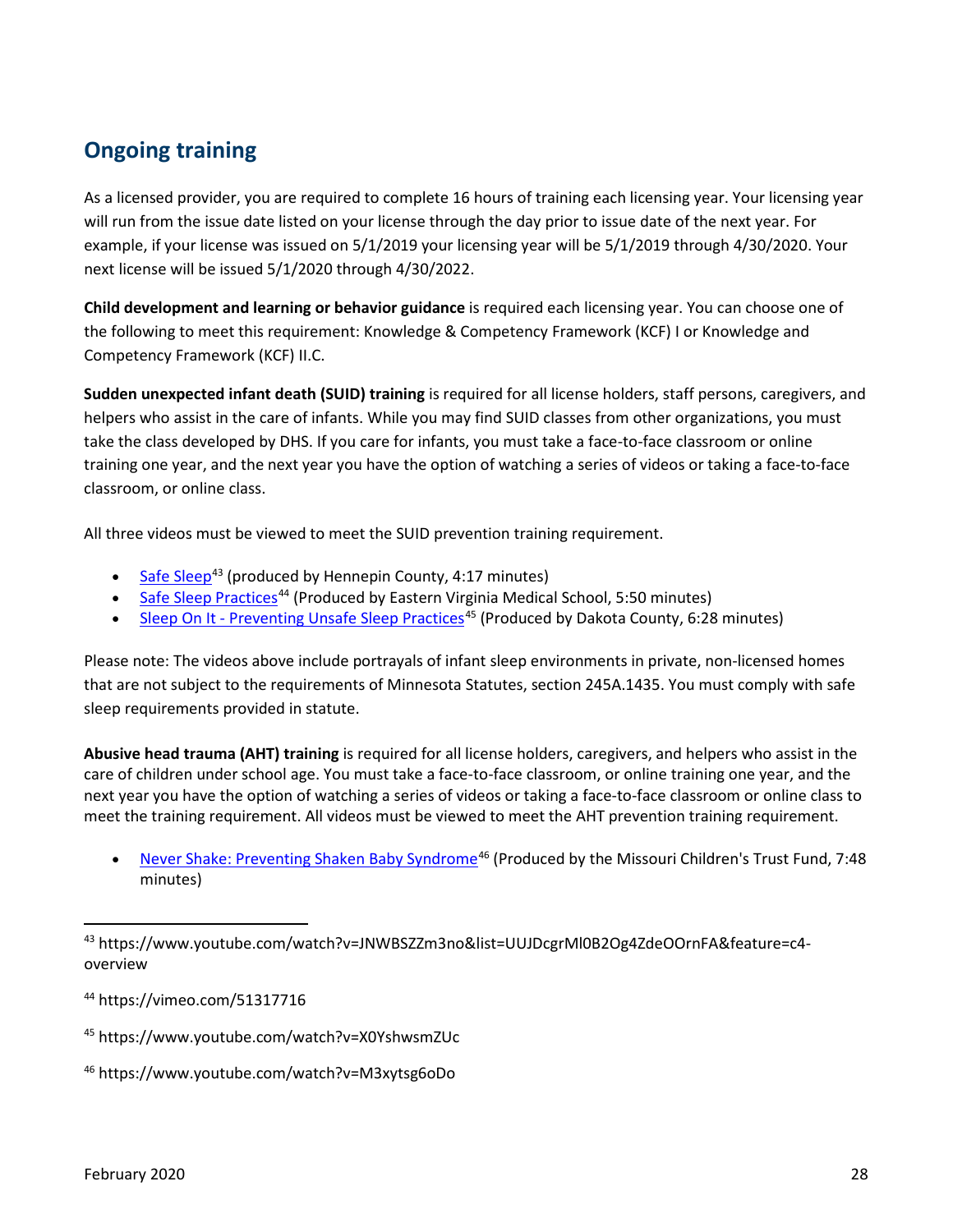- [Shaken Baby Syndrome](https://www.youtube.com/watch?v=THhFoYk7U40)<sup>[47](#page-28-1)</sup> (Produced by TheDoctorsTV 1:48 minutes)
- [Forever Shaken](https://www.bing.com/videos/search?q=https%3a%2f%2fwww.youtube.com%2fforever+shaken&view=detail&mid=29C2146EAC7A3D20C56B29C2146EAC7A3D20C56B&FORM=VIRE)[48](#page-28-2) (Produced by the Brain Injury Association of Nebraska, 33:17 minutes)

Although this document is not required, you may want to print and sign the [Family Child Care SUID/AHT 'Off](https://edocs.dhs.state.mn.us/lfserver/Public/DHS-3803-ENG)[year' Video Training Verification DHS-3803 \(PDF\)](https://edocs.dhs.state.mn.us/lfserver/Public/DHS-3803-ENG)<sup>[49](#page-28-3)</sup> to document that you watched each of the videos.

**Active Supervision (also known as Supervising for Safety)** There are several options to meet this two-hour per year requirement, including courses with titles that start with "Active Supervision." In addition, Health and Safety I as well as Health and Safety II count toward this requirement.

- **Health and Safety I** must be completed every five years. It will meet the annual active supervision requirement in the year that you take this course.
- <span id="page-28-0"></span>• **Health and Safety II** must also be completed every five years. It will meet the annual active supervision requirement in the year that you take this course.

**CPR** must be taken every two years, must include techniques for infants and children, and must include the opportunity for you demonstrate the physical skills needed to perform CPR.

**First Aid** must be taken every two years.

**Children and Restraint Systems (C.A.R.S.) training** must be completed every five years by the person placing children in the car if you will be transporting children under the age of 9 in your program. If you will not transport children as part of your program, you do not need to complete this course.

48

 $\overline{a}$ 

<span id="page-28-1"></span><sup>47</sup> https://www.youtube.com/watch?v=THhFoYk7U40

<span id="page-28-2"></span>https://www.bing.com/videos/search?q=https%3a%2f%2fwww.youtube.com%2fforever+shaken&view=detail& mid=29C2146EAC7A3D20C56B29C2146EAC7A3D20C56B&FORM=VIRE

<span id="page-28-3"></span><sup>49</sup> https://edocs.dhs.state.mn.us/lfserver/Public/DHS-3803-ENG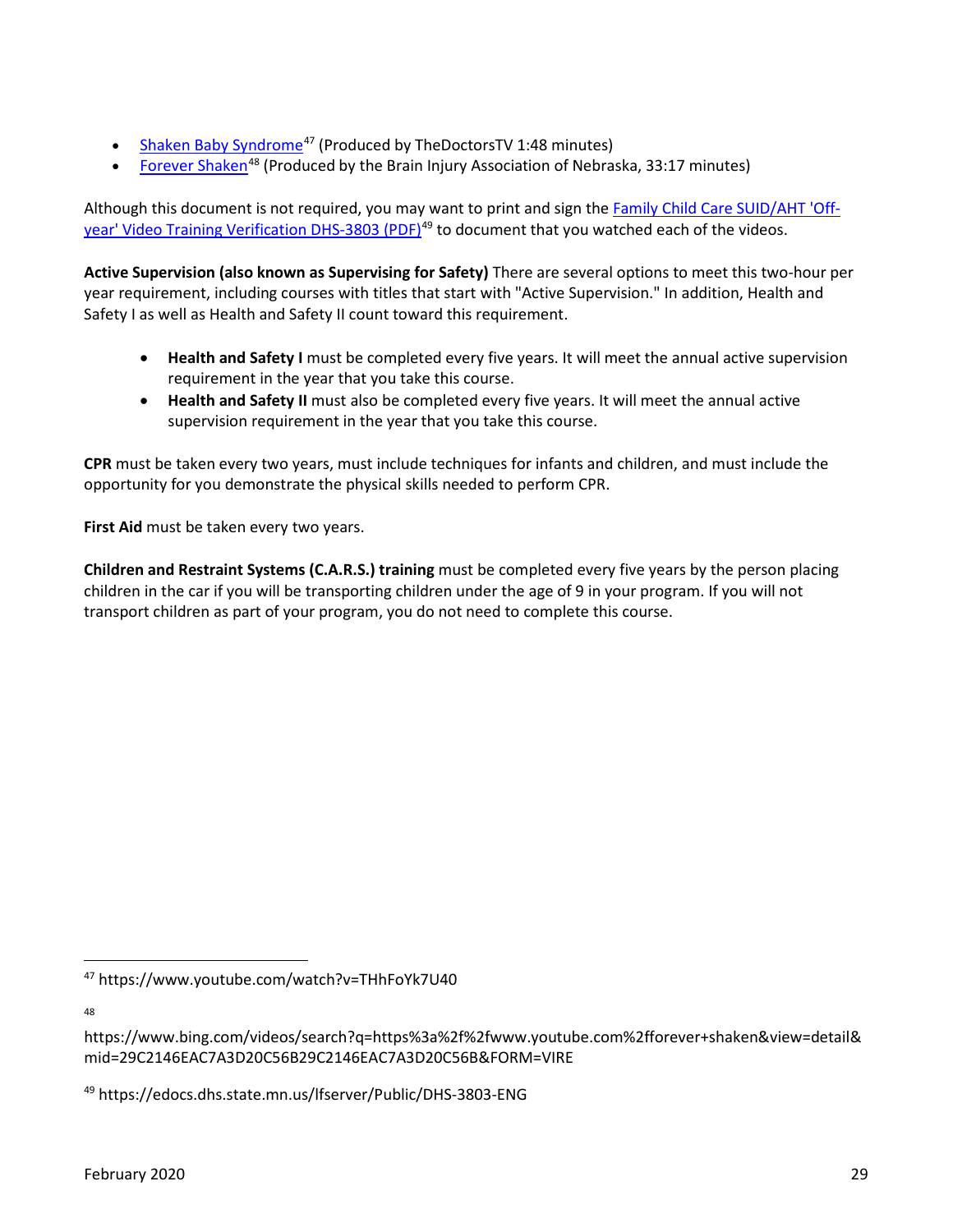# **Emergencies**

# **Emergency preparedness plan**

#### [Minnesota Statutes, section](https://www.revisor.mn.gov/statutes/cite/245A.51) 245A.51<sup>50</sup>

You must use DHS' [Emergency Preparedness Plan](https://edocs.dhs.state.mn.us/lfserver/Public/DHS-7414c-ENG)<sup>[51](#page-29-1)</sup> form to develop a written emergency plan for your program. You must update your plan annually and make it available for your licensor's review and any parent who requests to see it. The plan helps you to think about how you will handle emergency situations during child care hours. You will be asked to describe your lockdown procedures, evacuation procedures, how you will continue care after the emergency and how you will notify parents and emergency responders. You will be asked to describe how you will address the special needs of infants, toddlers and any children who have disabilities or chronic medical conditions.

You must train caregivers on the emergency preparedness plan before they begin work and annually thereafter.

## **First aid kit**

#### [Minnesota Rules, part 9502.0435, subpart 7](https://www.revisor.mn.gov/rules/9502.0435/)[52](#page-29-2)

You must have a first aid kit readily available to you and other caregivers. It must contain bandages, sterile compresses, scissors, an ice pack or a cold pack, an oral or surface thermometer, mild liquid soap, tape, and a first-aid manual. Please note that all of the items must be in the kit at all times.

<span id="page-29-0"></span><sup>50</sup> https://www.revisor.mn.gov/statutes/cite/245A.51

<span id="page-29-1"></span><sup>51</sup> https://edocs.dhs.state.mn.us/lfserver/Public/DHS-7414c-ENG

<span id="page-29-2"></span><sup>52</sup> https://www.revisor.mn.gov/rules/9502.0435/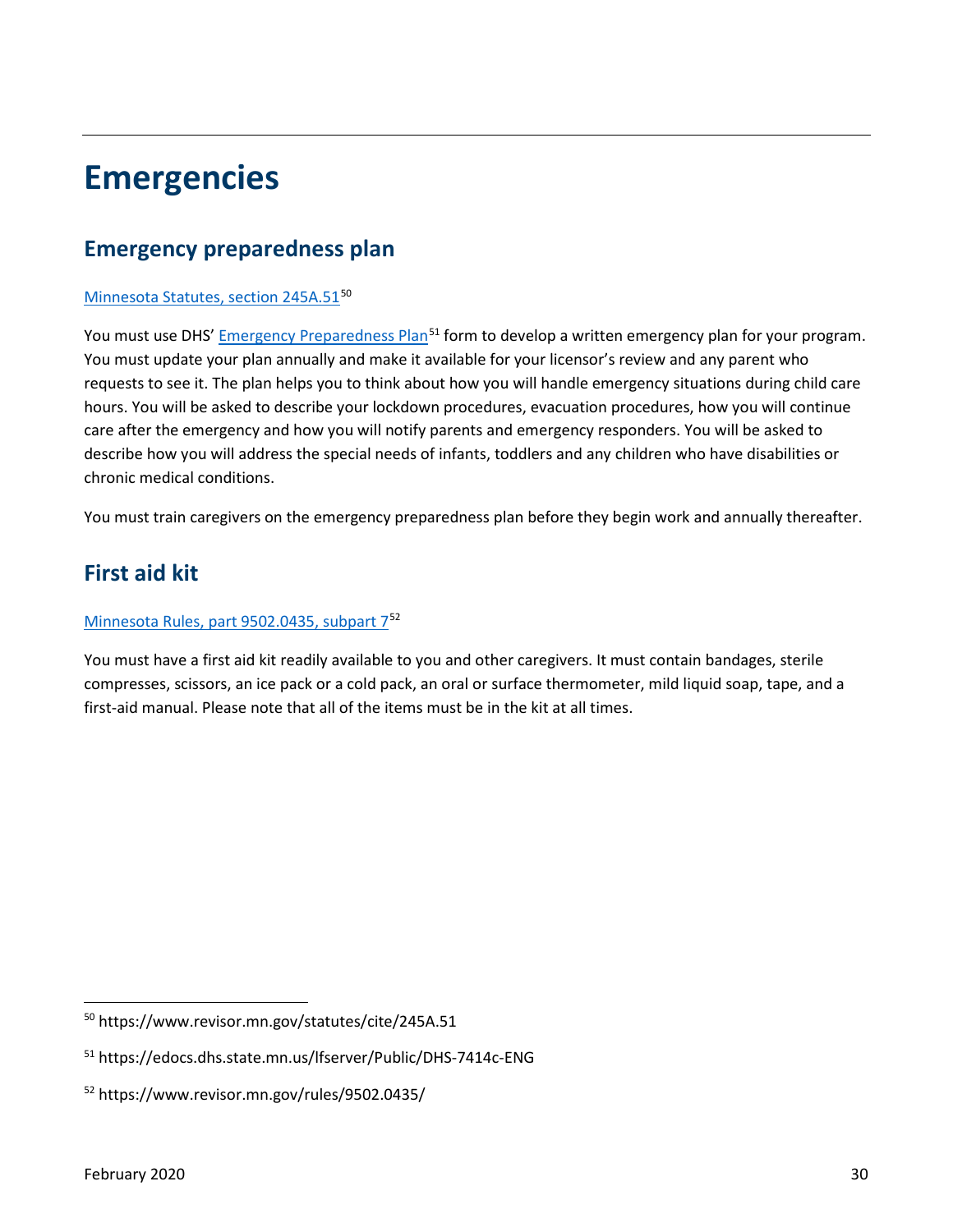# **Fire and storm drills**

Minnesota Rules, part 9502.0435, subpart 8<sup>53</sup> and [Minnesota Statutes, section 245A.51, subdivision 3](https://www.revisor.mn.gov/statutes/cite/245A.51)<sup>[54](#page-30-2)</sup>

You must conduct monthly fire and storm drills. The date and time the drill was held must be documented. You may use this [Storm and Fire Drill form](https://edocs.dhs.state.mn.us/lfserver/Public/DHS-7748-ENG)<sup>[55](#page-30-3)</sup> to document this or create your own.

You must have a written fire escape plan approved by your licensor. The written fire escape plan must: list emergency phone numbers, identify a common place to meet outdoors, identify where smoke detectors and fire extinguishers are located, include a plan for monthly fire and tornado drills, and include escape routes to the outside from all levels used by children. You may choose to use the optional form on DHS' website title[d Floor](https://edocs.dhs.state.mn.us/lfserver/Legacy/DHS-2720-ENG)  [and Escape Plan](https://edocs.dhs.state.mn.us/lfserver/Legacy/DHS-2720-ENG)<sup>[56](#page-30-4)</sup> or you may create your own.

For severe storms and tornadoes, you must have a designated area within your home for children to take cover. You must also have an operable battery flashlight and a portable radio or TV available in the designated area in case of a storm. You may use a charged cell phone to meet these requirements.

# <span id="page-30-0"></span>**Substitutes**

You, as the license holder, need to be the primary caregiver for your program. A substitute can take your place if you want your program to remain open while you are away, but there are limits on how often you can use them. You may use substitutes for a combined total of up to 500 hours annually.

# **Requirements for substitutes**

#### [Minnesota Statutes, section](https://www.revisor.mn.gov/statutes/cite/245A.53) 245A.53<sup>57</sup>

You can only use adults who are at least 18 years of age to serve as a substitute and take your place while you are away. Substitutes must complete a background study and training prior to providing care. The specific training requirements vary depending on the number of hours a substitute provides care each year.

Substitutes who provide care for 30 hours or less in a 12-month period are required to:

 $\overline{\phantom{a}}$ 

<span id="page-30-1"></span><sup>53</sup> https://www.revisor.mn.gov/rules/9502.0435/

<span id="page-30-2"></span><sup>54</sup> https://www.revisor.mn.gov/statutes/cite/245A.51

<span id="page-30-3"></span><sup>55</sup> https://edocs.dhs.state.mn.us/lfserver/Public/DHS-7748-ENG

<span id="page-30-4"></span><sup>56</sup> https://edocs.dhs.state.mn.us/lfserver/Legacy/DHS-2720-ENG

<span id="page-30-5"></span><sup>57</sup> https://www.revisor.mn.gov/statutes/cite/245A.53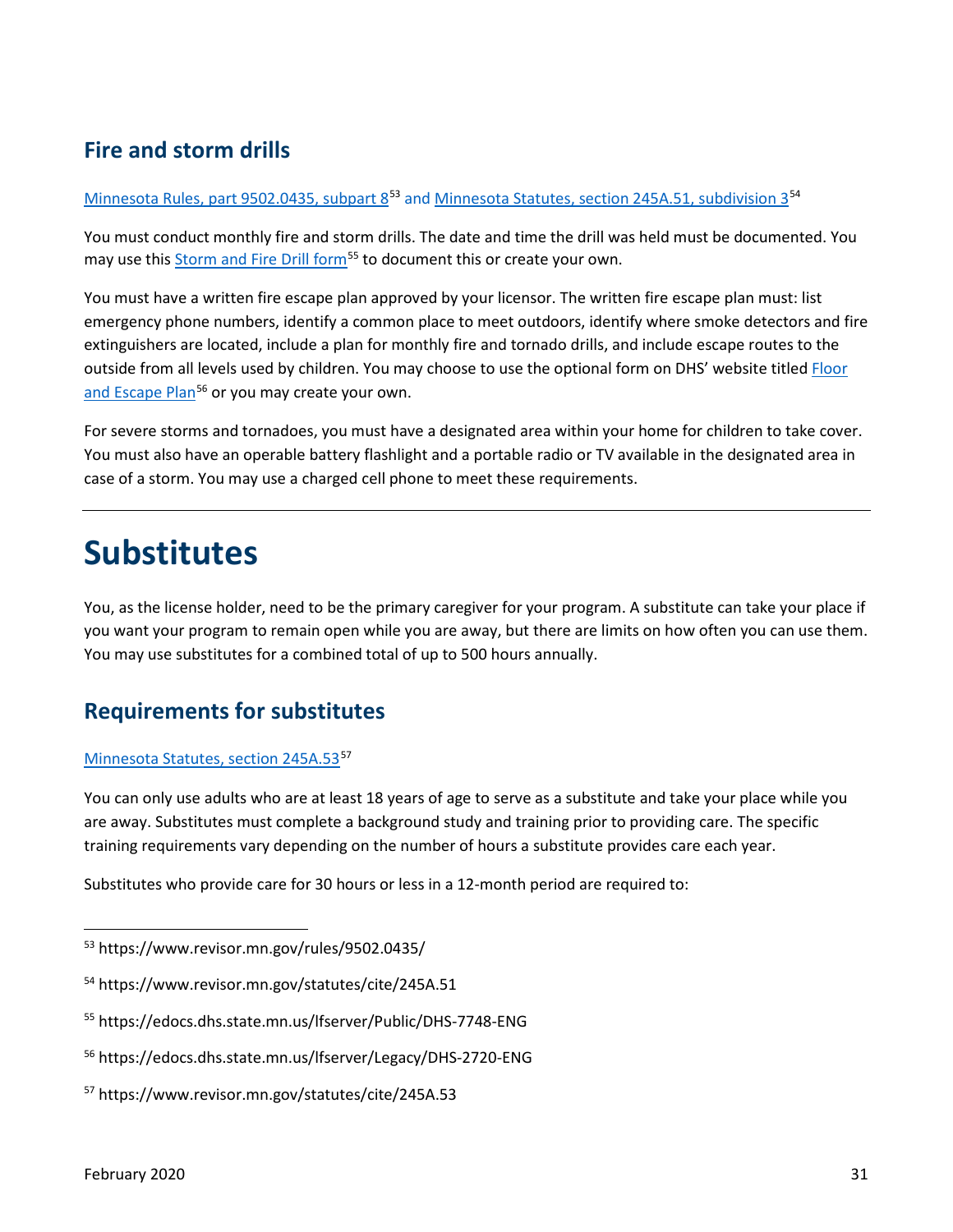- Understand all the programs policies and procedures
- Complete Abusive Head Trauma (AHT) and, if caring for infants, the DHS Sudden Unexpected Infant Death (SUID) training in person, face-to-face in a classroom, or online once every two years. On the off year they must view all six of the SUID/AHT videos approved by DHS.
- Complete the Children and Restraint Systems (C.A.R.S.) training every five years if placing children under the age of nine in cars as part of the child care program. If they are not placing children in motor vehicles, they do not need to complete this course.

In addition, substitutes that are used for more than 30 hours up to 30 days in a 12-month period also need to complete:

- CPR training that must include techniques for infants and children every two years
- First aid every two years.

In addition, substitutes who provide care for more than 30 days in a 12-month period also need to complete:

- Four hours of training in Child Development and Learning and Behavior Guidance annually
- The six-hour, in-person (or eight-hour online) Supervising for Safety Family Child Care training
- 16 hours of training in any 12-month period
- A physician's statement of medical exam.

# <span id="page-31-0"></span>**Other Caregivers**

## [Minnesota Statutes, section](https://www.revisor.mn.gov/statutes/cite/245A.53) 245A.53<sup>[58](#page-31-1)</sup> and [Minnesota Rules, part 9502.0365, subpart 5](https://www.revisor.mn.gov/rules/9502.0365/)<sup>[59](#page-31-2)</sup>

You, as the license holder, need to be the primary caregiver for your program. If another person will be helping you in caring for the children, then there are several requirements that you will need to follow. Your options include another adult caregiver or helper (teenager 13- through 17-years-old).

## **Requirements for adult caregivers**

All caregivers will be required to complete a background study and training prior to providing care. The document [Training Requirements for Licensed Family Child Care Providers](https://edocs.dhs.state.mn.us/lfserver/Public/DHS-7672-ENG)<sup>[60](#page-31-3)</sup> will list those requirements for you. The requirements for adult caregivers are the same as for substitutes (described above) and vary based on the number of hours they work in a 12-month period.

<span id="page-31-1"></span><sup>58</sup> https://www.revisor.mn.gov/statutes/cite/245A.53

<span id="page-31-2"></span><sup>59</sup> https://www.revisor.mn.gov/rules/9502.0365/

<span id="page-31-3"></span><sup>60</sup> https://edocs.dhs.state.mn.us/lfserver/Public/DHS-7672-ENG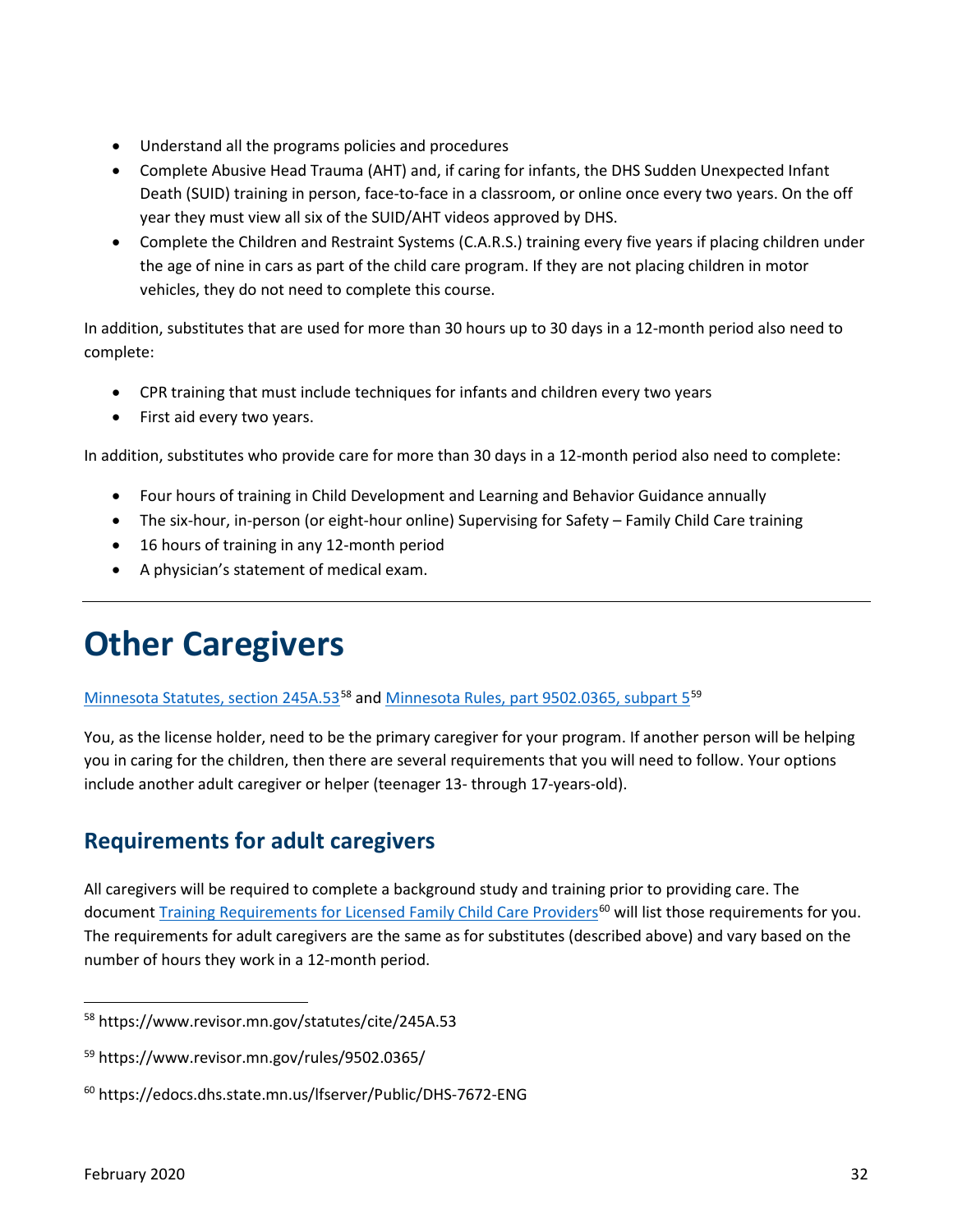# **Requirements for helpers**

Helpers are 13- through 17-year-olds who assist in caring for children. They cannot be left alone to supervise children.

Helpers are required to:

- Complete a background check
- Understand all the programs policies and procedures
- Complete Abusive Head Trauma (AHT) and, if caring for infants, the DHS Sudden Unexpected Infant Death (SUID) training in person, face-to-face in a classroom, or online once every two years. On the off year they must view all six of the SUID/AHT videos approved by DHS.
- Complete the Children and Restraint Systems (C.A.R.S.) training every five years if placing children under the age of nine in cars as part of the child care program. If they are not placing children in motor vehicles, they do not need to complete this course.

Helpers who assist with care on a regular basis must complete six hours of training within one year after the date of initial employment.

# <span id="page-32-0"></span>**Leaving the Licensed Space**

## **What to bring with you when you leave your home**

#### [Minnesota Rules, parts 9502.0435](https://www.revisor.mn.gov/rules/9502.0435/)<sup>[61](#page-32-1)</sup> and [9502.0445](https://www.revisor.mn.gov/rules/9502.0445/)<sup>[62](#page-32-2)</sup>

Anytime you leave your home with the children, you must:

- Bring a first aid kit
- Ensure drinking water is available
- Bring emergency phone numbers for children's parents, physicians, and dentists.

<span id="page-32-1"></span><sup>61</sup> https://www.revisor.mn.gov/rules/9502.0435/

<span id="page-32-2"></span><sup>62</sup> https://www.revisor.mn.gov/rules/9502.0445/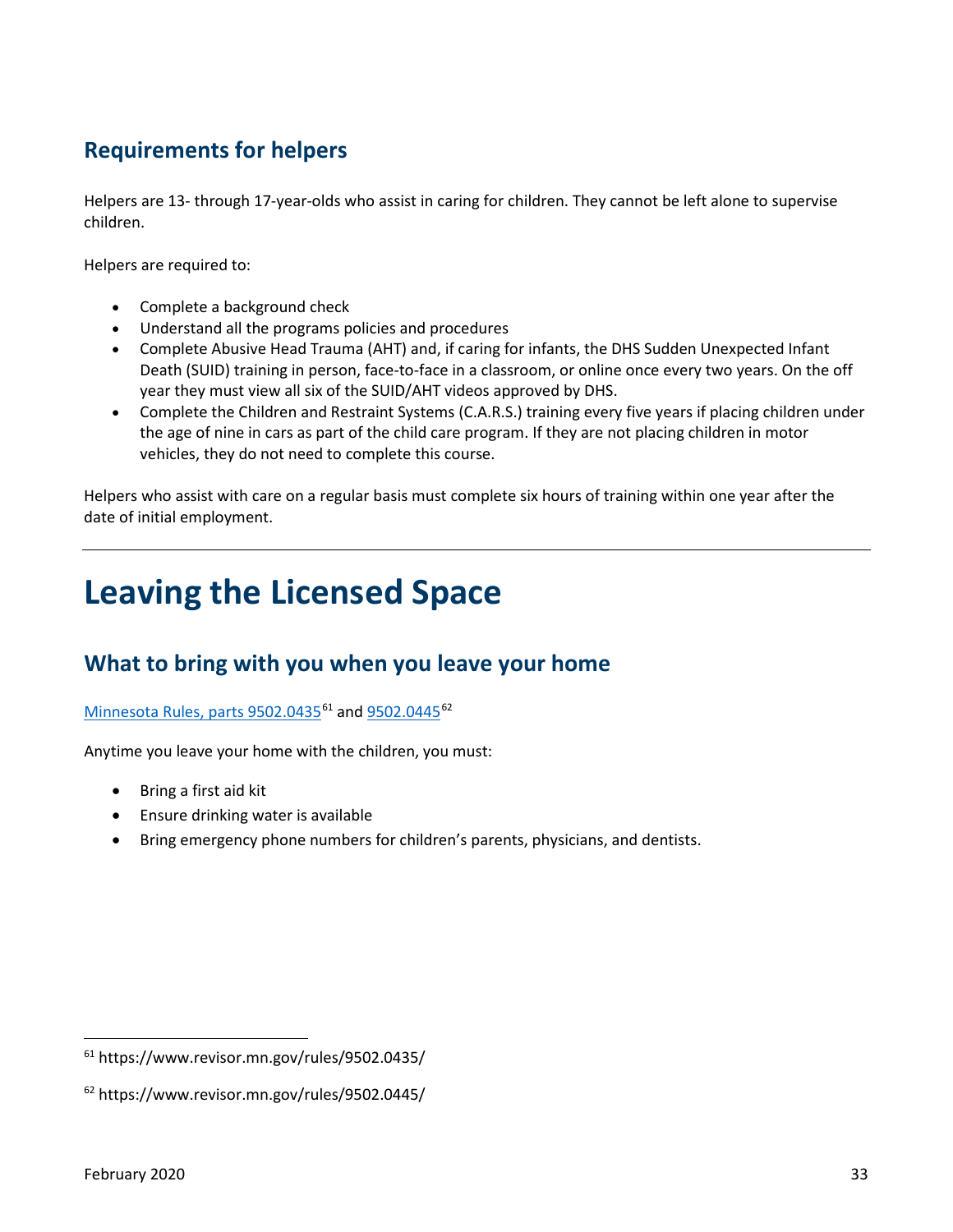# **Transporting children**

#### [Minnesota Statutes, section](https://www.revisor.mn.gov/statutes/cite/245A.18) 245A.18, subdivision 1[63](#page-33-1)

Before driving a child enrolled in your program, you must obtain written permission from the child's parent. You must comply with all seat belt, car seat, and booster seat requirements when transporting children. The person placing a child under age nine in the car must have taken C.A.R.S. training. You cannot leave a child unattended in any vehicle.

# <span id="page-33-0"></span>**Reporting Obligations**

Once you are licensed, you will be required to report major events in your program and in your household. Report to the person or agency listed after each statement below.

- Immediately report any serious injury or death of a child. A serious injury is one that is treated by a physician − Licensor
- Immediately report any suspected case of reportable disease − Minnesota Department of Health
- Immediately report any suspected physical or sexual abuse or neglect − County child protection
- Immediately report after a child in care is bitten by an animal − City or county animal control
- Report any fires that required the service of a fire department within 48 hours of the fire − Licensor
- Report within seven days of using an emergency replacement − Licensor
- Before initial use and annually thereafter, report before children use a swimming pool − Licensor
- Within 30 days, report any change to who is living in the house of the family child care program − Licensor
- Within 30 days, report individuals who will regularly be providing care − Licensor
	- $\circ$  For the previous two bullets, please also refer to the background studies section because the timeline for completing background studies is shorter than the timeline to report things to your licensor.

 $\overline{\phantom{a}}$ 

<span id="page-33-1"></span><sup>63</sup> https://www.revisor.mn.gov/statutes/cite/245A.18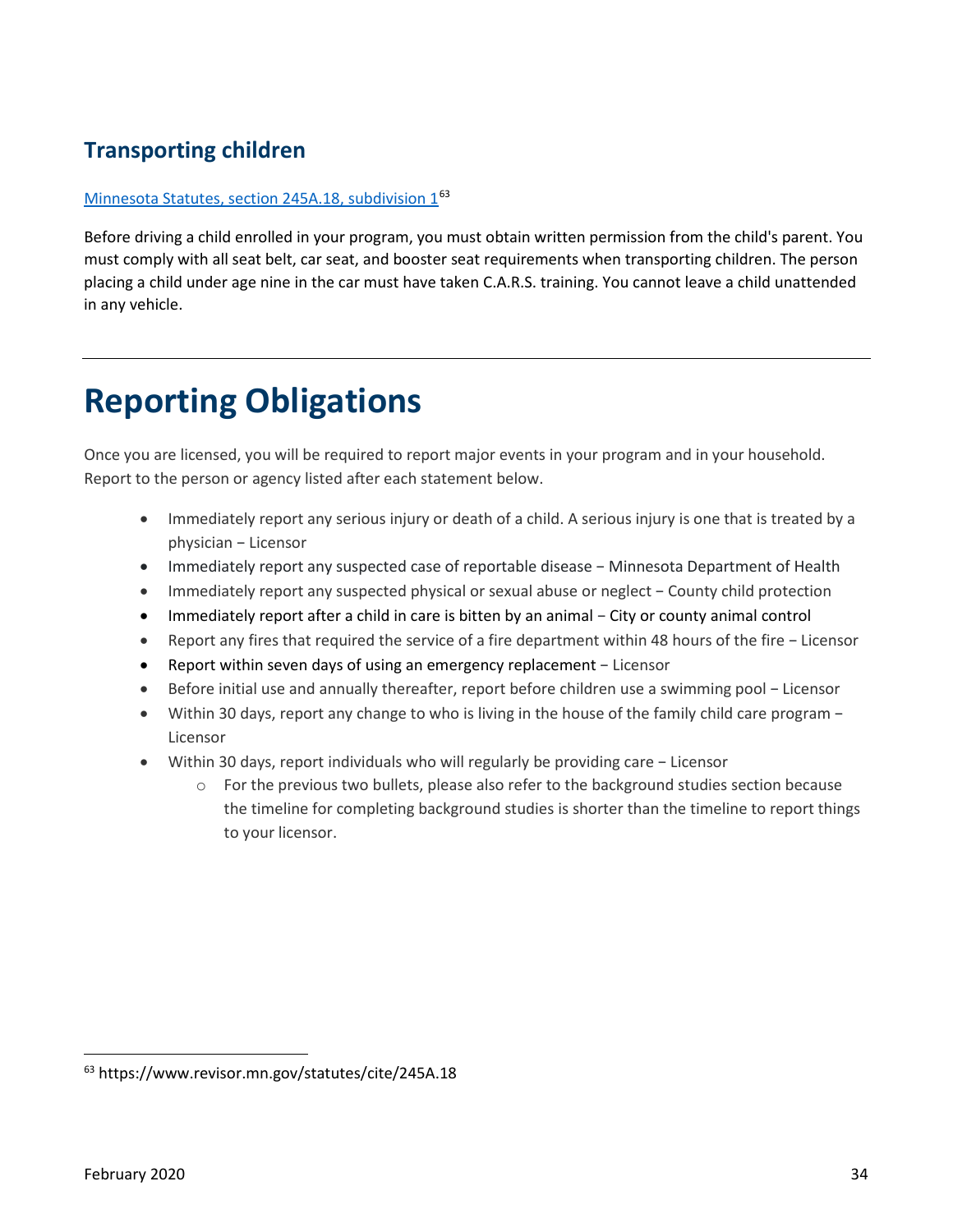# <span id="page-34-0"></span>**Records and Record Keeping**

[Minnesota Rules, part 9502.0345;](https://www.revisor.mn.gov/rules/9502.0345/)<sup>[64](#page-34-1)</sup> [Minnesota Statutes, sections 245A.041, subdivision 3;](https://www.revisor.mn.gov/statutes/cite/245A.041)<sup>[65](#page-34-2)</sup> [245A.152;](https://www.revisor.mn.gov/statutes/cite/245A.152)<sup>[66](#page-34-3)</sup> and [245A.14, subdivision 14](https://www.revisor.mn.gov/statutes/cite/245A.14)<sup>[67](#page-34-4)</sup>

You must maintain program records and share them with your licensor when requested.

You must protect children's privacy by not sharing information from their records with anyone other than the child's parent, the licensor, DHS, and medical or public safety persons, if the information is necessary to protect the health and safety of the child.

If you participate in the Child Care Assistance Program (CCAP), you must keep attendance records for each child whose care is subsidized. These records must be accessible to your licensor during your program's hours of operation. They must be completed on the actual day of attendance. The attendance records must include the first and last name of the child, the time of day that the child was dropped off, and the time of day that the child was picked up.

## **Liability insurance**

You must tell families enrolling with you whether you have liability insurance prior to enrolling the child. You can disclose this on the Admission and Arrangement form. If you have insurance and it automatically renews, no further action is required.

If you do not have liability insurance coverage or if you have coverage and it changes or lapses, you must provide annual notice to parents on the DHS form called [Liability Insurance Notice to Parents and Guardians.](https://edocs.dhs.state.mn.us/lfserver/Public/DHS-7741-ENG)<sup>[68](#page-34-5)</sup>

If a parent or licensor asks for the certificate of liability insurance, you must share it with them.

 $\overline{\phantom{a}}$ 

<span id="page-34-1"></span><sup>64</sup> https://www.revisor.mn.gov/rules/9502.0345/

<span id="page-34-2"></span><sup>65</sup> https://www.revisor.mn.gov/statutes/cite/245A.041

<span id="page-34-3"></span><sup>66</sup> https://www.revisor.mn.gov/statutes/cite/245A.152

<span id="page-34-4"></span><sup>67</sup> https://www.revisor.mn.gov/statutes/cite/245A.14

<span id="page-34-5"></span><sup>68</sup> https://edocs.dhs.state.mn.us/lfserver/Public/DHS-7741-ENG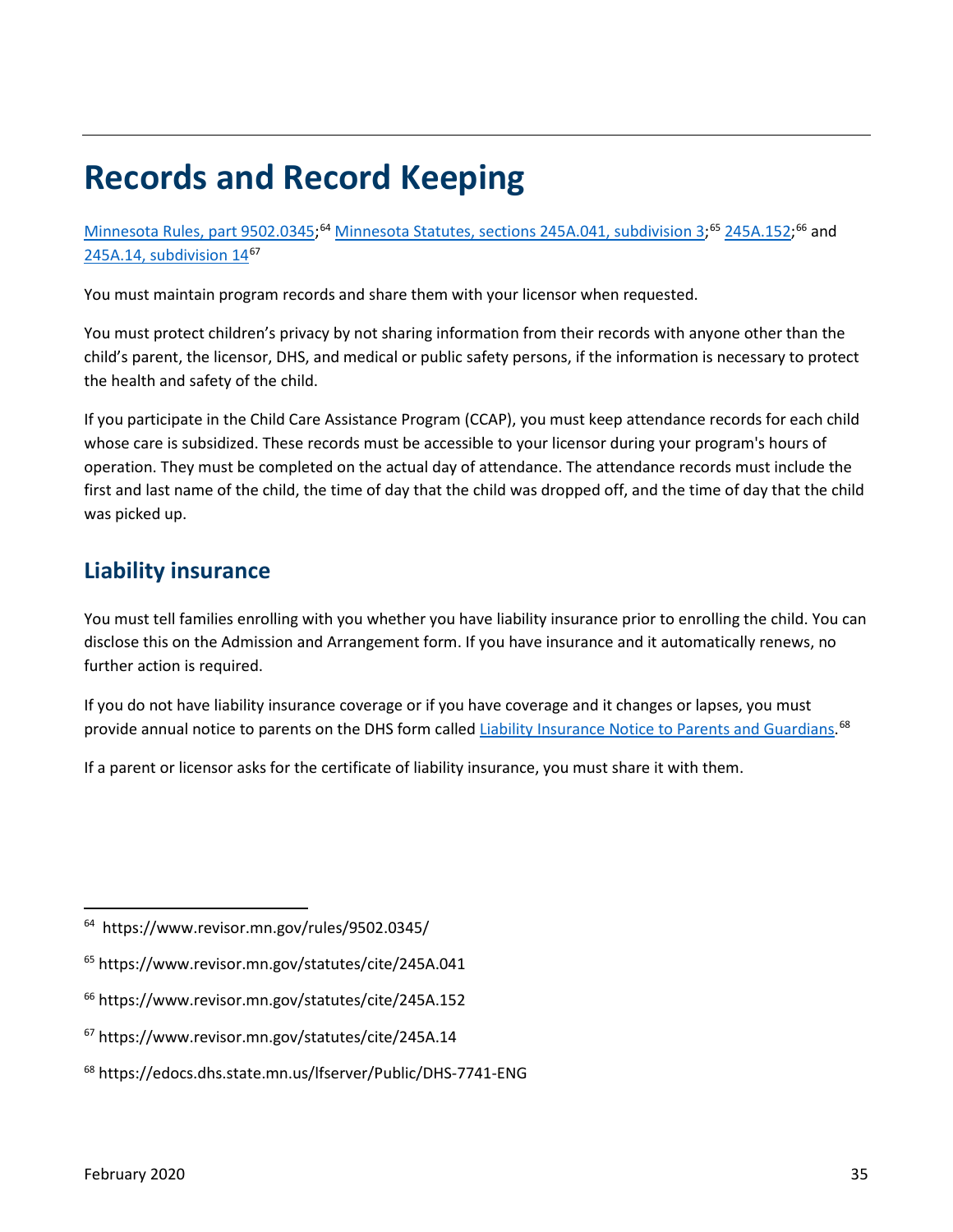# <span id="page-35-0"></span>**Program Policies**

[Minnesota Rules, part](https://www.revisor.mn.gov/rules/9502.0405/) 9502.0405, subpart 3;<sup>[69](#page-35-1)</sup> and <u>Minnesota Statutes, sections 144.414, subdivision 2</u>;<sup>[70](#page-35-2)</sup> [144.413, subdivision 4;](https://www.revisor.mn.gov/statutes/cite/144.413)<sup>[71](#page-35-3)</sup> [245A.04;](https://www.revisor.mn.gov/statutes/cite/245A.04)<sup>[72](#page-35-4)</sup> and [245A.65](https://www.revisor.mn.gov/statutes/cite/245A.65)<sup>[73](#page-35-5)</sup>

You will need to have written policies that are available for parents and your licensor to review. Your policies must include information about the following topics:

#### **Program operations**

- The hours and days of operation
- Fees
- The ages and numbers of children in your child care program
- Termination and notice procedures
- Nondiscrimination practices
- Meals and snacks to be served
- Labeling requirements for food brought from the child's home
- Sleeping and rest arrangements
- Disclosure of whether you have liability insurance coverage
- Grievance procedure for parents to submit grievances about the program
- Prohibition of drug and alcohol use
- [Mandated Reporting of Maltreatment](https://edocs.dhs.state.mn.us/lfserver/Public/DHS-7742-ENG)<sup>[74](#page-35-6)</sup> − You must use this DHS policy.

## **Plans for certain situations**

- Care of ill children, disease notification procedures, immunizations, and medicine permission
- Seat belt and transportation plans
- Field trip and transportation permission
- Plans for a helper if you will use one
- Plans for whether you will close or use a substitute for emergencies, vacations, and/or holidays.

- <span id="page-35-3"></span><sup>71</sup> https://www.revisor.mn.gov/statutes/cite/144.413
- <span id="page-35-4"></span><sup>72</sup> https://www.revisor.mn.gov/statutes/cite/245A.04
- <span id="page-35-5"></span><sup>73</sup> https://www.revisor.mn.gov/statutes/cite/245A.65
- <span id="page-35-6"></span><sup>74</sup> https://edocs.dhs.state.mn.us/lfserver/Public/DHS-7742-ENG

<span id="page-35-1"></span><sup>69</sup> https://www.revisor.mn.gov/rules/9502.0405/

<span id="page-35-2"></span><sup>70</sup> https://www.revisor.mn.gov/statutes/cite/144.414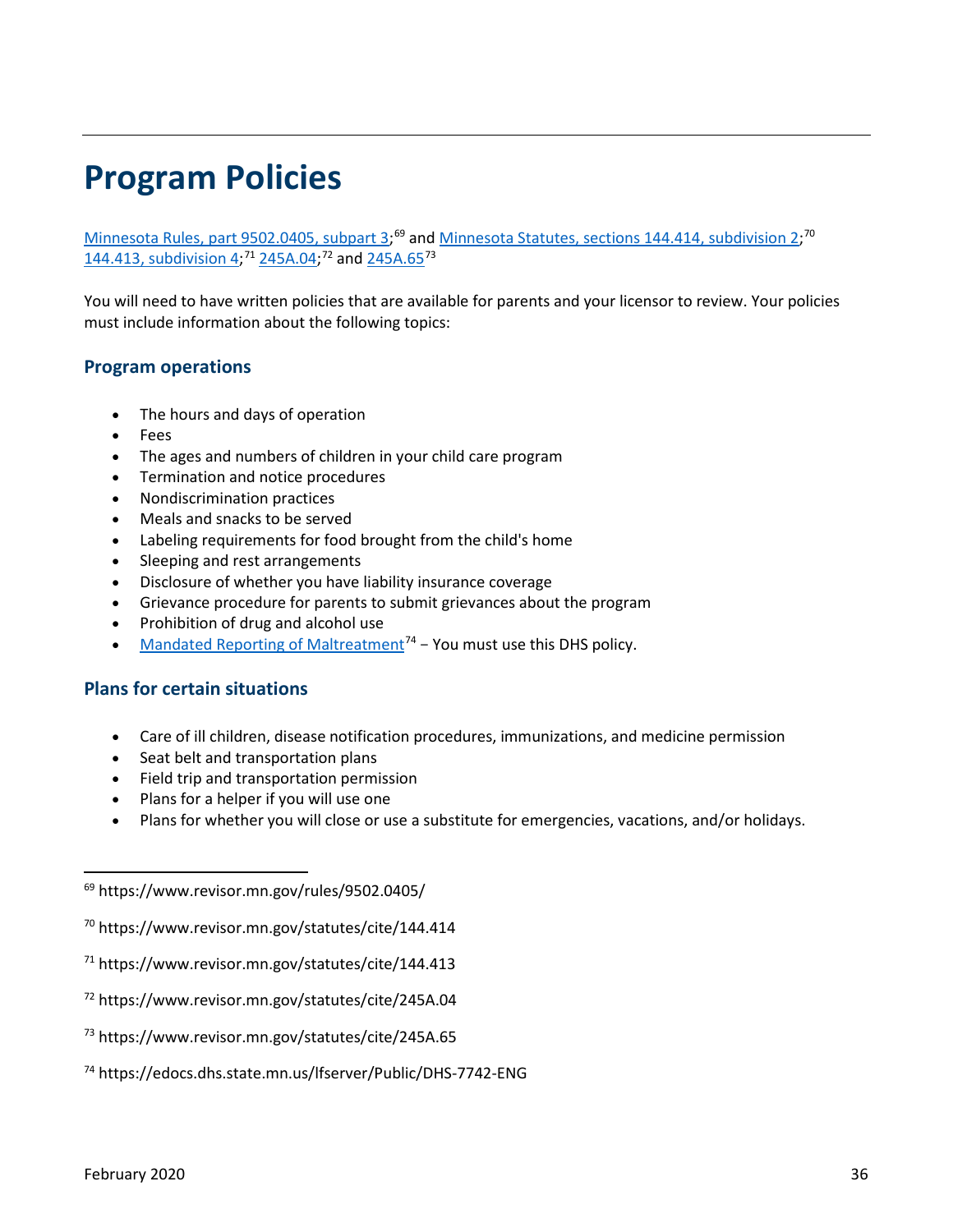## **Your home**

- Emergency, fire, and storm plans
- Monthly storm and fire drill logs
- Whether you have pets
- Whether smoking or vaping is permitted when your business is not operating.

You will need to provide this summary of the licensing regulations [\(Rule and Statute Summary\)](https://edocs.dhs.state.mn.us/lfserver/Public/DHS-7747-ENG)<sup>[75](#page-36-1)</sup> to parents.

# <span id="page-36-0"></span>**Licensing Visits to Your Program**

### [Minnesota Statutes, sections 245A.06;](https://www.revisor.mn.gov/statutes/cite/245A.06)<sup>[76](#page-36-2)</sup> [245A.065;](https://www.revisor.mn.gov/statutes/cite/245A.065)<sup>[77](#page-36-3)</sup> an[d 245A.07](https://www.revisor.mn.gov/statutes/cite/245A.07)<sup>[78](#page-36-4)</sup>

Licensors may enter your property at any time during business hours to conduct an inspection. They can inspect both the licensed and unlicensed sections of your home and property to assess the safety and health of children. Licensors will conduct unannounced inspections annually.

## **Annual inspections**

An annual inspection typically includes a visit to your home, a review of records, and verification of compliance with regulations. All county licensors will complete inspections using the Electronic Licensing Inspection Checklist Information tool referred to as ELICI. You can find a current list of the items in ELICI on the licensed family child care webpage. If a regulation does not apply to you, your licensor will not review that regulation during your inspection. For example, if you are not licensed to care for infants, the licensor will not monitor those requirements during that inspection.

When a regulation is not met, one or more of the following may occur: technical assistance could be provided, a fix-it ticket may be issued, a correction order may be issued, and/or an action may be taken on your license.

 $\overline{a}$ 

<span id="page-36-1"></span><sup>75</sup> https://edocs.dhs.state.mn.us/lfserver/Public/DHS-7747-ENG

<span id="page-36-2"></span><sup>76</sup> https://www.revisor.mn.gov/statutes/cite/245A.06

<span id="page-36-3"></span><sup>77</sup> https://www.revisor.mn.gov/statutes/cite/245A.065

<span id="page-36-4"></span><sup>78</sup> https://www.revisor.mn.gov/statutes/cite/245A.07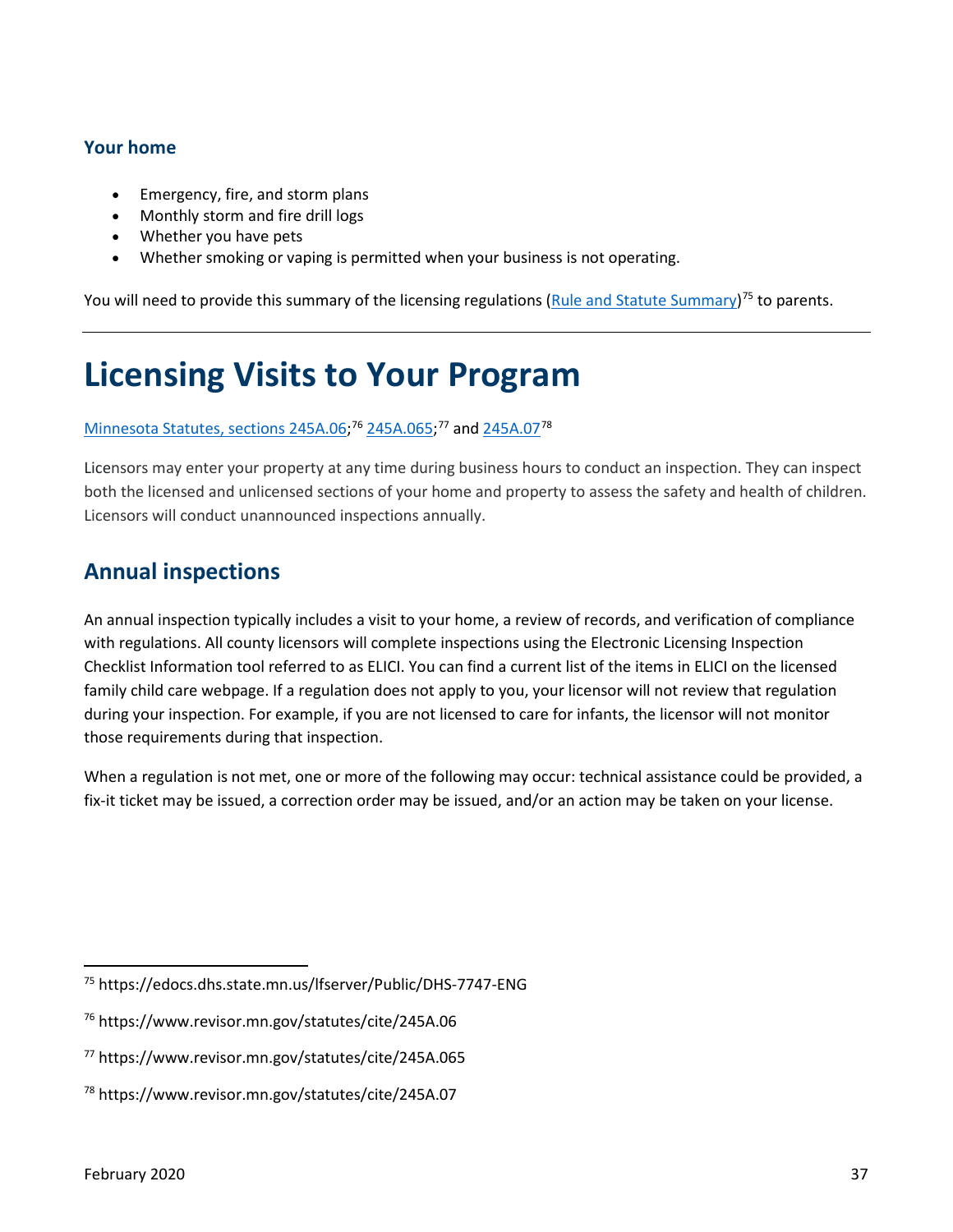## **Technical assistance**

Your licensor provides technical assistance when they explain a requirement to you and tell you how to come into compliance. Your licensor will follow up with written guidance to remind you what is required.

## **Fix-it tickets**

DHS has determined that certain violations that do not pose an imminent danger to the health, safety, or rights of children are eligible for a fix-it ticket rather than a correction order. A fix-it ticket is a written notice to the provider of the violation. Violations identified on the fix-it ticket that are fixed within 48 hours do not get posted on the Licensing Information Lookup website. If they are not fixed within 48 hours, they will be issued on a correction order and posted on the Licensing Information Lookup website. If that same violation is repeated in the next licensing inspection, the provider will no longer qualify for a fix-it ticket for that regulation.

## **Correction orders**

When a regulation is not met and it is not eligible for technical assistance or a fix-it ticket, a licensor may issue a correction order. A correction order is a written notice to the provider of the violation.

A plain language summary of the violations contained in correction orders are posted on the Licensing Information Lookup webpage. After you correct the violation, the website will reflect that it was corrected.

## **Licensing actions**

More severe violations of the regulations may result in a licensing action, which are posted on Licensing Information Lookup. There are several types of licensing actions that can be issued, which are described below.

#### **Fines**

When there are violations that pose a risk to the children in care, a provider can be required to pay a fine. Most fines issued to family child care providers are for violations of the infant safe sleep standards. Other violations for which fines are often issued include failure to take specific trainings, failure to have background studies conducted, failure to comply with a correction order, or when the provider has been found responsible for maltreatment. The provider has the right to appeal a fine.

## **Conditional license**

The department may make a provider's license conditional when providers need to take additional and ongoing steps to remedy more serious or chronic violations, and comply with all other licensing requirements to keep their license. Licensors monitor and provide guidance to providers with conditional licenses to assist them with coming back into compliance.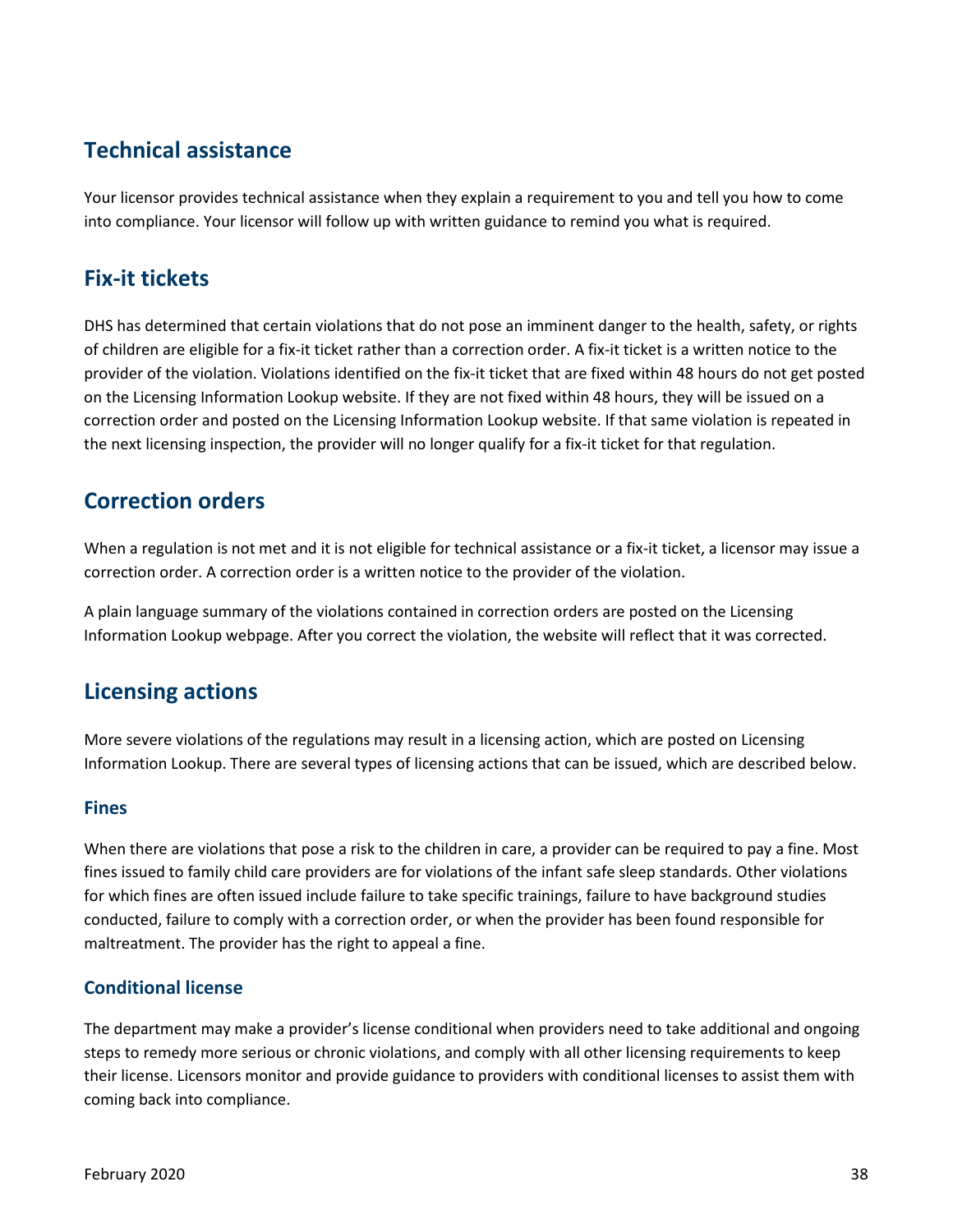## **Temporary immediate suspension**

The department requires providers to stop operating immediately if it determines that there is an imminent risk of harm to children's health, safety or rights. The risk could stem from a provider's failure to comply with an applicable law or rule, the actions of the provider or other individuals, or conditions in the program. This is a temporary action to close the child care program to protect children's health, safety, and rights while an investigation is conducted.

The provider may appeal the temporary immediate suspension.

#### **Indefinite suspension**

On occasion, usually following the issuance of a temporary immediate suspension when an investigation is ongoing, the department may suspend a provider's license for a longer period than the 90 days allowed for a temporary immediate suspension. The suspension keeps the program closed to protect children's health, safety, and rights, until it is safe for a provider to begin operating again. If it is determined that the program is not safe and will not be safe for children, the provider's license will be revoked. The provider may appeal the indefinite suspension.

### **Revocation**

The department may take away a license in response to serious or chronic licensing violations that pose a risk to of harm to children's health, safety, or rights.

Once a license is revoked, the provider may not be issued another license or provide services licensed by DHS for five years.

The provider may appeal the revocation.

# **Complaints**

If anyone in the public submits a complaint about a potential licensing violation, the licensor is required to investigate. The name of the person who made the complaint is confidential and cannot be disclosed. If it is determined that a violation has occurred, the outcome will be posted on Licensing Information Lookup and the provider may receive a correction order and/or licensing action.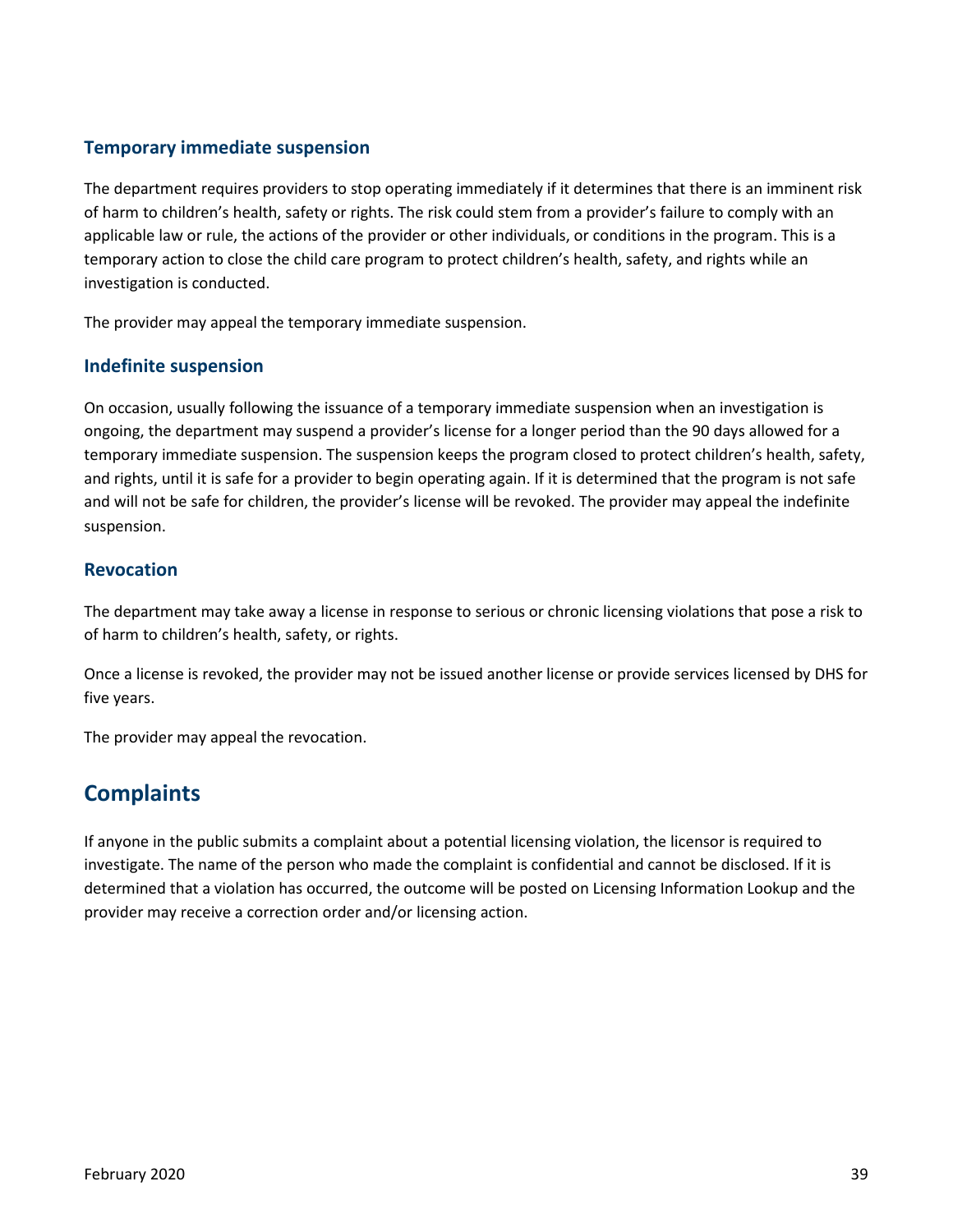# <span id="page-39-0"></span>**Appendix A**

# **Legal requirement to develop this handbook**

#### [Minnesota Statutes, section 245A.04, subdivision](https://www.revisor.mn.gov/statutes/cite/245A.04) 17[79](#page-39-2)

By January 1, 2020, the commissioner of human services shall, following consultation with family child care license holders, parents, and county agencies, develop a plain-language handbook that describes the process and requirements to become a licensed family child care provider. The handbook shall include a list of the applicable statutory provisions and rules that apply to licensed family child care providers. The commissioner shall electronically publish the handbook on the Department of Human Services website, available at no charge to the public. Each county human services office and the Department of Human Services shall maintain physical copies of the handbook for public use.

# <span id="page-39-1"></span>**Appendix B**

## **Rules and statutes governing licensed Family Child Care**

The Minnesota rules and statutes that govern licensed Family Child Care are linked below. You will need to become familiar with them.

- [Minnesota Rules, Chapter 9502, Licensing of Day Care Facilities](https://www.revisor.mn.gov/rules/9502/)<sup>[80](#page-39-3)</sup>
- [Minnesota Statutes, Chapter 245A, Human Services Licensing](https://www.revisor.mn.gov/statutes/cite/245A) Act<sup>[81](#page-39-4)</sup>
	- o [245A.02 Definitions](https://www.revisor.mn.gov/statutes/cite/245A.02)
	- o [245A.03 Who must be licensed](https://www.revisor.mn.gov/statutes/cite/245A.03)
	- o [245A.04 Application procedures](https://www.revisor.mn.gov/statutes/cite/245A.04)
	- o [245A.041 Systems and records](https://www.revisor.mn.gov/statutes/cite/245A.041)

<span id="page-39-2"></span><sup>79</sup> https://www.revisor.mn.gov/statutes/cite/245A.04

<span id="page-39-3"></span><sup>80</sup> https://www.revisor.mn.gov/rules/9502/

<span id="page-39-4"></span><sup>81</sup> https://www.revisor.mn.gov/statutes/cite/245A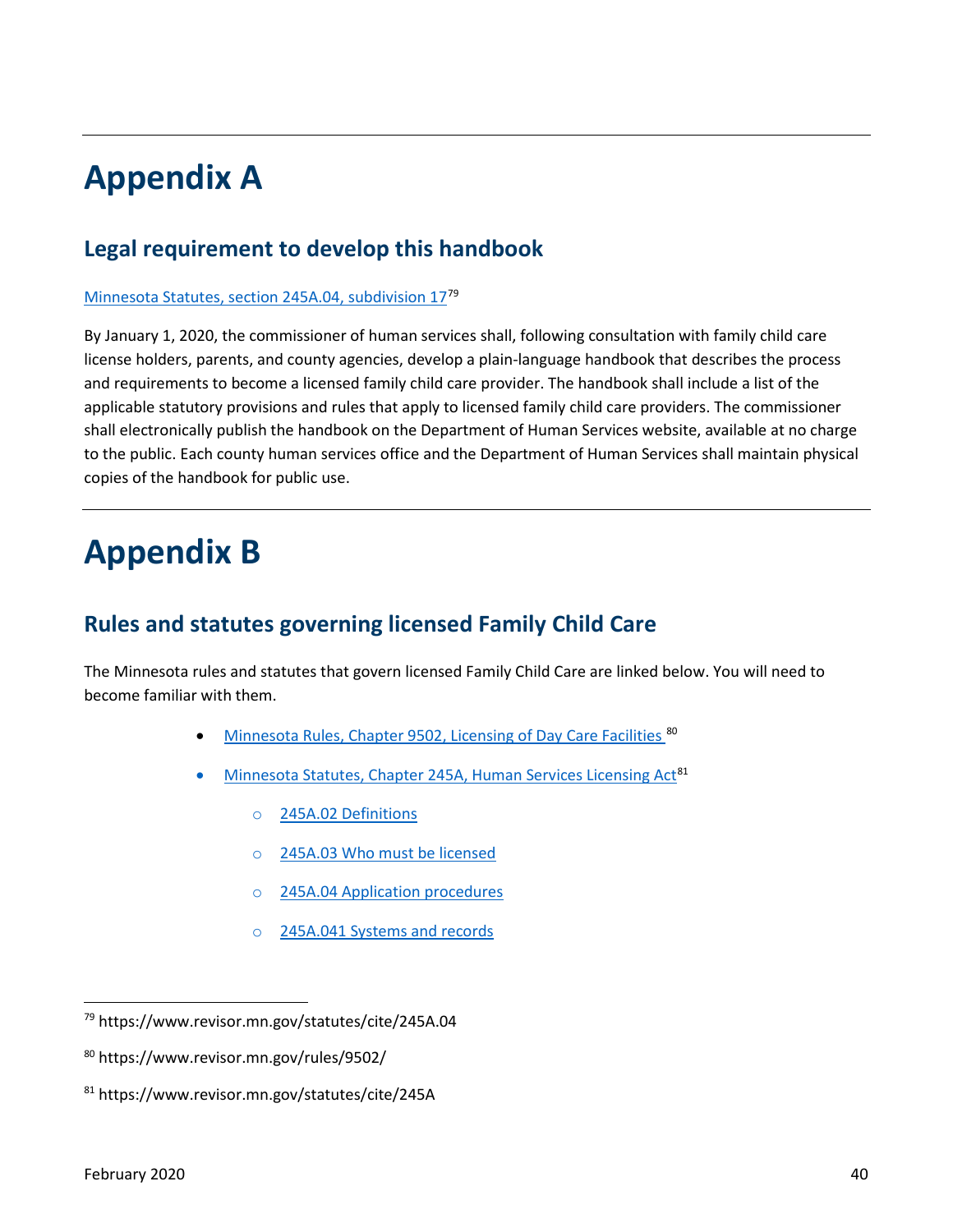- o [245A.043 Licensing application after change of ownership \(see subdivisions 1 and 4\)](https://www.revisor.mn.gov/statutes/cite/245A.043)
- o [245A.05 Denial of application](https://www.revisor.mn.gov/statutes/cite/245A.05)
- o [245A.055 Closing a license](https://www.revisor.mn.gov/statutes/cite/245A.055)
- o [245A.06 Correction order and conditional license](https://www.revisor.mn.gov/statutes/cite/245A.06)
- o [245A.065 Child care fix-it ticket](https://www.revisor.mn.gov/statutes/cite/245A.065)
- o [245A.07 Sanctions](https://www.revisor.mn.gov/statutes/cite/245A.07)
- o [245A.075 Disqualified individuals](https://www.revisor.mn.gov/statutes/cite/245A.075)
- o [245A.08 Hearings](https://www.revisor.mn.gov/statutes/cite/245A.08)
- o [245A.081 Settlement agreement](https://www.revisor.mn.gov/statutes/cite/245A.081)
- o [245A.085 Consolidation of hearing; reconsideration](https://www.revisor.mn.gov/statutes/cite/245A.085)
- o [245A.10 Fees \(see subdivision 2\)](https://www.revisor.mn.gov/statutes/cite/245A.10)
- o [245A.14 Special conditions for non-residential programs](https://www.revisor.mn.gov/statutes/cite/245A.14)
- o [245A.1434 Information for child care license holders](https://www.revisor.mn.gov/statutes/cite/245A.1434)
- o [245A.1435 Reduction of risk of sudden unexpected infant death in licensed](https://www.revisor.mn.gov/statutes/cite/245A.1435)  [programs](https://www.revisor.mn.gov/statutes/cite/245A.1435)
- o [245A.145 Child care program reporting notification](https://www.revisor.mn.gov/statutes/cite/245A.145)
- o [245A.146 Crib safety requirements](https://www.revisor.mn.gov/statutes/cite/245A.146)
- o 245A.147 Family child care [infant sleep supervision requirements](https://www.revisor.mn.gov/statutes/cite/245A.147)
- o [245A.148 Family child care diapering area disinfection](https://www.revisor.mn.gov/statutes/cite/245A.148)
- o 245A.149 Supervision of family [child care license holder's own child](https://www.revisor.mn.gov/statutes/cite/245A.149)
- o [245A.151 Fire Marshal inspection](https://www.revisor.mn.gov/statutes/cite/245A.151)
- o [245A.1511 Contractors serving multiple family child](https://www.revisor.mn.gov/statutes/cite/245A.1511) care license holders
- o [245A.152 Childcare license holder insurance](https://www.revisor.mn.gov/statutes/cite/245A.152)
- o [245A.16 Standards for county agencies and private agencies \(see subdivision 1,](https://www.revisor.mn.gov/statutes/cite/245A.16)  [paragraph a, section 8\)](https://www.revisor.mn.gov/statutes/cite/245A.16)
- o [245A.18 Child passenger restraint systems](https://www.revisor.mn.gov/statutes/cite/245A.18)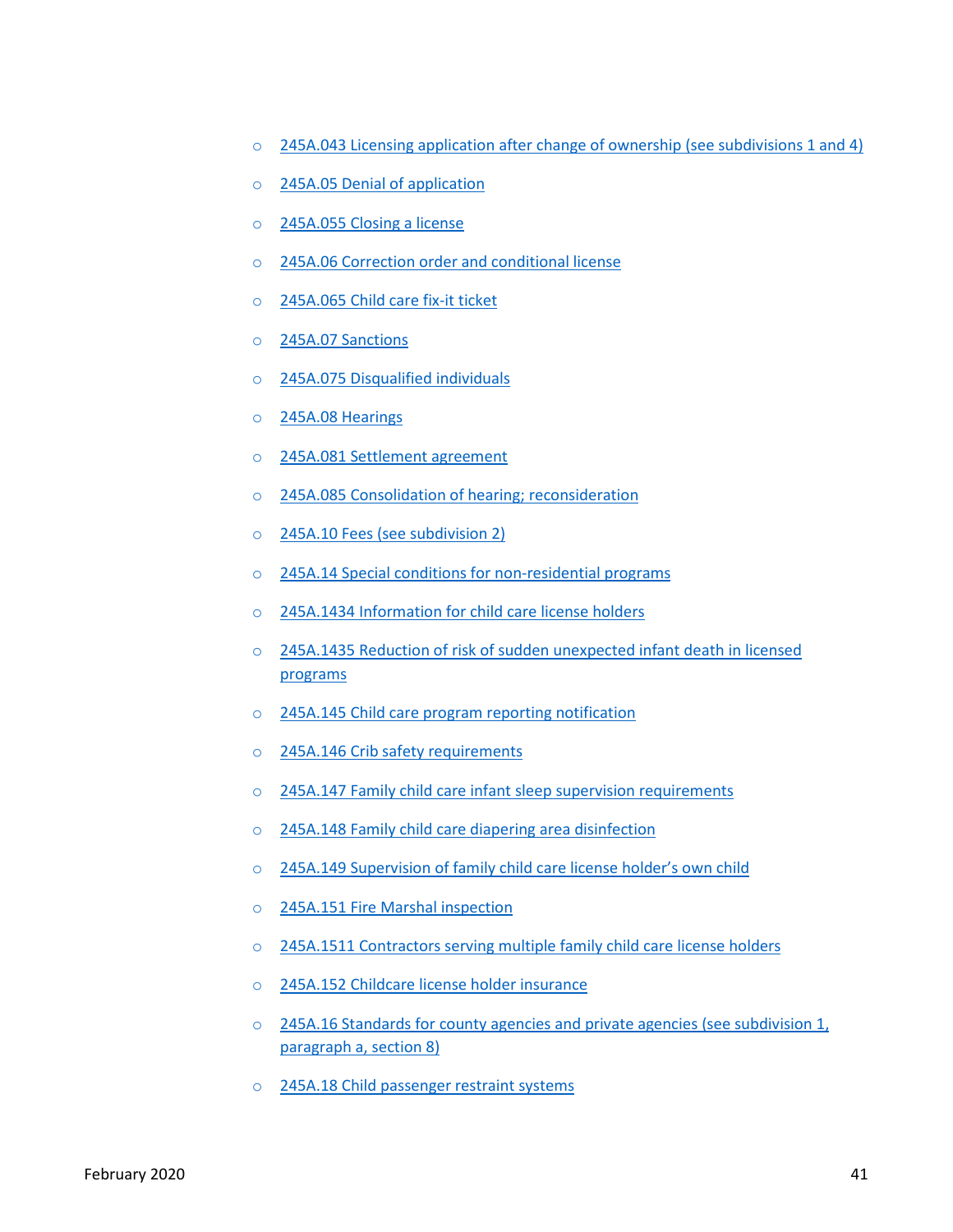- o [245A.50 Family child care training requirements](https://www.revisor.mn.gov/statutes/cite/245A.50)
- o [245A.51 Family child care health and safety requirements](https://www.revisor.mn.gov/statutes/cite/245A.51)
- o [245A.52 Physical space requirements](https://www.revisor.mn.gov/statutes/cite/245A.52)
- o [245A.53 Substitute caregivers and replacements in family child care](https://www.revisor.mn.gov/statutes/cite/245A.53)
- [Minnesota Statutes, Chapter 245C, Human Services Background Studies](https://www.revisor.mn.gov/statutes/cite/245C) Act<sup>[82](#page-41-1)</sup>

# <span id="page-41-0"></span>**Appendix C**

# **Additional Resources**

This section includes other government-funded resources that can help you with business issues or you are seeking best practice information (above and beyond licensing requirements) regarding the care of children. This section also includes financial assistance programs that help families pay for child care and programs that may help you improve your child care program with professional development and equipment.

#### [Center for Inclusive Child Care](https://www.inclusivechildcare.org/)[83](#page-41-2)

The Center for Inclusive Child Care (CICC) offers coaching, information modules, trainings and one-to-one expert advice when working with children who have any kind of special need or whenever you are feeling challenged in how best to help a child succeed.

#### [Child Care Assistance](https://mn.gov/dhs/people-we-serve/children-and-families/economic-assistance/child-care/contact-us/contact-us-a-to-z.jsp) Program[84](#page-41-3)

The Child Care Assistance Program (CCAP) helps families pay for child care so that parents can work or go to school.

[Child and Adult Care Food Program](https://education.mn.gov/MDE/dse/FNS/prog/CACFPFam/)[85](#page-41-4)

The Child and Adult Care Food Program (CACFP) reimburses child care providers for meals.

<span id="page-41-4"></span><sup>85</sup> https://education.mn.gov/MDE/dse/FNS/prog/CACFPFam/

<span id="page-41-1"></span><sup>82</sup> https://www.revisor.mn.gov/statutes/cite/245C

<span id="page-41-2"></span><sup>83</sup> https://www.inclusivechildcare.org/

<span id="page-41-3"></span><sup>84</sup> https://mn.gov/dhs/people-we-serve/children-and-families/economic-assistance/child-care/contactus/contact-us-a-to-z.jsp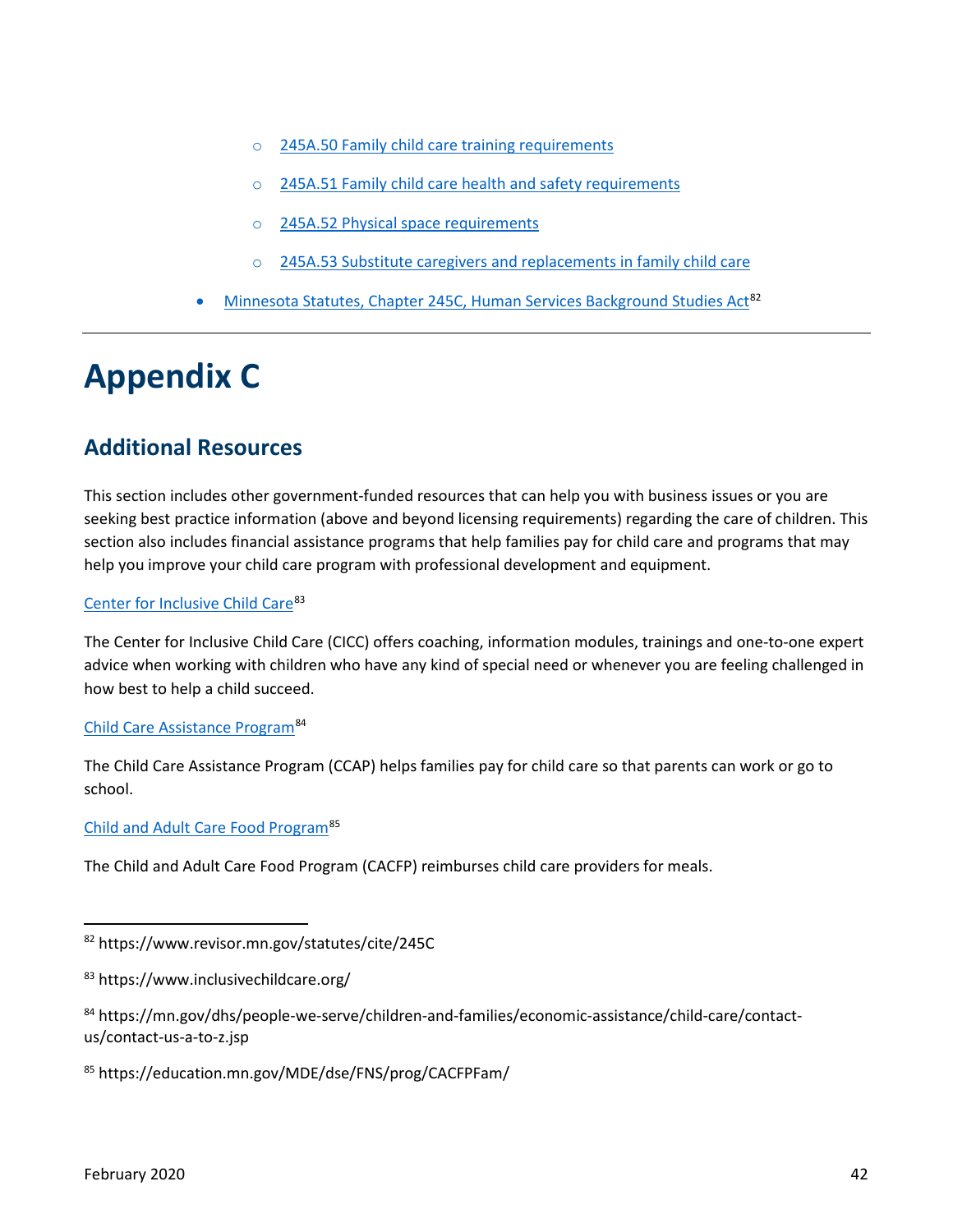#### [Child Care Aware \(Parent Aware\)](https://www.childcareawaremn.org/)<sup>[86](#page-42-0)</sup>

Child Care Aware offers many programs to support child care providers including [Parent Aware](https://parentaware.org/)<sup>87</sup> (Minnesota's quality rating and improvement program), professional development and grants. It is a resource for parents to use to find child care.

#### [First Children's Finance](http://www.firstchildrensfinance.org/)<sup>[88](#page-42-2)</sup>

First Children's Finance provides loans and business-development assistance to high-quality child care businesses serving low- and moderate-income families.

Minnesot[a Department of Employment and Economic Development](https://mn.gov/deed/about/)

The Minnesota Department of Employment and Economic Development's published First Considerations in [Starting a Family Child Care Business.](https://mn.gov/deed/assets/first-considerations-in-starting-a-family-child-care-business_ACC_tcm1045-301297.pdf)<sup>[89](#page-42-3)</sup> This booklet has many ideas for how to best establish the business component of your child care.

#### [REETAIN](https://www.childcareawaremn.org/providers/grants-and-scholarships/reetain-bonuses/)[90](#page-42-4)

REETAIN Bonuses reward child care professionals who have demonstrated a commitment to the field by continuing their education and professional development. They can be used for program supplies, training, or personal expenses.

### [T.E.A.C.H.](https://www.childcareawaremn.org/providers/grants-and-scholarships/teach-scholarships/)[91](#page-42-5)

l

T.E.A.C.H. Early Childhood Minnesota provides scholarships to child care providers to increase their levels of education, compensation, and commitment to the field through college credits and degrees.

<span id="page-42-0"></span><sup>86</sup> https://www.childcareawaremn.org/

<span id="page-42-1"></span><sup>87</sup> https://www.parentaware.org/

<span id="page-42-2"></span><sup>88</sup> http://www.firstchildrensfinance.org/

<span id="page-42-3"></span><sup>89</sup> https://mn.gov/deed/assets/first-considerations-in-starting-a-family-child-care-business\_ACC\_tcm1045-301297.pdf

<span id="page-42-4"></span><sup>90</sup> https://www.childcareawaremn.org/providers/grants-and-scholarships/reetain-bonuses/

<span id="page-42-5"></span><sup>91</sup> https://www.childcareawaremn.org/providers/grants-and-scholarships/teach-scholarships/